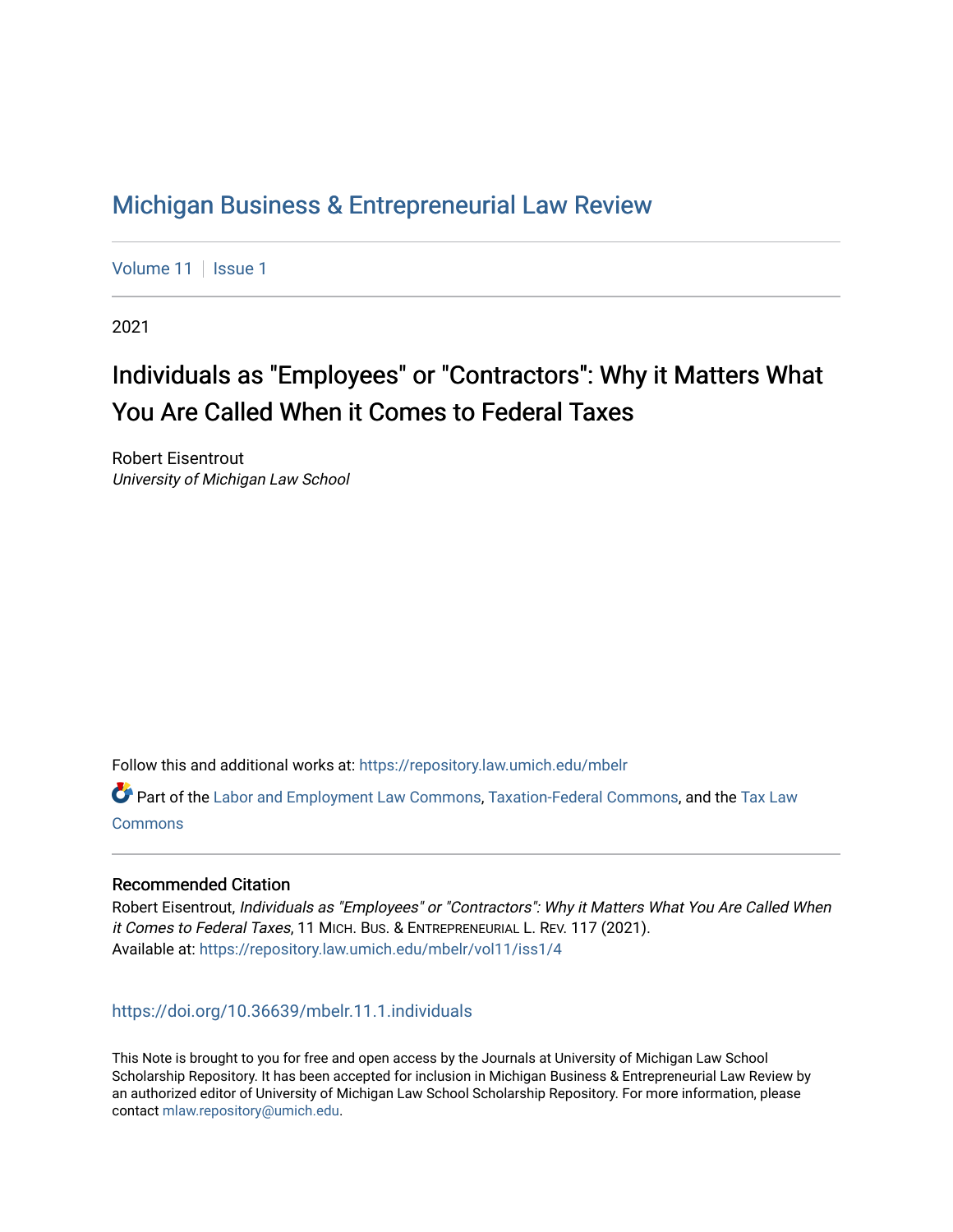## **INDIVIDUALS AS "EMPLOYEES" OR "CONTRACTORS": WHY IT MATTERS WHAT YOU ARE CALLED WHEN IT COMES TO FEDERAL TAXES**

*Robert Eisentrout \**

#### ABSTRACT

*When we file federal taxes, our individual tax burdens are affected by whether our employers and the IRS classify us as "employees" or "contractors." Today, that distinction is not a neat one. Classifying workers as "employees" or "contractors" belies increasing similarities—like the ability to work remotely during the COVID-19 pandemic—between those classifications. With those increasing similarities in mind, this Note makes two arguments about the employee / contractor distinction in federal tax law. First, federal tax law draws an increasingly arbitrary and unfair line between employees and contractors given the modern substantive convergence of work done as an "employee" or a "contractor." And second, updating how this distinction is drawn and applied within federal tax law can better serve the purposes of the provisions that treat employees and contractors differently. While federal tax law is not alone in promulgating inequities surrounding this distinction, this Note chose to focus on federal tax law's application of the distinction for two reasons. Federal tax law already has tools it can use to shift workers toward one classification or another, so there is less need for a large legislative overhaul, which means it will not take as much to effect change. Also, shifting worker classification could help remedy problems currently facing federal tax law. As a result, federal tax law should be motivated by self-interest to acknowledge the similarities between employees and contractors today. With that motivation and the tools to effect change, federal tax law is the perfect area of law to start championing an updated application of the employee / contractor distinction which reflects the modern workforce. The law just needs a nudge in the right direction.*

<sup>\*</sup> J.D. Candidate, May 2022, University of Michigan Law School. Thank you to Professor Jim Hines for his wonderful insights, constructive feedback, and encouraging supervision throughout this project. Thank you as well to the *Michigan Business & Entrepreneurial Law Review* team for their clear communication and editorial support.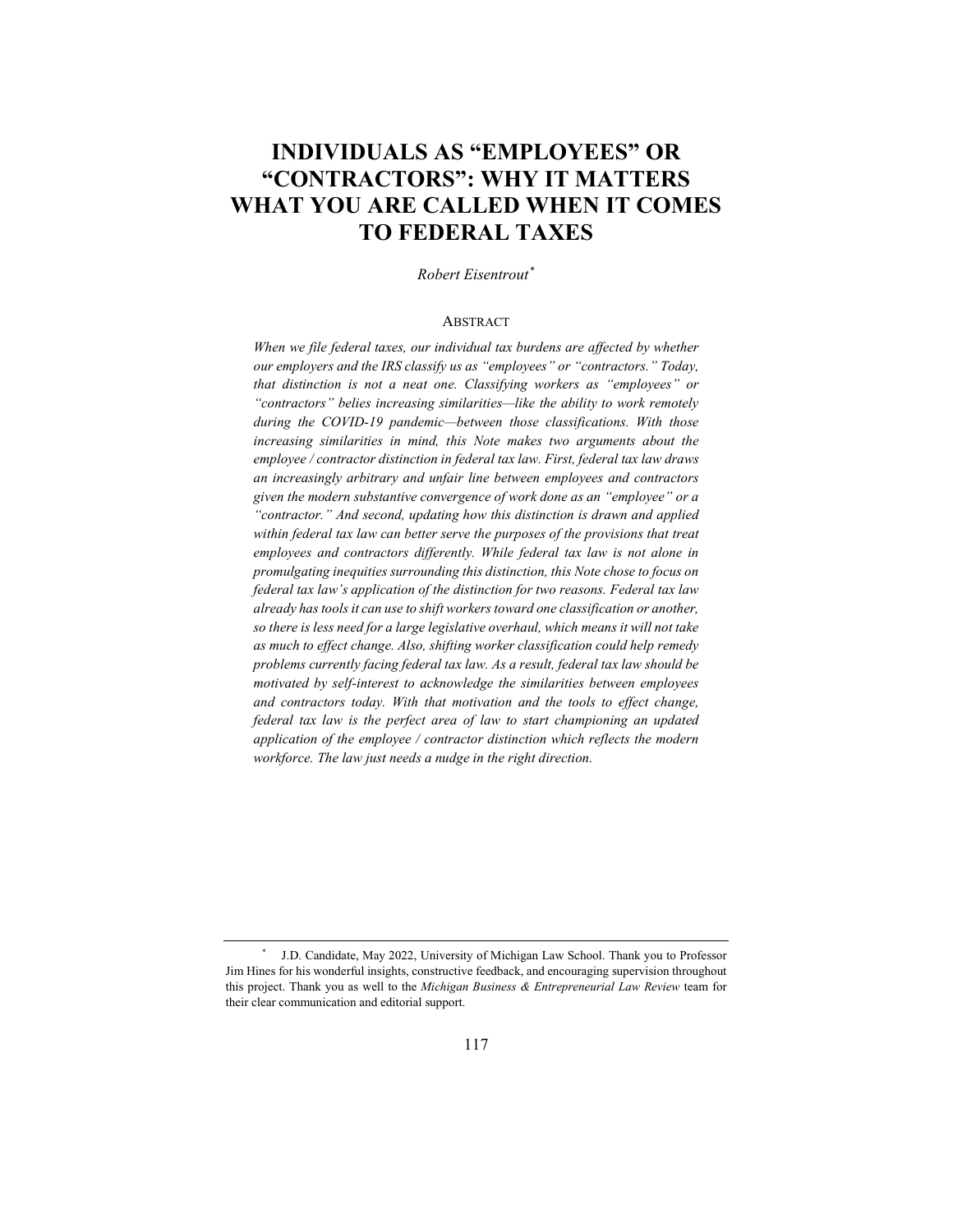| II. FEDERAL TAX DIFFERENCES FOR EMPLOYEES AND             |
|-----------------------------------------------------------|
|                                                           |
| A. Social Security, Medicare, and Unemployment Taxes 121  |
|                                                           |
| C. Contractors as Businesses and Business Deductions  133 |
|                                                           |
| E. Section 199A of the 2017 Tax Cuts and Jobs Act 140     |
| F. Summary of Differences, Purposes, and Note             |
|                                                           |
| III. BRIEF ANALYSIS OF SCHOLARLY PROPOSED TAX REFORM. 146 |
| A. Thomas' Proposed "Non-Employee Withholding" 146        |
| B. Thomas' Proposed "Standard Business Deduction"         |
|                                                           |
|                                                           |

#### TABLE OF CONTENTS

#### I. INTRODUCTION

Federal tax law holds there is a difference between individual workers who are called employees and individual workers who are called contractors. Provisions of the Internal Revenue Code apply differently depending on which classification a worker receives. But today there is an increasingly dim line dividing workers that employers and the Internal Revenue Service consider to be "employees" or "contractors." Terms like "gig economy" and "freelancers" swirl in the national discourse, cases are litigated over the appropriate classification of workers like Uber drivers,<sup>1</sup> and the COVID-19 pandemic has forced a significant portion of the U.S. workforce to work from home—blurring a traditional difference in *where* employees and contractors typically work compared to one another. Other differences are dissipating, too. Today, there is an increasing substantive convergence between "employees" and "contractors" in terms of (1) flexibility of schedule and autonomy over completing work,<sup>2</sup> (2) number of payors, $3$  and (3) the increasing legal uncertainty regarding accurately classifying a worker as one or the other.<sup>4</sup> In light of that convergence, this Note will consider

<sup>1.</sup> *E.g.*, *James v. Uber Techs. Inc.*, NO.19-cv-06462-EMC, 2021 WL 254303 (N.D. Cal. Jan. 26, 2021).

<sup>2.</sup> Katherine Lim et al., *Independent Contractors in the U.S.: New Trends from 15 Years of Administrative Tax Data*, 2-3 (I.R.S., Working Paper, 2019), https://www.irs.gov/pub/irssoi/19rpindcontractorinus.pdf (also noting that "individuals who are contractors might incorrectly identify themselves as employees due to the often similar nature of their relationship with a firm").

<sup>3.</sup> Brett Collins et al., *Is Gig Work Replacing Traditional Employment? Evidence from Two Decades of Tax Returns* 14 (I.R.S., Working Paper, 2019), https://www.irs.gov/pub/irssoi/19rpgigworkreplacingtraditionalemployment.pdf (noting that "it is no more common for wage earners to be tied to a single employer than it is for contractors to be tied to a single payer firm").

<sup>4.</sup> *See* Lim et al., *supra* note 2, at 3 n.2-4.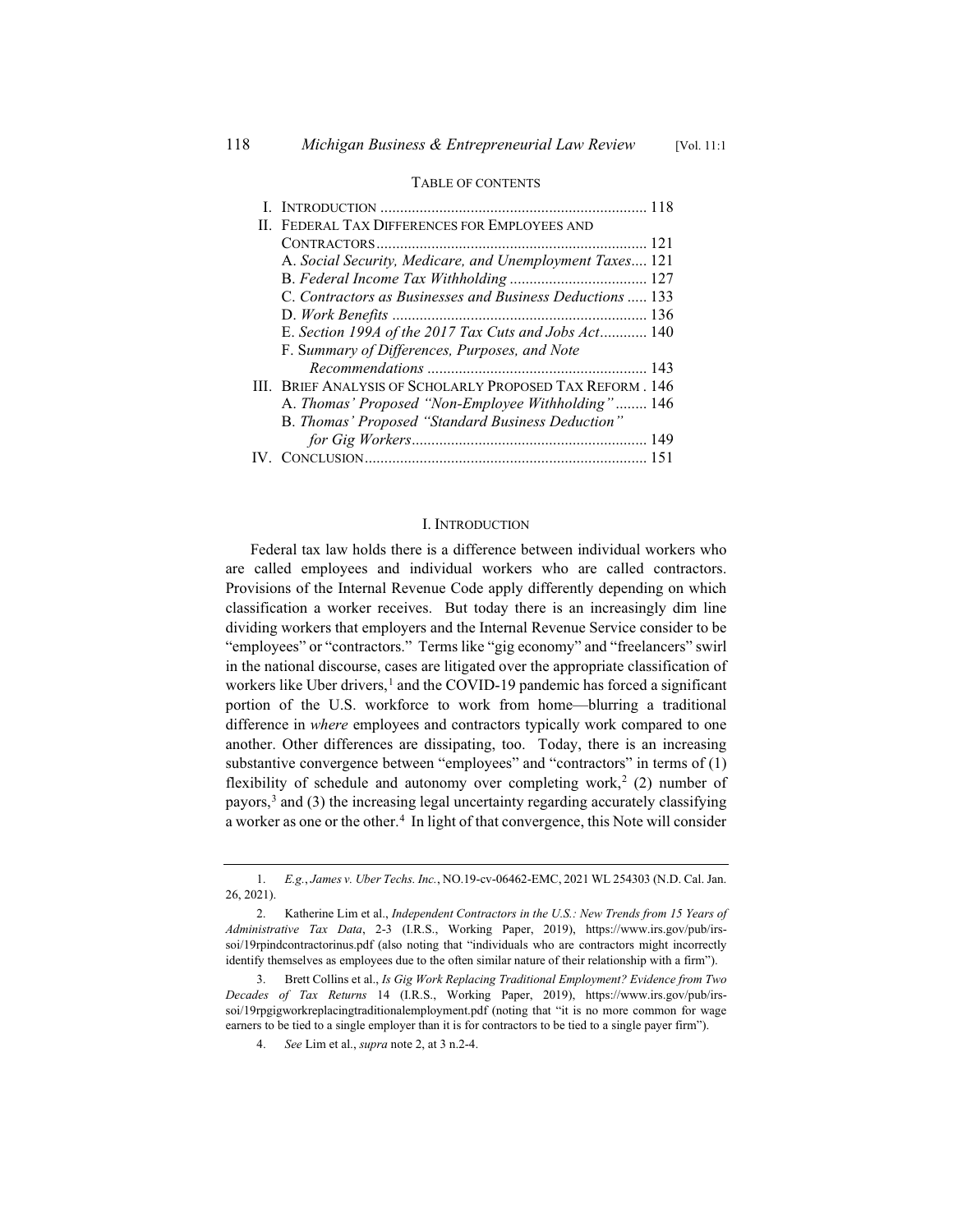whether it is desirable for the federal tax provisions that treat employees and contractors differently to continue to do so given indicia of the purposes for which those sections were enacted.<sup>5</sup> This Note's two main arguments are that  $(1)$  federal tax law draws an increasingly arbitrary and unfair line between employees and contractors given the modern substantive convergence of work done as an "employee" or a "contractor"; and (2) updating how the distinction is drawn and applied can better serve the purposes of the federal tax provisions that treat employees and contractors differently.

Before this Note dives into that analysis, it believes that comparing the ordinary definitions of "employee" and "contractor" with the way federal tax law defines those terms will help provide some general context for understanding why federal tax law may have decided to treat employees and contractors differently.

In terms of ordinary meaning, "employee" means "one employed by another usually for wages or salary and in a position below the executive level."6 And "contractor" means "one that contracts to perform work . . . ."7 The difference between the ordinary definitions of the terms focuses on the regularity of payment rather than the method of agreement to provide services or the structure of the work relationship. $8$  Federal tax law also cares about the regularity of payments, but bases its distinction more so on the relationship structure between an employer and a worker.<sup>9</sup>

For federal tax purposes, a worker is considered an "employee" if they have "the status of an employee under the usual common law rules applicable in determining the employer-employee relationship."<sup>10</sup> The usual common law rules applicable for that determination in the context of federal tax law yield an aptly named multifactor balancing test that focuses on the amount of control an

<sup>5.</sup> This Note will refer to such purposes as *the* purposes for which the provisions were enacted. However, this Note wanted to use the phrase "indicia of purposes" at the beginning here to acknowledge all the inherent difficulties in discerning legislative purpose. Namely, difficulties regarding aggregation (whether we can say there was a legislative consensus on the reason for passing these provisions) and attribution (whether we can attribute the statement of one legislator to the majority that enacted the provision). Despite those difficulties, this Note believes the sources it relies on in search of the purposes for enacting these provisions are sufficiently reliable to support this Note's argument that such indicia of purposes do indeed reveal *the* purposes for which the provisions were enacted.

<sup>6.</sup> *Employee*, MERRIAM-WEBSTER, https://www.merriam-webster.com/dictionary/employee (last visited Feb. 11, 2021).

<sup>7.</sup> *Contractor*,MERRIAM-WEBSTER, https://www.merriam-webster.com/dictionary/contractor (last visited Feb. 11, 2021).

<sup>8.</sup> For while all "employees" are "contractors" in the ordinary sense given that employees execute a contract with their employer to gain employment, "contractors" contracting to perform work (i.e., specific projects) do not receive wages or salary, which have a connotation of payment at regular intervals.*See Wage*, MERRIAM-WEBSTER, https://www.merriam-webster.com/dictionary/wage (last visited Feb. 11, 2021); *see Salary*, MERRIAM-WEBSTER, https://www.merriam-webster.com/dictionary/salary (last visited Feb. 11, 2011).

<sup>9.</sup> *See* Shu-Yi Oei & Diane M. Ring, *Tax Law's Workplace Shift*, 100 B.U. L. REV. 651, 683-84 (2020).

<sup>10.</sup> Rev. Rul. 87-41, 1987-1 C.B. 296.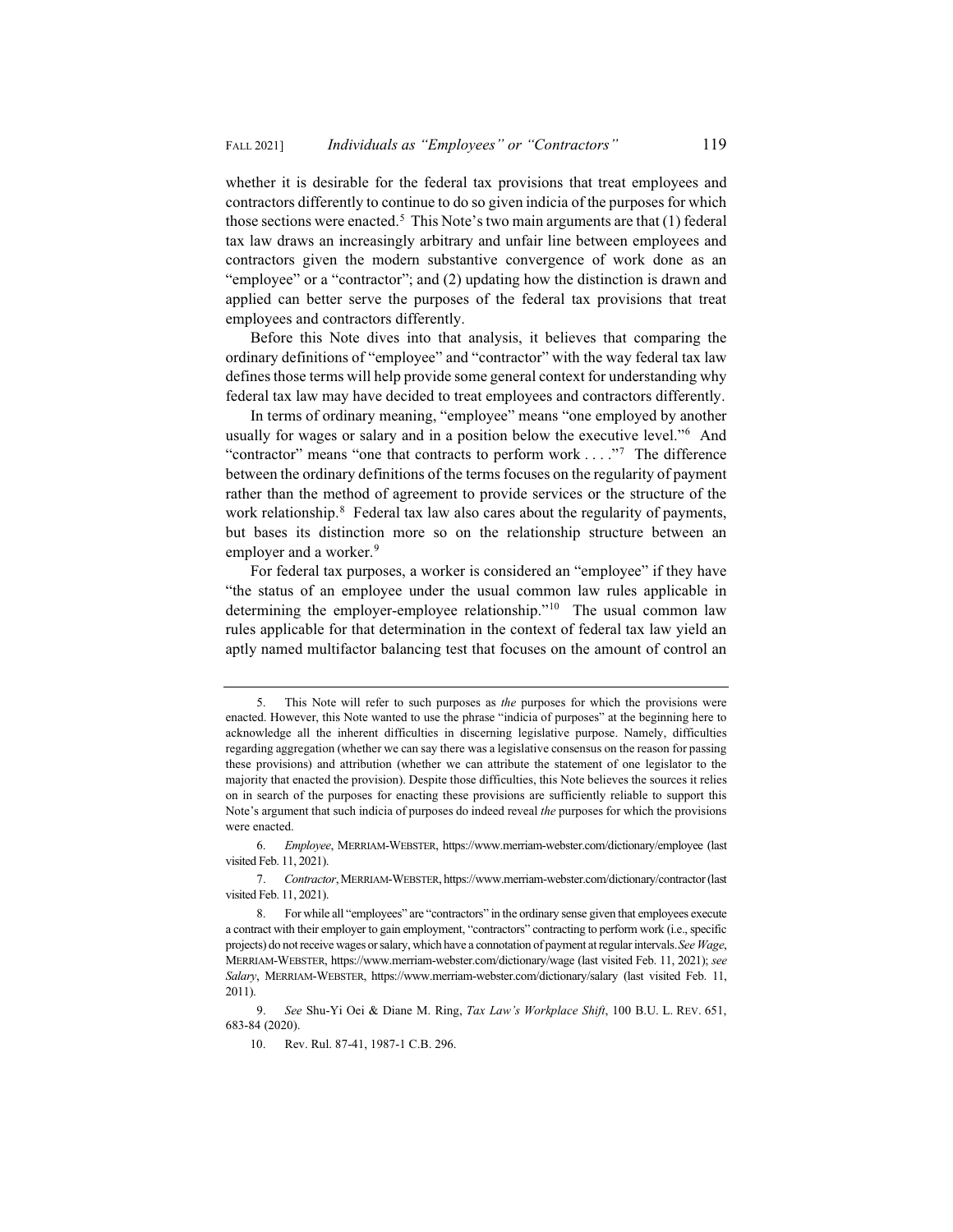employer has over a worker: the "common law control test."<sup>11</sup> Specifically, federal tax law employs a non-exhaustive list of twenty factors to distinguish employees from contractors.<sup>12</sup> The general gist of the factors is that if a worker is subject to an employer's control in both (1) what gets done and (2) *how* that gets done*,* they will typically be considered an employee for federal tax purposes.<sup>13</sup>

That said, given the vastness of the multifactor balancing test for this distinction, there is, perhaps predictably, leeway surrounding which classification a worker will receive. This Note believes such leeway is worth highlighting because it shows that federal tax law already has tools that can help it bring more workers into one classification or the other if doing so would better serve the purposes of the provisions that currently treat the two classifications differently. Among the most prominent contributors for such leeway are (1) Section 530 of the Revenue Act of 1978, which is a safe harbor provision that permits an employer to classify a worker as a contractor as long as they have treated the worker as such, and a "reasonable basis" exists for such treatment;<sup>14</sup> and  $(2)$  the IRS training materials regarding this distinction acknowledging that "the relative importance and weight of the twenty common law factors can vary significantly."<sup>15</sup> But to determine whether federal tax law may want to employ those tools to treat workers more as employees or contractors under certain

13. Oei & Ring, *supra* note 9, at 684. For example, if worker A is told by employer B to create a report by calling persons C, D, and E, substantiating those interviews with research from a certain database, formatting the report in accordance with training worker A received from the employer, and to have it on a boss' desk by Monday morning, worker A would probably be considered an employee for federal tax purposes. Conversely, if worker A was merely told to have a report on a boss' desk by Monday morning, worker A would probably be considered a contractor for federal tax purposes. This example intends to show that if the employer controls the *results* but not the *way* in which the work gets done, the worker will typically be considered a contractor for federal tax purposes.

<sup>11.</sup> Oei & Ring, *supra* note 9, at 684 (noting that in embracing the common law control test, the federal income tax rejected the "economic realities test," which is another test recognized in the context of federal regulation for distinguishing employees from contractors).

<sup>12.</sup> Rev. Rul. 87-41, *supra* note 10 (identifying the twenty factors as (1) instructions; (2) training; (3) integration; (4) services rendered personally; (5) hiring, supervising, and paying assistants; (6) continuing relationship; (7) set hours of work; (8) full time required; (9) doing work on employer's premises; (10) order or sequence set; (11) oral or written reports; (12) payment by hour, week, month; (13) payment of business and/or traveling expenses; (14) furnishing of tools or materials; (15) significant investment; (16) realization of profit or loss; (17) working for more than one firm at a time; (18) making service available to the general public; (19) right to discharge; and (20) right to terminate); WILLIAM HAYS WEISSMAN, SECTION 530: ITS HISTORY AND APPLICATION IN LIGHT OF THE FEDERAL DEFINITION OF THE EMPLOYER-EMPLOYEE RELATIONSHIP FOR FEDERAL TAX PURPOSES 4 (National Ass'n of Tax Reporting and Professional Management Feb. 28, 2009).

<sup>14.</sup> *See* Weissman, *supra* note 12, at 6.

<sup>15.</sup> IRS, *Independent Contractor or Employee? Training Materials*, DEP'T OF THE TREASURY, at 2-4 (Oct. 30, 1996), https://www.irs.gov/pub/irs-utl/emporind.pdf. That said, the training materials do clarify that evidence that can be most persuasive can be categorized within three categories: (1) behavioral control, (2) financial control, and (3) relationship of the parties. However, only the "presence or absence of instructions and training on how work is to be done" is signaled among all the factors as ones that are especially relevant. *Id.* at 2-32.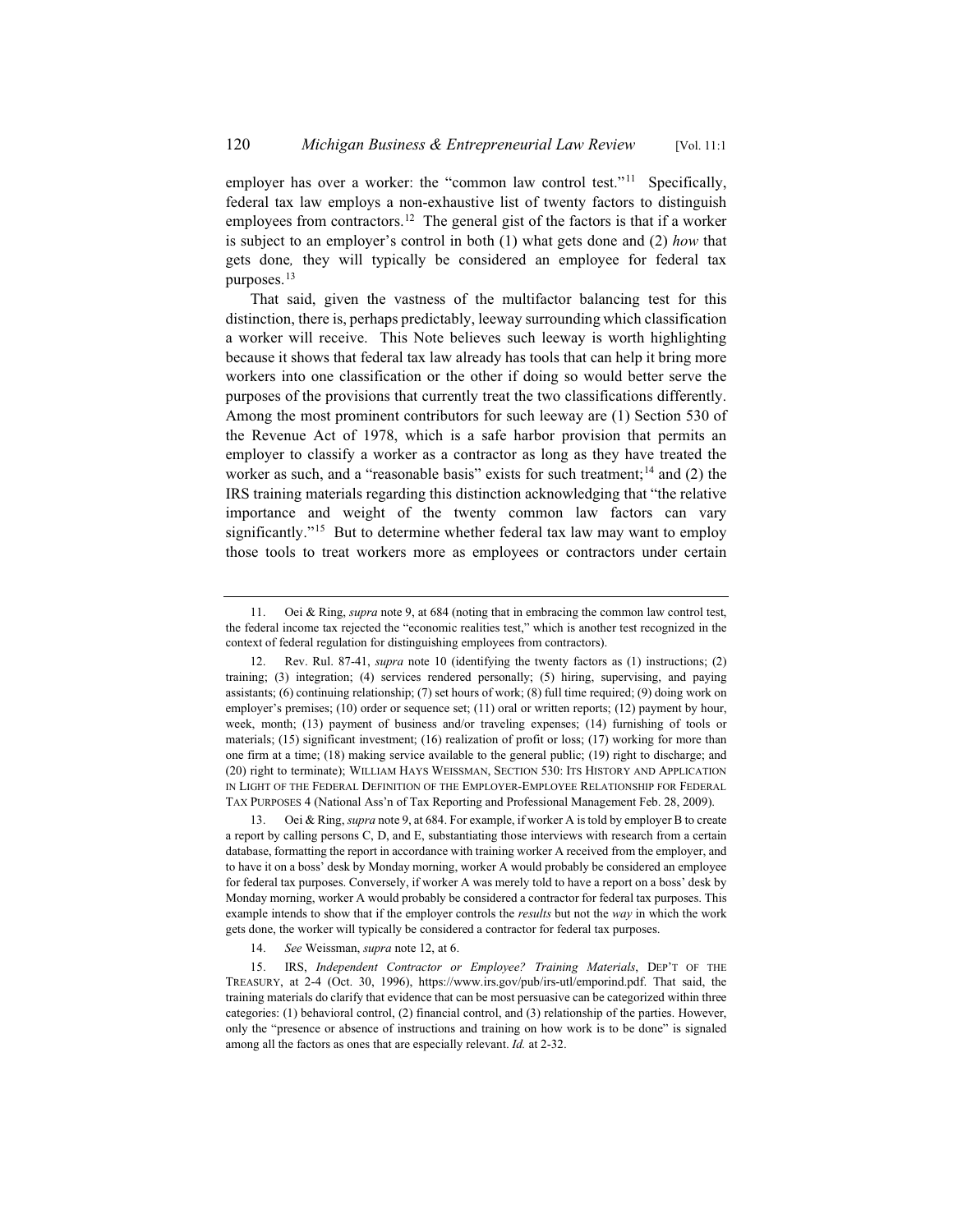provisions of the I.R.C., we first need to understand *how* exactly federal taxes treat employees and contractors differently.

Part II of this Note will do so, identifying five prominent ways in which the federal taxes treat employees differently than contractors. Specifically, it will highlight differences regarding (1) Social Security, Medicare, and unemployment payroll taxes; (2) federal income tax withholding, (3) contractors being considered businesses and business deductions; (4) the exclusion of certain work benefits from taxable income; and (5) section 199A, introduced by the 2017 Tax Cuts and Jobs Act (TCJA), which provides a 20 percent deduction for qualified business income eligible to contractors but not employees. Part II will conclude with a summary of the differences, purposes, recommendations regarding this distinct treatment, and statements about whether it is more advantageous to be classified as one type of worker or the other for each subpart. Part III will apply Part II's takeaways by briefly analyzing scholarly proposed tax reform regarding the disparate treatment of employees and contractors; namely Kathleen DeLaney Thomas' proposed (1) "non-employee withholding" on earnings paid out by online platform companies like Uber; and (2) "standard business deduction" for gig workers.16 Part IV concludes.

#### II. FEDERAL TAX DIFFERENCES FOR EMPLOYEES AND CONTRACTORS

Each subsection in this Part will adhere to a uniform order of analysis. First, this Note will present how each aspect of federal tax law currently treats employees and contractors differently. To help illustrate the difference in each subsection, this Note will use two characters who will remain with us throughout the analysis: "Employee" and "Contractor," who are single taxpayers who both generated \$100,000 of value as a result of their work in the 2020 taxable year. Second, this Note will investigate the purposes Congress sought to pursue by enacting these provisions. Lastly, this Note will analyze whether such purposes would be better served today if (1) all workers were treated like employees; or (2) all workers were treated like contractors. In doing so, this Note will identify problems arising with such potential changes and propose a desirable shift toward one classification or the other, if appropriate.

#### A. *Social Security, Medicare, and Unemployment Taxes*

Both employees and contractors must pay payroll taxes that support Social Security and Medicare. For employees, these taxes are collectively referred to as Federal Insurance Contributions Act (FICA) taxes.<sup>17</sup> For contractors, these taxes are called Self-Employment Contribution Act of 1954 (SECA) taxes.<sup>18</sup> The

<sup>16.</sup> Kathleen DeLaney Thomas, *Taxing the Gig Economy*, 166 U. PA. L. REV. 1415, 1418 (2018).

<sup>17.</sup> Oei & Ring, *supra* note 9, at 670.

<sup>18.</sup> *Id.*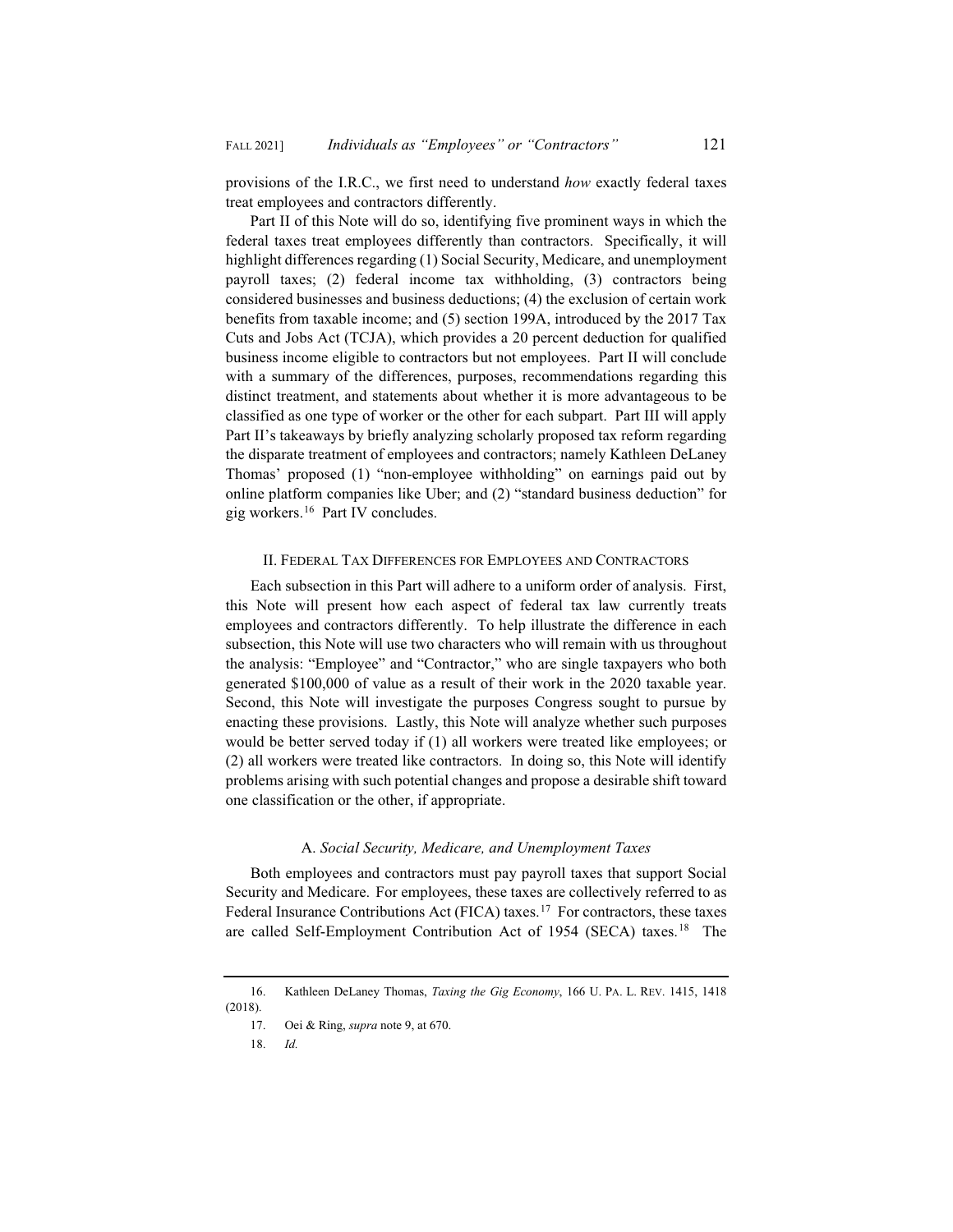difference in the way these payroll taxes apply to employees and contractors is seen in *who pays* these taxes, and *how much each classification of worker pays*. Both employees and contractors incur a total tax of 12.4% of their pay to support Social Security and a total tax of 2.9% of their pay to fund Medicare.<sup>19</sup> However, employees nominally split these taxes with their employers, where both the employee and employer are responsible for paying half of the total amount owed for these taxes.<sup>20</sup> Additionally, employers handle all the reporting and payment obligations of these taxes for their employees.<sup>21</sup> Contractors, on the other hand, are responsible for paying the entirety of these taxes by themselves and for reporting that amount to the  $IRS<sup>22</sup>$  So, these taxes impose different substantive and procedural obligations for a worker depending on if they are classified as an employee or a contractor. The last wrinkle is that employers who hire employees are subject to an additional payroll tax—the Federal Unemployment Tax Act (FUTA) tax<sup>23</sup>—which imposes a "payroll tax equal to  $6\%$  of the first \$7,000 in wages."24 However, employers can decrease their FUTA tax liability to 0.6% by paying a sufficient amount into state unemployment funds.<sup>25</sup> Conversely, employers that hire contractors are not subject to paying FUTA taxes for that worker. Therefore, employees subject their employers to greater tax liability than contractors do just by the nature of the worker classification.

The additional tax liability incurred by employers who hire employees rather than hiring contractors should, in theory, factor into how much each worker is paid given the value their work generates. For the purposes of this Note, we will assume market forces only contemplate (1) the value of the work that our characters (Employee and Contractor) generate; and (2) the additional FICA and FUTA tax liability imposed on employers who hire an employee. Therefore, while Contractor will be paid \$100,000 for the \$100,000 of value their work

- 20. *Compare* I.R.C. § 3101, *with* I.R.C. § 3111.
- 21. *See* Oei & Ring, *supra* note 9, at 670.
- 22. I.R.C. § 1401; *see also* Oei & Ring, *supra* note 9, at 670-71.
- 23. I.R.C. § 3301.
- 24. Oei & Ring, *supra* note 9, at 671.

<sup>19.</sup> *See* I.R.C. § 3101(a), (b) (establishing a 6.2% tax on an employee's wages under (a) to help fund Social Security and a 1.45% tax on an employee's wages under (b) to help fund Medicare); *see also* I.R.C. § 3111(a), (b) (establishing another 6.2% and 1.45% tax, respectively, on an employee's wages that must be paid by the employer, bringing the total to 12.4% for Social Security taxes and 2.9% for Medicare taxes); *see also* I.R.C. § 1401 (establishing the same total taxes on selfemployment income, which is how contractors pay these taxes); *but see Contribution and Benefit*  Base, Soc. SEC. ADMIN., (https://www.ssa.gov/oact/COLA/cbb.html) (limiting the 12.4% for Social Security tax to the first \$137,700 of wages in 2020). There is no such comparable limit for the 2.9% for Medicare taxes.

<sup>25.</sup> *Id.* ("The unemployment insurance system is a unified federal-state system and unemployment taxes are paid at the state and federal levels. Employers can claim a credit of up to 5.4% against their federal FUTA tax liability for amounts paid to state unemployment funds ('SUTA' taxes), thereby reducing their federal FUTA tax to 0.6%.").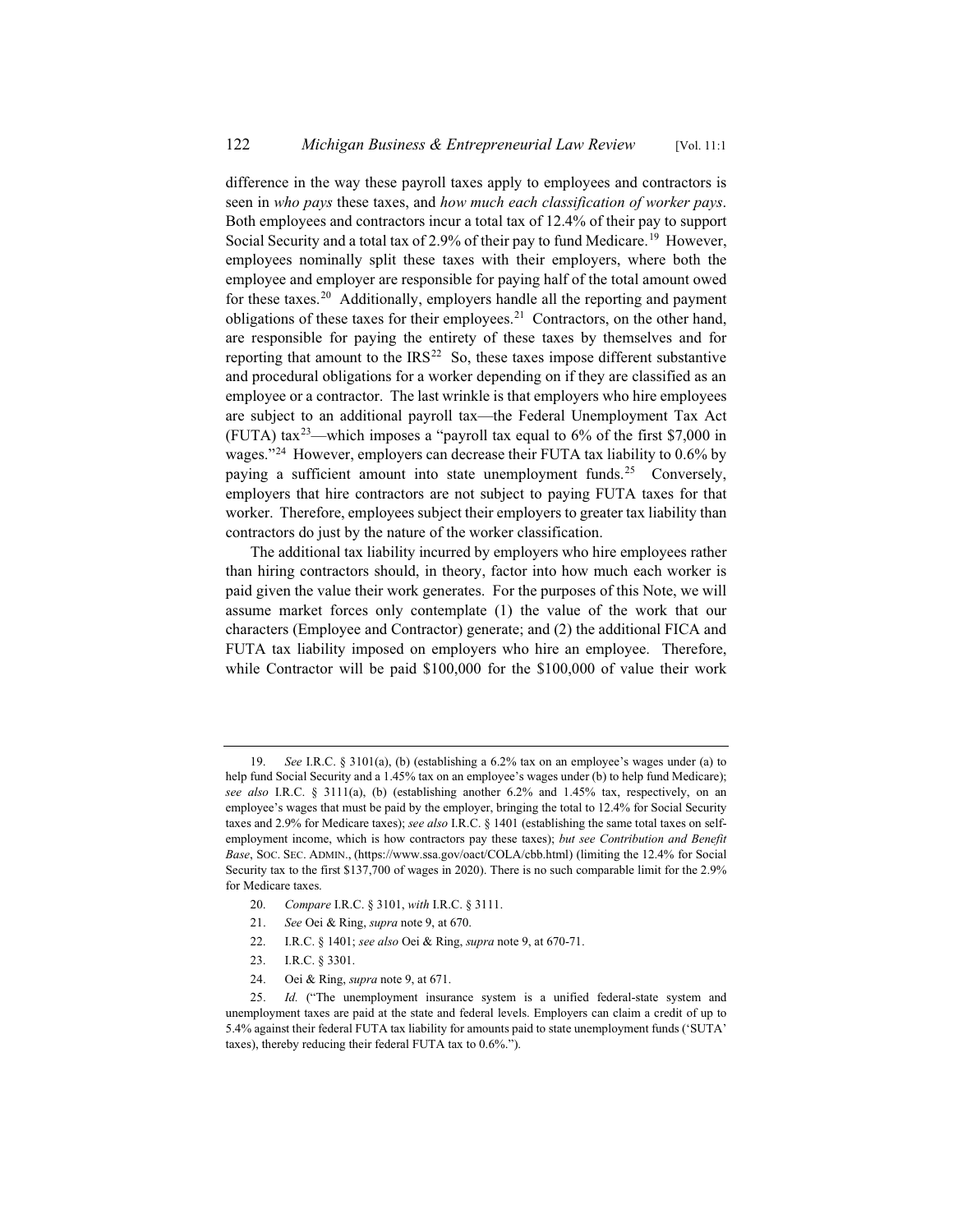generates, Employee will only be paid about  $$92,380^{26}$  by their employer for the same \$100,000 value as a result of their employer having to cover \$5,728 in Social Security tax,  $27$  \$1,340 in Medicare tax,  $28$  and \$554 in FUTA tax (assuming they reduce their FUTA tax liability as low as they can).<sup>29</sup> Going forward in this Note, we will thus operate with the understanding that Employee has \$92,380 of income while Contractor has \$100,000 of income, despite both producing the same value for their work.

Employee would owe the same amount as their employer for Social Security and Medicare taxes.30 That sum of \$7,068 for Employee's FICA taxes would be withheld and paid by Employee's employer on behalf of Employee while the employer would also pay that *same* amount again to cover *its* share of FICA tax liability.<sup>31</sup> Contractor, on the other hand, would owe \$12,400 in Social Security  $\arctan^{32}$  and \$2,900 in Medicare tax.<sup>33</sup> Contractor would see what they owe in total for SECA taxes (\$15,300) come into their pocket as they collect their \$100,000 of income, but would have to report and pay in full their SECA tax liability when they file their tax return.

Despite generating the same value from their work (\$100,000) and incurring the same tax liability in terms of percentages for their FICA and SECA taxes, respectively, the *way* these payroll taxes treat employees and contractors differently results in Contractor paying \$1,164 *more* in SECA taxes than Employee and Employee's employer end up paying in total FICA taxes.<sup>34</sup> Now, if we also take into account the additional \$554 in tax liability to which Employee will subject their employer due to FUTA tax, then the overall difference for these payroll taxes collected based on worker classification drops to about \$610. While that amount (1) may seem insignificant given the overall income of the two

<sup>26.</sup> Employee generates \$100,000 of value, but only gets paid about \$92,392 because the employer will be required to pay 7.65% in payroll taxes and 0.6% for FUTA tax (assuming employer is able to take the maximum tax credit for payment into state unemployment programs). The math, where X is Employee's salary, is:  $X + (0.0765+0.006)X = $100,000$ , which then results in X amounting to about \$92,380.

<sup>27.</sup> I.R.C. § 3111(a) (multiplying \$92,380 by 0.062, which results in \$5,727.56).

<sup>28.</sup> I.R.C. § 3111(b) (multiplying \$92,380 by 0.0145, which results in \$1,339.51).

<sup>29.</sup> *See* Oei & Ring, *supra* note 9, at 671 (explaining that employers can reduce their net FUTA tax liability to 0.6% if they pay enough into a state unemployment fund and claim up to a 5.4% credit against their FUTA tax liability, which, in this hypothetical, yields \$554 as a result of multiplying \$92,380 by 0.006).

<sup>30.</sup> I.R.C. § 3101(a), (b).

<sup>31.</sup> Oei & Ring, *supra* note 9, at 670; I.R.C. § 3111(a), (b).

<sup>32.</sup> I.R.C. § 1401(a) (imposing a 12.4% tax on Contractor's income. \$100,000 multiplied by  $12.4\% = $12,400$ ).

<sup>33.</sup> I.R.C. § 1401(b) (imposing a 2.9% tax on Contractor's income. \$100,000 multiplied by  $2.9\% = $2,900$ .

<sup>34.</sup> Using the calculations above, this Note reaches the amount of \$1,164 because Contractor's \$15,300 in total SECA taxes exceeds the sum of (1) the \$7,068 Employee ends up owing for their half of FICA taxes, and (2) that same amount (\$7,068) Employee's employer ends up owing for its half of FICA taxes.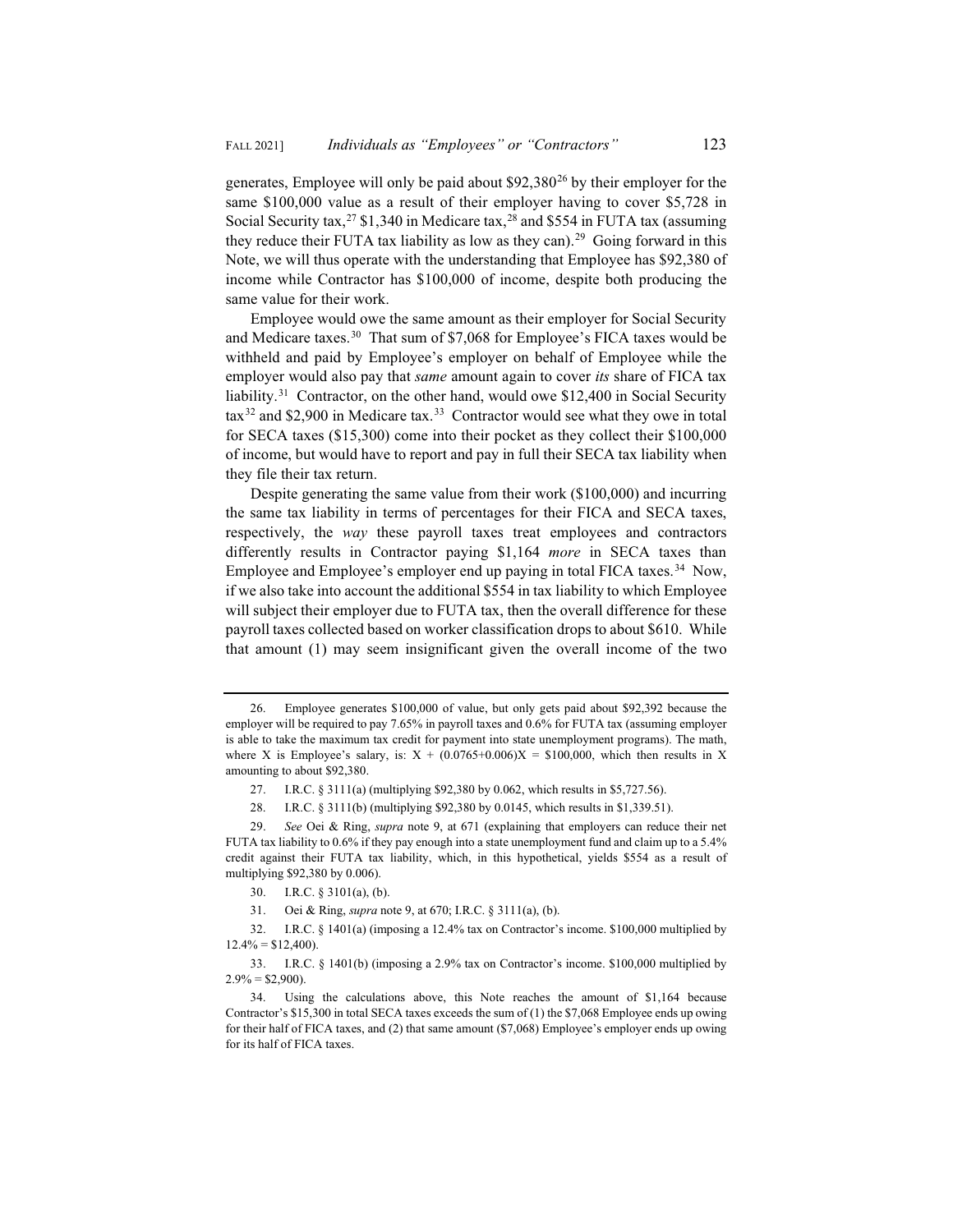characters; and (2) may be slightly less or more depending on the exact economic forces exerted by the market in reality (the analysis of which is beyond the scope of this Note), the takeaway is that *there is a difference* regarding tax liability for these payroll taxes depending on *which classification* a worker receives. In terms of how much money ends up in Employee's and Contractor's pockets solely as a result of this difference, Employee will take home \$85,312 (never seeing the \$7,068 in FICA taxes they owe because that will be withheld by their Employer throughout their paychecks for that year) while Contractor will take home \$84,700—a difference of \$612 (with the \$2 difference between this amount and the "about \$610" referenced above explained by the rounding of numbers through these calculations). Whether that difference is significant enough to warrant a change in the way these payroll taxes currently apply to employees and contractors must be evaluated in light of the purpose for the distinct treatment.

The Federal Insurance Contributions Act was enacted to fund the Social Security program.<sup>35</sup> The Self-Employment Contributions Act of 1954 was enacted as an equitable measure to acquire a portion of self-employed income to fund that program just as the income of employees was doing because some selfemployed workers had begun to receive Social Security benefits starting in 1950.36 And when Medicare was established in 1965, FICA and SECA taxes were expanded to cover funding that program as well.<sup>37</sup>

These purposes reveal an attempt to make these taxes apply the *same* for each worker*,* regardless of whether that worker was considered an employee or a contractor. But as the analysis above shows, there is at least *some* difference in the amount employees and contractors end up paying for these payroll taxes. And given that there is a difference, there is at least a question of whether a shift in the Internal Revenue Code to treating all workers like employees or contractors for FICA or SECA tax purposes could better serve the aim of funding the Social Security and Medicare programs.

The Social Security and Medicare Boards of Trustees, in their summary of the 2020 annual reports on the status of the programs, acknowledged that "both face long-term financing shortfalls under currently scheduled benefits and financing."38 More pointedly, the Trustees estimated that the reserves used to fund Social Security will be unable to pay scheduled benefits on a timely basis

<sup>35.</sup> *Compare, e.g.*, Social Security Amendments of 1958, Pub. L. No. 85-840, 72 Stat. 1013, 1041 (1958) (describing one "rate of tax" as 3.5% for the years 1963-65), *with* Social Security Amendments of 1958, Pub. L. No. 87-64, 75 Stat. 131, 139 (1961) (describing those same years as now have a rate of 3.675%).

<sup>36.</sup> PAUL BURNHAM, CONG. BUDGET OFF., PUB. NO. 4168, THE TAXATION OF CAPITAL AND LABOR THROUGH THE SELF-EMPLOYMENT TAX 1 (2012), https://www.cbo.gov/sites/default/ files/cbofiles/attachments/09-27-SECA.pdf.

<sup>37.</sup> *See id.*

<sup>38.</sup> SOCIAL SECURITY AND MEDICARE BOARDS OF TRUSTEES, STATUS OF THE SOCIAL SECURITY AND MEDICARE PROGRAMS, A SUMMARY OF THE 2020 ANNUAL REPORTS III (2020), https://www.ssa.gov/oact/TRSUM/tr20summary.pdf.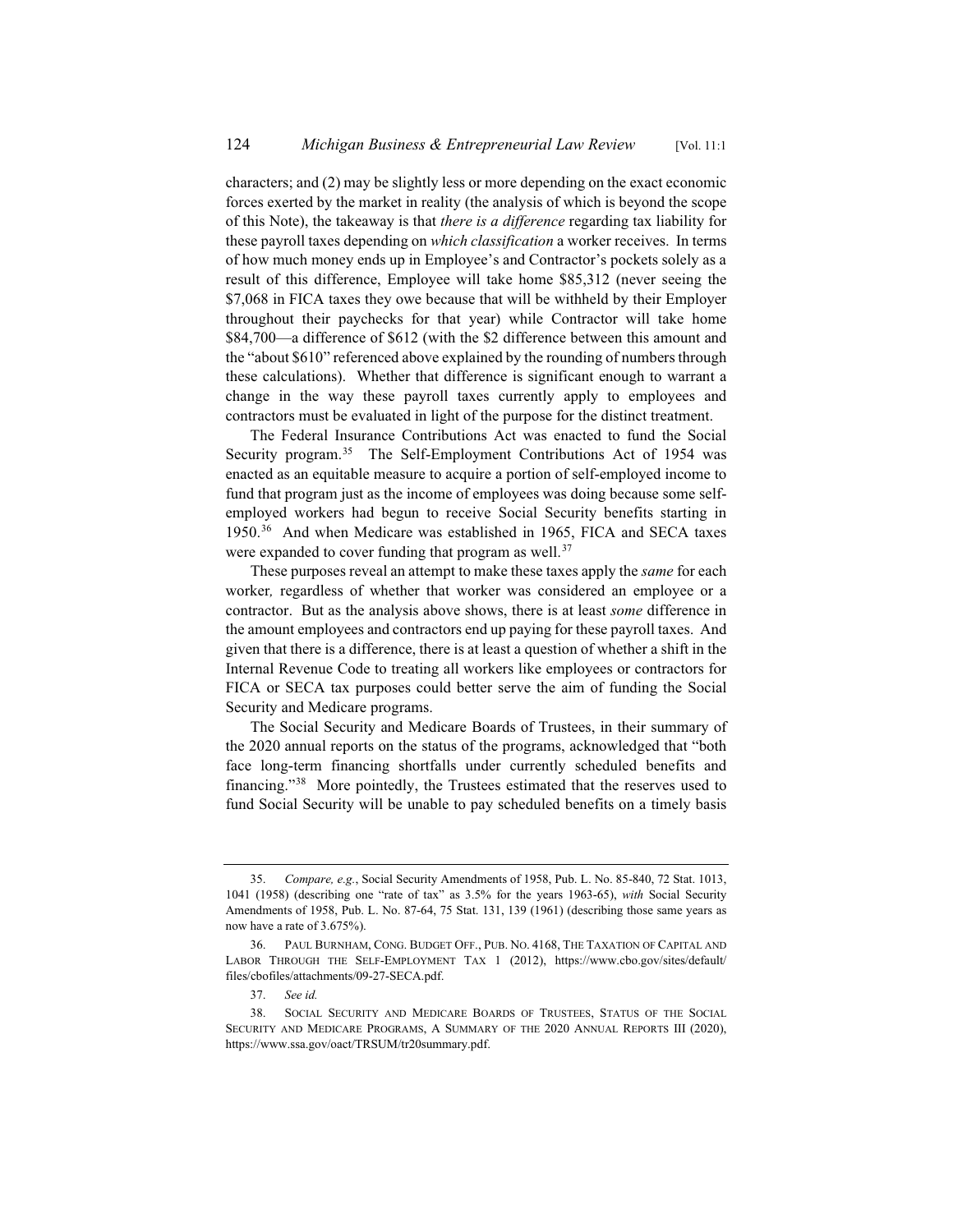starting in 2035.<sup>39</sup> And the Trustees' estimates regarding Medicare triggered a "Medicare funding warning" for the third year in a row, noting that the "Hospital Insurance (HI) Trust Fund, which pays Medicare Part A inpatient hospital expenses, will be able to pay scheduled benefits until 2026," after which the reserves will be "depleted and continuing program income will be sufficient to pay [only] 90 percent of total scheduled benefits."<sup>40</sup> One way to potentially address these financing shortfalls could be to change the way in which these payroll taxes are collected from workers.

If all workers were treated like employees for Social Security and Medicare tax purposes, then any payor would be responsible for paying half of that worker's payroll taxes.<sup>41</sup> In theory, payors knowing that would then factor such tax liability into how much they would be willing to pay workers for a certain amount of value generated from that worker's work. We can see this at play in the context of this Note's hypothetical characters and its conception of the effect of market forces, where Employee's employer knew that they would (1) have to pay half of Employee's FICA taxes and (2) incur FUTA tax liability, leading the employer to pay Employee less overall. Employee got paid less than the value of the work they generated as a result. And getting paid fewer wages, in turn, *decreased* the amount of payroll taxes collected by Employee and their employer, all because of the way the Internal Revenue Code splits the method of payment of these taxes for employees. Given this conclusion, there might be a way to better serve the funding purpose of these payroll taxes: treat all workers like contractors.

If all workers were treated like contractors for Social Security and Medicare tax purposes, each worker would be on the hook for paying the full amount of these payroll taxes themselves.<sup>42</sup> In the analysis at the beginning of this section, we saw that Contractor was paid the full \$100,000 of value their work generated, and as a result owed \$15,300 in SECA taxes. This amount ended up being \$1,164 *more* than what Employee and their employer paid in total. Now, this Note admits that market forces not considered in this Note will affect how much workers actually get paid for the value of their work, and that individual workers will have expenses which lower the wage base against which these payroll taxes are calculated (see subsection 3 in this Part). That means that outside of this sterile scholarly analysis, contractors that generate the same value of work as their employee counterparts will not *always* pay more in Social Security and Medicare taxes. But this analysis shows that, as a starting point, contractors are theoretically paying more in these payroll taxes than their employee counterparts are simply because of *how* the IRS collects these taxes.<sup>43</sup> And because of that, if

<sup>39.</sup> *Id.*

<sup>40.</sup> *Id.* at IV.

<sup>41.</sup> *See* I.R.C. § 3111(a).

<sup>42.</sup> I.R.C. § 1401(a), (b).

<sup>43.</sup> There are a whole host of other considerations here that are simply beyond the scope of this Note that affect this analysis. For instance, this difference will increase or decrease as the value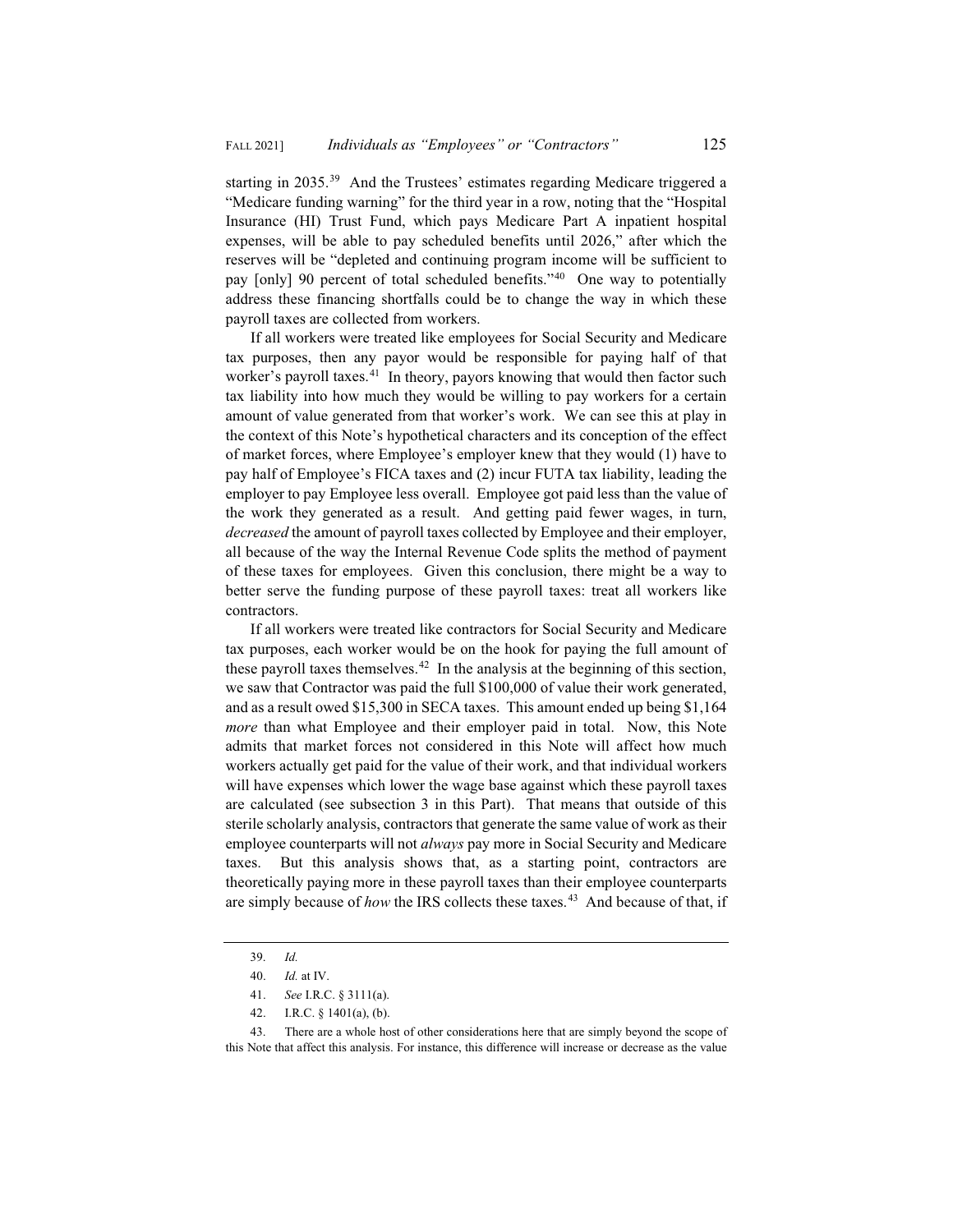these payroll taxes were collected from workers as if they were contractors (i.e., the payors would not be responsible for paying half), then this change could help further the goal of these taxes: funding Social Security and Medicare.

However, there is one significant counterargument that likely would cut harshly against this treatment actually increasing funding for the Social Security and Medicare programs. The tax gap for contractors is significantly larger than it is for employers.<sup>44</sup> Given that, asking all workers to  $(1)$  make sure they save enough money to pay these taxes each year, and (2) keep track of how much they owe in these taxes could end up mitigating any gain toward funding these programs that could result from treating all workers as contractors for Social Security and Medicare tax purposes. The difference in the amount collected from each classification of worker in the analysis above is, admittedly, relatively negligible, and certainly subject to more market forces that are not considered in this Note. That means that while *theoretically* payroll taxes could pull in more revenue just by making all workers pay it all, like contractors already do, the revenue gap shows us that the *reality* of this change might end up exacerbating the funding worries for these programs.

Because of that counterargument, this Note argues that such a drastic shift to treating all workers like contractors for payroll tax purposes is unwarranted. That does not mean, however, that *any* change is unwarranted. Perhaps there is room for the Internal Revenue Code to treat *more* employees like contractors regarding payroll taxes for the purposes of getting more funding for the Social Security and Medicare programs—maybe focusing on workers with histories of sterling tax compliance. This would serve as a boon for those workers pulled in by this change because they would start seeing more money come into their pockets each paycheck (despite being earmarked to pay payroll taxes come tax filing season), thus giving them the time-value of that "extra" money. But that line-drawing is difficult, and the same worries about the revenue gap and compliance remain. This Note's aim is not to find the exact sweet spot regarding worker classification for payroll tax purposes, but to point out that the *way* in which these taxes are collected affects the *amount* that is collected, and because of that, there is a possibility change could beneficially serve the purpose of these provisions.

of the worker increases or decreases, respectively (though in 2020, Social Security taxes are only calculated against the first \$137,700 of wages; Medicare taxes don't have a cap). And this Note does not analyze whether employees or contractors get paid more, on average, which could also sway this section's analysis and recommendation. The point of the section is to just show that there is *some*  difference, and that these sections of the I.R.C. could be altered to help address Social Security and Medicare's anticipated funding shortfalls.

<sup>44.</sup> INTERNAL REVENUE SERV., PUB. 1415, FEDERAL TAX COMPLIANCE RESEARCH: TAX GAP ESTIMATES FOR TAX YEARS 2011-2013, at 8 fig.1 (2019) [hereinafter *Tax Gap Estimates*] (https://www.irs.gov/pub/irs-pdf/p1415.pdf) (underreporting of SECA taxes was estimated to have contributed \$45 billion to the tax gap while underreporting of FICA and unemployment taxes was estimated to have contributed only \$24 billion to the tax gap).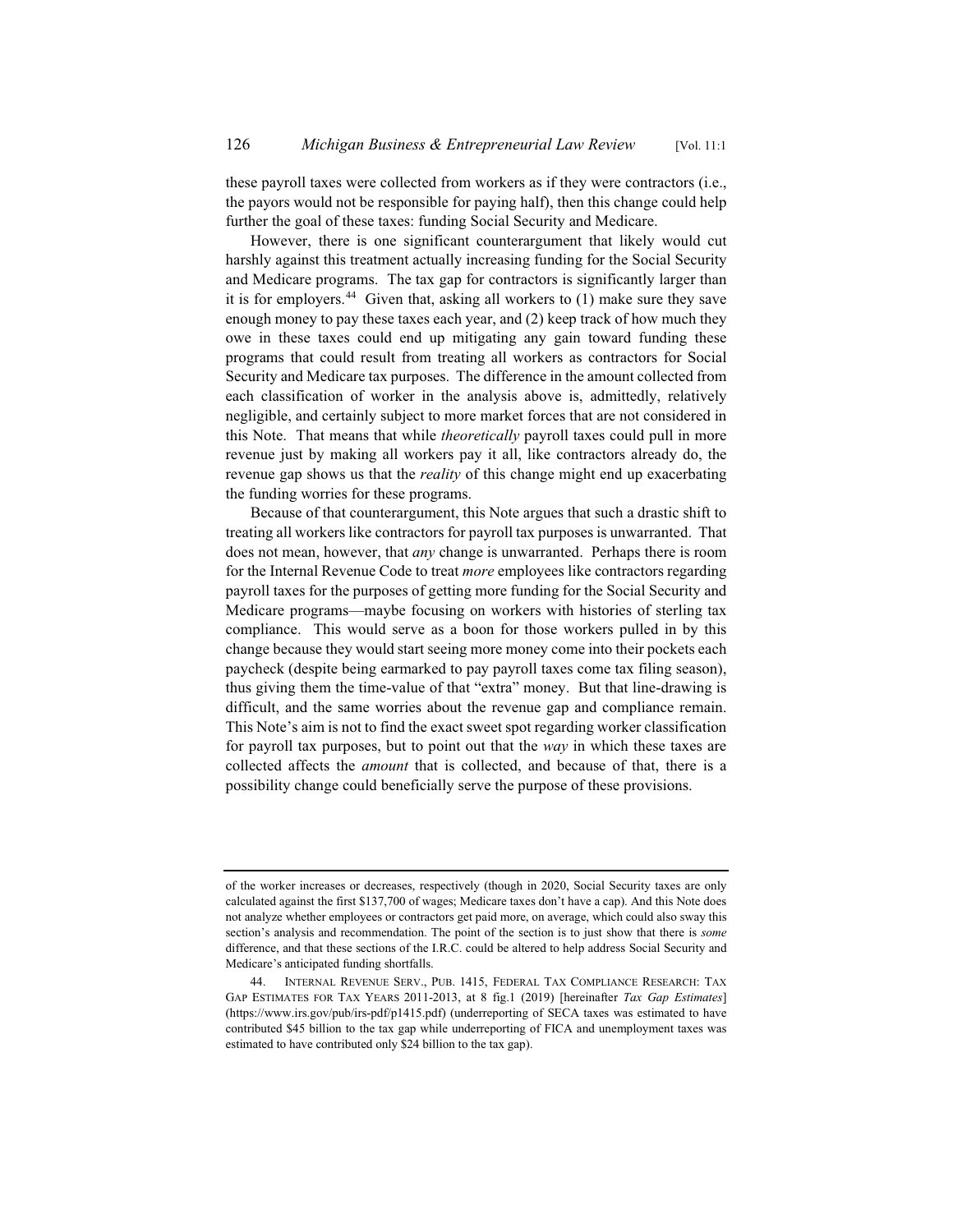### FALL 2021] *Individuals as "Employees" or "Contractors"* 127

#### B. *Federal Income Tax Withholding*

Employees have some of their wages withheld by their employer to cover what the employee will owe in federal income tax for a certain pay period.<sup>45</sup> The amount withheld depends on (1) the employee's wages; (2) their Form W-4, on which an employee identifies the withholding allowances to which they are entitled; and (3) tables promulgated each year by the Secretary of the Treasury.<sup>46</sup> Contractors, on the other hand, do not have any of their compensation withheld by their payors. Instead, contractors must make quarterly estimated income tax payments,47 which comprise a rough approximation of the withholding scheme to which employees are subject. If contractors underpay their quarterly estimated income tax payments (which could happen by simply failing to make the payment at all), an additional tax is imposed on them. $48$  To illustrate the effect of this distinct treatment, let us look at how federal income tax withholding affects (or does not affect) Employee and Contractor.

Employee, who is paid \$92,380 in wages for the \$100,000 of value their work generates would have \$15,243 withheld by their employer over the course of the 2020 taxable year. $49$  Contractor, who is not subject to federal income tax withholding, would have none withheld over the course of the 2020 taxable year. If Employee and Contractor both took the standard deduction and Contractor also took the deduction for half of their SECA tax liability<sup>50</sup> as the only ways of reducing their gross income,<sup>51</sup> Employee would owe \$20,440,<sup>52</sup> and Contractor would owe \$20,431<sup>53</sup> in federal income tax. Here, Employee's employer would

48. I.R.C. § 6654(a); *but see* I.R.C. § 6654(e)(1) (exempting a contractor from this additional underpayment tax if the contractor owes less than \$1,000 in federal income tax for that taxable year).

49. *See* Internal Revenue Serv., Pub. 15-T, Federal Income Tax Withholding Methods 6 (2020), https://www.irs.gov/pub/irs-pdf/p15t.pdf (using the tables for automated payroll systems and considering that \$92,380 falls within the \$90,325-\$168,865 range, this amount is calculated as the sum of (1) the \$14,750 to be withheld as an initial measure for an adjusted annual wage in that range; and (2) 24% of the amount Employee's adjusted annual wage (\$92,380 here) exceeds \$90,325, which here is \$493.20).

50. *See* I.R.C. § 164(f)(1).

51. *See generally* I.R.C. § 63(c)(7)(A)(ii) (noting that there are special rules in place for taxable years 2018 through 2025 which increase the standard deduction for all taxpayers other than heads of households from the original amount of \$3,000 as identified in  $(c)(2)(C)$  to \$12,000). Contractor would also likely take the qualified business income deduction under I.R.C. § 199A, giving them a deduction for 20% of their net business income. But for simplicity's sake in this section, Contractor will only take the standard deduction and deduction for half of their SECA tax liability.

52. *See* I.R.C. § 1(c) (being applied to the \$92,380 in wages minus the \$12,000 standard deduction, which equals \$80,380, and requires \$20,439.80 of federal income tax, which is the result of (1) the \$12,107 initially required for an adjusted taxable income in that range; plus (2) 31% of the amount by which \$80,380 exceeds \$53,500 (which is \$26,880, 31% of which is \$8,332.80)).

See id. (being applied to \$100,000 of income minus the \$12,000 standard deduction and \$7,650 (half of Contractor's SECA tax liability), which equals \$80,350 and requires \$20,430.50 of federal income tax, which is the result of (1) the \$12,107 initially required for an adjusted taxable

<sup>45.</sup> I.R.C. § 3402(a).

<sup>46.</sup> I.R.C. § 3402(a)(1).

<sup>47.</sup> *See* I.R.C. § 6654(c).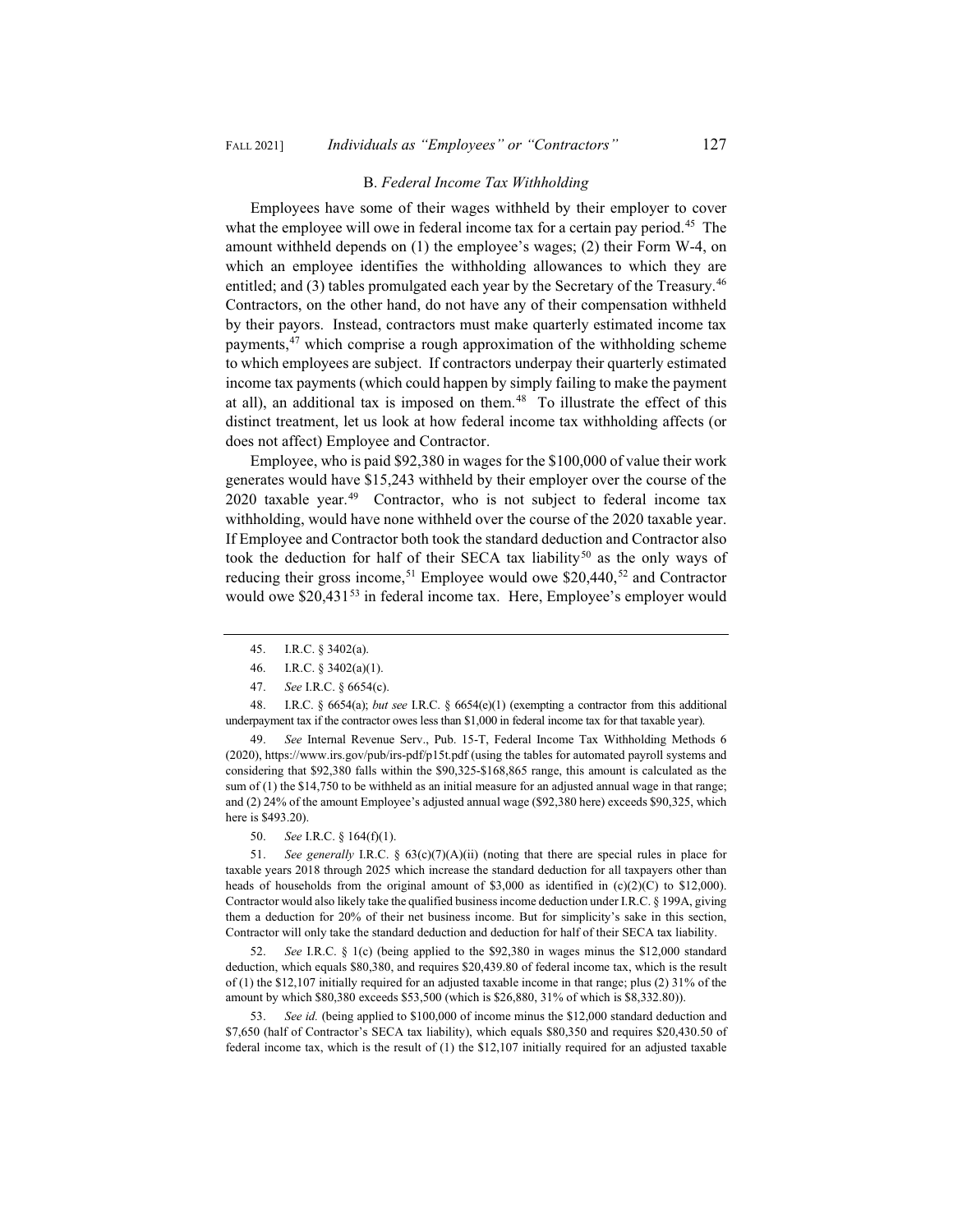already have withheld \$15,243 of that amount, leaving Employee on the hook for \$5,197 when they file their 2020 tax return. If Contractor paid their estimated quarterly taxes, Contractor would owe somewhere between nothing and \$2,043 to satisfy their federal income tax obligation for the 2020 taxable year.<sup>54</sup>

The current regime of federal income tax withholding was introduced by the Current Tax Payment Act of 1943.<sup>55</sup> The withholding was described as a "main feature" of the Act and focused primarily on increasing compliance in paying the federal income tax.56 Compliance remains a big issue particularly affected by the employee / contractor distinction. The tax gap (the difference between the IRS' estimated total true tax liability and tax paid voluntarily and timely<sup>57</sup>) displays the practical effect of this distinction in action when it comes to compliance. Within the tax gap, the underreporting of individual income tax for business income—i.e., the classification for income of individuals working as contractors<sup>58</sup>—is the single largest category of noncompliance.<sup>59</sup> And for a direct comparison between contractors and employees, while not explicitly income tax withholding, underreporting of SECA tax is almost *double* what underreporting

55. Current Tax Payment Act of 1943, Pub. L. No. 78-68, § 1622, 57 Stat. 126, 128 (1943) (current version at I.R.C. § 3402).

56. RANDOLPH E. PAUL, *Taxation in the United States*, 330 (1954) (evincing that the Secretary of the Treasury at the time, Henry Morgenthau, Jr., stated that withholding was the "'best available expedient' to achieve a more convenient method for the payment of income taxes" and that such a system of "collection-at-the-source [was] necessary to the very existence of the income tax."). Additionally, Randolph E. Paul, who worked for the Treasury Department and played a large role in convincing Congress to enact withholding, championed such a regime's benefits in terms of ease, combatting inflation, and compliance. *See id.* at 331; *see also* INTERNAL REVENUE SERV., *The Tax Gap*, https://www.irs.gov/newsroom/the-tax-gap (Oct. 21, 2020) ("All initiatives by the IRS to improve tax collection are intended to narrow the tax gap and increase compliance.").

income in that range; plus (2) 31% of the amount by which \$80,350 exceeds \$53,500 (which is \$26,850, 31% of which is \$8,323.50)).

<sup>54.</sup> *See* I.R.C. § 6654(d) (requiring that each estimated quarterly payment be 25 percent of the required annual payment, with (B) defining "required annual payment" as the lesser of 90 percent of the tax shown on the return for the taxable year or 100 percent of the tax shown on the return for the preceding taxable year. For the purposes of this Note, that means Contractor would have either paid 90% of what they owe in federal income tax already, leaving them with only \$2,043.10 to pay, or, assuming that Contractor earned \$100,000 last year as well, nothing to pay using the latter definition of "required annual payment").

<sup>57.</sup> *See Tax Gap Estimates*, *supra* note 44, at 8, fig.1.

<sup>58.</sup> Collins et al., *supra* note 3, at 8 (noting that "self-employment income . . . is considered active business income by the IRS").

<sup>59.</sup> *See Tax Gap Estimates*, *supra* note 44, at 8, fig.1. While this 2019 report only addressed estimates of the tax gap for the 2011-2013 taxable years, the underreporting of individual income tax from business income has been the single largest category of noncompliance for decades. *See, e.g.*, INTERNAL REVENUE SERV., *Individual Income Tax Gap Estimates for 1985, 1988, and 1992*, at 8, tbl.3 (Apr. 1996).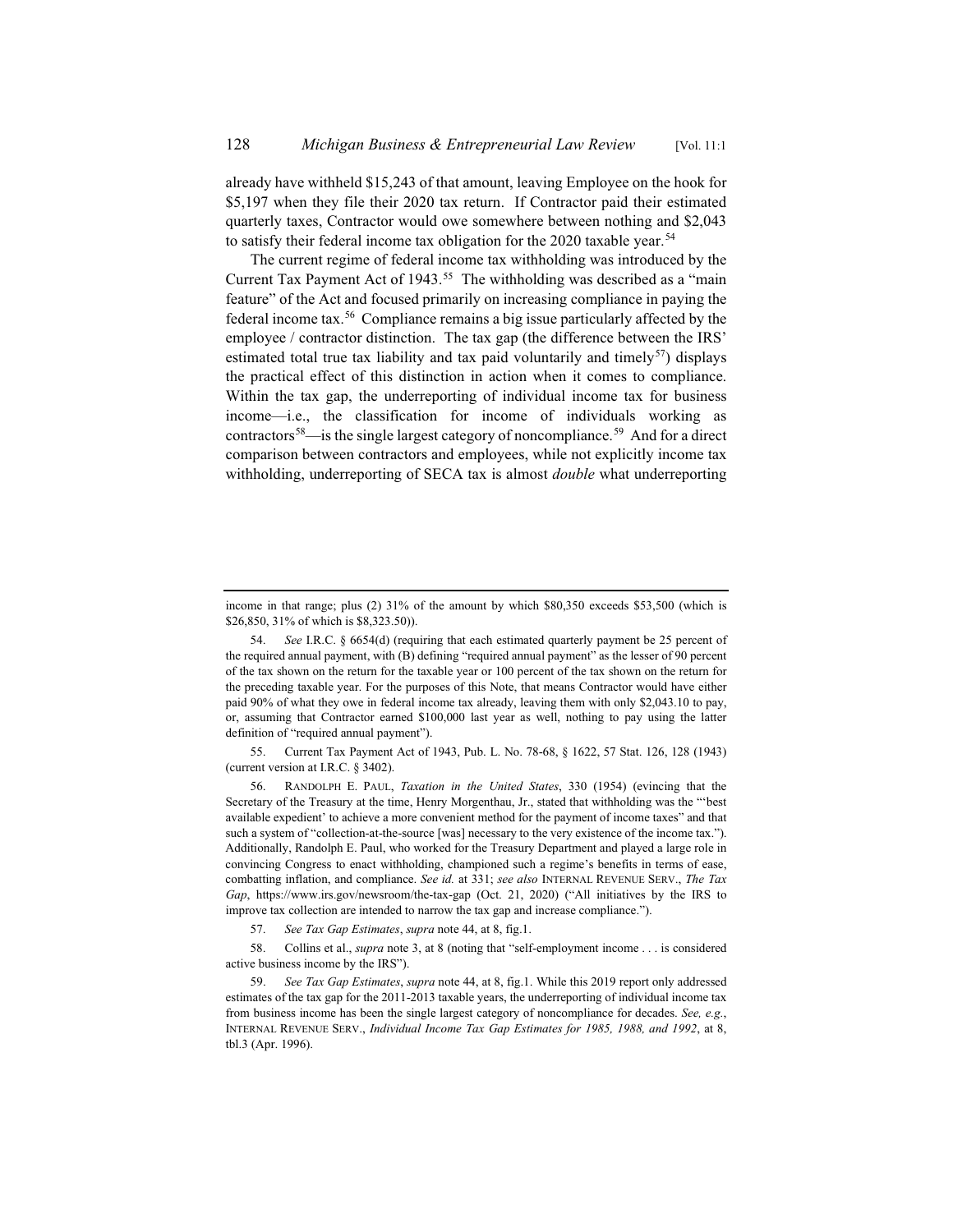of FICA and unemployment tax is,  $60$  which strongly suggests that withholding has a significant effect on increasing federal income tax compliance.

In light of the compliance purposes for federal income tax withholding, this Note will analyze whether treating all workers as employees or treating all workers as contractors would increase compliance. If all workers were treated like employees, then every employer would have to withhold a certain amount of what they pay each worker.<sup>61</sup> On its face, requiring employers to withhold a portion of a paycheck any time they pay a worker would increase compliance.<sup>62</sup> And increasing compliance is the exact purpose for which the federal income tax withholding provision was introduced. $63$  Therefore, this treatment has significant advantages for federal income tax compliance. But there are disadvantages as well. Withholding a portion of what employers pay each worker requires employers to know *how much* to withhold because the correct amount to withhold changes based on that worker's gross income from *all* sources of income, not *just*  what they are getting paid by *that* employer.<sup>64</sup> Therefore, treating all workers like employees for federal income tax withholding purposes raises issues concerning (1) estimation, (2) disclosure, and (3) increased administrative costs.

First, the worker will have to try to accurately estimate how much taxable income they will have in a current year and report that to each employer, even if they only work with that employer for one discrete project in the taxable year. This raises problems about over-withholding for estimates that are too high (privileging the government to the detriment of the taxpayer because the taxpayer loses the time-value of that money), or under-withholding for estimates that are too low (which undermines compliance, cutting against the very purpose for which Congress enacted the federal income tax withholding provision). Second, the worker will have to disclose the total amount of taxable income to every employer, which could raise issues related to the confidentiality of business strategy if that worker only does a certain amount of work for a limited number of employers, where comparison between each employer could become inevitable, leading to a certain employer gleaning insight about a competitor's business strategy. And third, each employer will have increased administrative costs because they would be required to (1) store, (2) analyze, and (3) maintain the confidentiality of a greater amount of information about each worker they pay, which could result in each employer paying each worker less for each project because funds that would otherwise go to the worker would be spent elsewhere.

<sup>60.</sup> *Tax Gap Estimates*, *supra* note 44, at 8, fig.1 (Underreporting of SECA taxes was estimated to have contributed \$45 billion to the tax gap while underreporting of FICA and unemployment taxes was estimated to have contributed only \$24 billion to the tax gap).

<sup>61.</sup> I.R.C. § 3402(a).

<sup>62.</sup> *See Tax Gap Estimates*, *supra* note 44, at 8, fig.1 (depicting FICA and unemployment tax reporting, which applies to employees, as nearly twice as compliant as SECA tax reporting, which contractors pay).

<sup>63</sup>**.** *See* PAUL, *supra* note 56, at 330-31.

<sup>64.</sup> *See* I.R.C. § 3402(a)(1).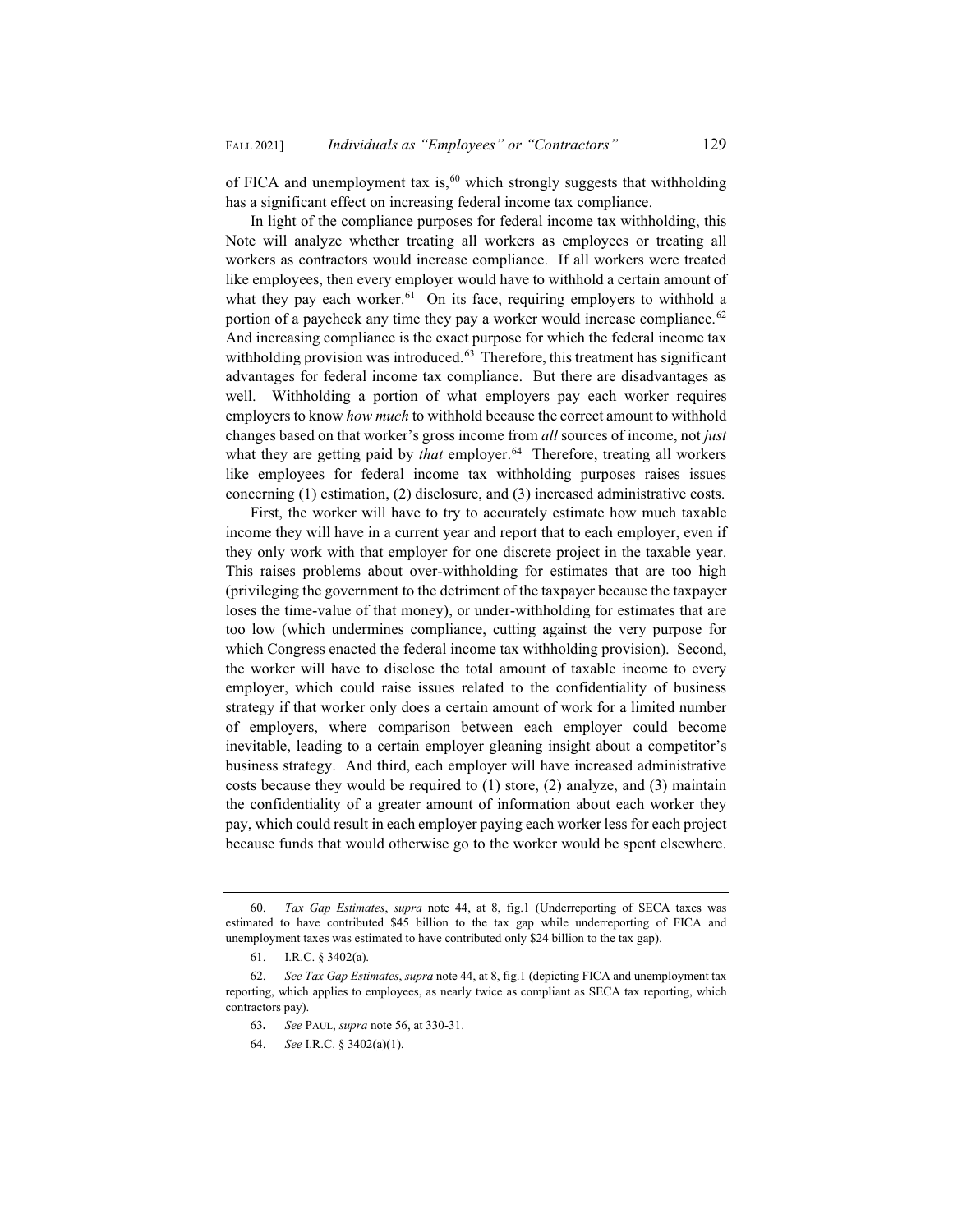That said, there are counterarguments to each of these three disadvantages that should be addressed.

For estimation concerns, the federal income tax already requires contractors to file estimated quarterly taxes,  $65$  and understands that estimation will not always be perfect.<sup>66</sup> The argument would then run something like this: if the Internal Revenue Code deems inaccurate estimates acceptable for tax purposes, why would workers incorrectly estimating what they think their total taxable income will be raise a concern? To that counterargument, this Note has two responses. First, the amount of workers estimating their taxes would increase drastically, and the tax gap indicates that contractors are significantly less compliant in reporting the total tax they owe when compared to employees.<sup>67</sup> And second, while tax collection may be an imprecise science, the IRS would really like to collect what they are owed. Such an influx of taxpayers having to estimate total taxable income leading to withholding problems and subsequent compliance issues would likely pose an unmanageable mess for the Treasury to handle. The concerns relating to estimation are extreme—so much so that they on their own are arguably sufficiently prohibitive of treating all workers as employees for withholding purposes.

For disclosure concerns, the counterargument would be that the information disclosed to each employer would not allow each employer to glean insight into a competitor's business strategy because an estimation regarding taxable income on its own does not tell that employer how many other employers the worker has, and therefore the chances each employer could allocate a certain amount of the taxable income to a competitor are slim. This Note finds this counterargument persuasive for two reasons. First, it shows the concerns related to disclosure are not anywhere near the magnitude of the concerns relating to estimation. And second, chances are that if one employer is hiring a worker to do a project that a competitor would also hire that worker to do (as is the nature of contractor-type work), market forces would likely lead each employer to pay a similar amount. So, even to the extent that an employer could discern how much their competitors paid each worker, that information is likely available already. Therefore, this concern arguably is a minimal one that won't affect this Note's recommendation significantly.

Finally, for administrative cost concerns, the counterargument would be that, to the IRS, *where* it collects its tax revenue matters less than *whether* such revenue is collected, and because the companies would have to pay other companies for the increased data storage, analysis, and protection costs, those other companies

<sup>65.</sup> I.R.C. § 6654(c).

<sup>66.</sup> *See* I.R.C. § 6654(d)(1) (allowing each quarterly payment that ends up being 25% of only 90% of the tax shown on the return for the taxable year to still be considered the "required annual payment" for the purposes of estimated income tax payments).

<sup>67.</sup> *See Tax Gap Estimates*, *supra* note 44, at 8, fig.1 (pertinently pointing to (1) individual income tax for business income—i.e., the income of individuals working as contractors—as the largest category of noncompliance; and (2) SECA tax underreporting (owed by contractors) being nearly *double* that of FICA and unemployment tax reporting (owed by employees)).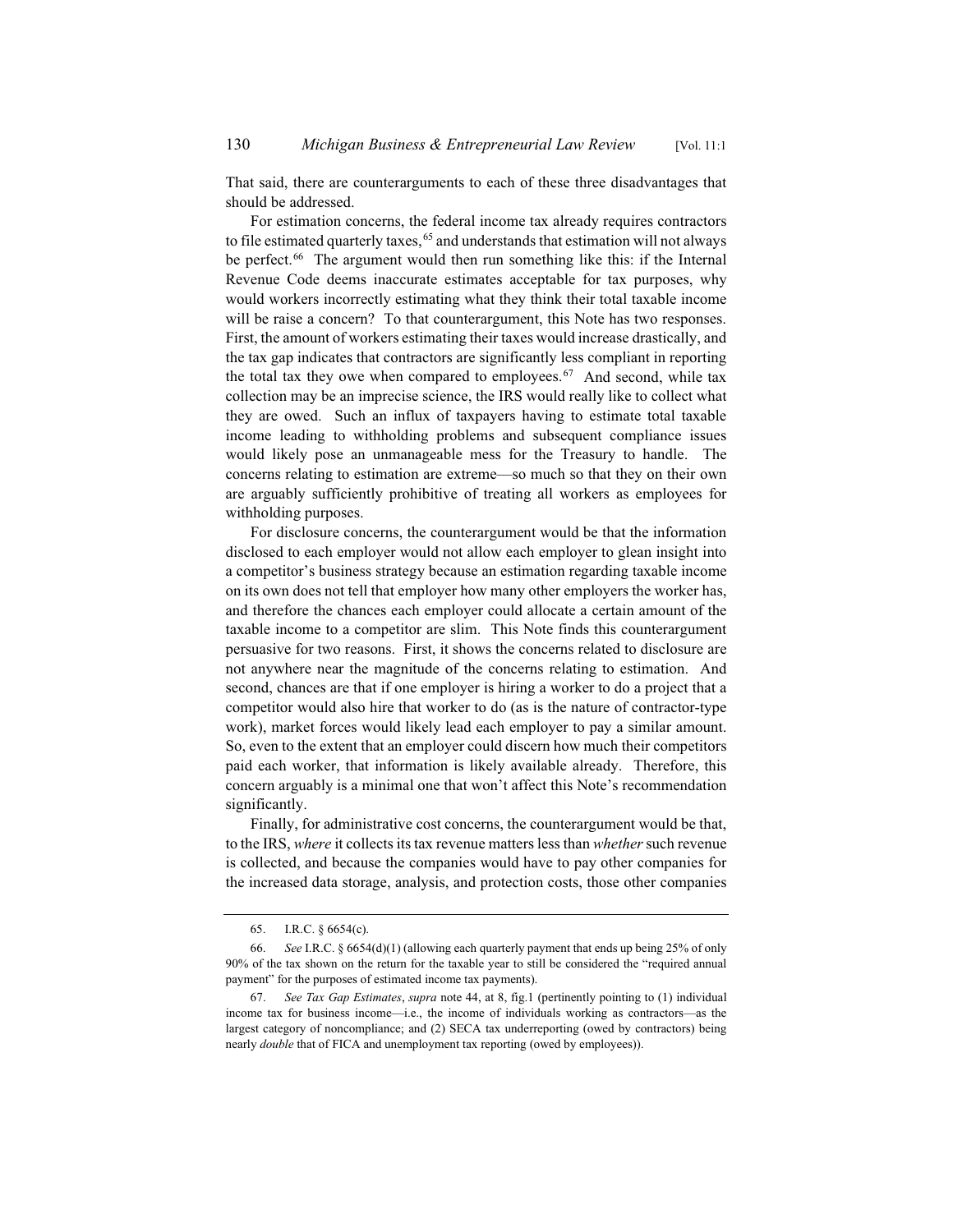will have more income as a result, leading to them paying more federal income tax and mitigating any decrease in income tax resulting from the actual workers being paid less. This Note finds this counterargument somewhat persuasive, but would note that, as of the 2017 Tax Cuts and Jobs Act, there is a *significant*  difference in the tax rate for corporations compared to tax rates for individuals.<sup>68</sup> The corporate tax rate is a flat  $21\%,<sup>69</sup>$  whereas the individual tax rate is progressive, with a series of rates between  $10\%$  and  $37\%$ .<sup>70</sup> This means that if the administrative costs of treating all workers as employees for withholding purposes causes employers to pay corporations some money they would otherwise use to pay individual workers, then the amount of revenue collected could (1) increase if the workers were subject to a tax rate less than 21%, or (2) decrease if the workers were subject to a tax rate greater than 21%. Specific statistical analysis of just what that potential increase or decrease would be is beyond the scope of this Note. But it is enough for this Note's purposes to note that the increased administrative costs employers would incur if all workers were treated like employees for withholding purposes *could* result in an increase or decrease in total tax revenue collected. If it results in an increase, then not only is the compliance purpose of withholding served, but the government also gains more revenue based on employers changing *who* they pay. But if this results in a decrease of revenue, that decrease could effectively cancel out any additional revenue collected as a result of the higher level of compliance brought about by imposing withholding on payments to all workers.

To summarize, treating all workers like *employees* for withholding purposes results in the following. All employers would withhold a portion of what they pay a worker.<sup>71</sup> That would increase compliance.<sup>72</sup> Increasing compliance was the primary purpose for enacting the withholding provision.<sup>73</sup> Therefore, treating all workers like employees for withholding purposes would seem to serve purposes for which withholding was enacted, which suggests the income tax *should* change tax withholding treatment in this way. But there are drawbacks. Namely, (1) grave concerns resulting from workers having to estimate their total taxable income for each year and report that estimate to each of their employers; as well as (2) a lesser concern about disclosure requirements revealing private business strategies; and (3) moderate concerns about changes in the amount of revenue collected given increased administrative costs. On the whole, it is unclear whether treating all workers as employees for withholding purposes

<sup>68.</sup> *Compare* I.R.C. § 11(b) (establishing the corporate tax rate at 21%), *with* I.R.C. § 1(j)(2) (outlining a series of tax rates with 10% as the minimum and 37% as the maximum).

<sup>69.</sup> I.R.C. § 11(b).

<sup>70.</sup> I.R.C. § 1(j)(2).

<sup>71.</sup> I.R.C. § 3402(a).

<sup>72.</sup> *See Tax Gap Estimates*, *supra* note 44, at 8, fig.1 (depicting FICA and unemployment tax reporting, which applies to employees, as nearly twice as compliant as SECA tax reporting, which contractors pay).

<sup>73.</sup> *See* PAUL, *supra* note 56, at 330-31.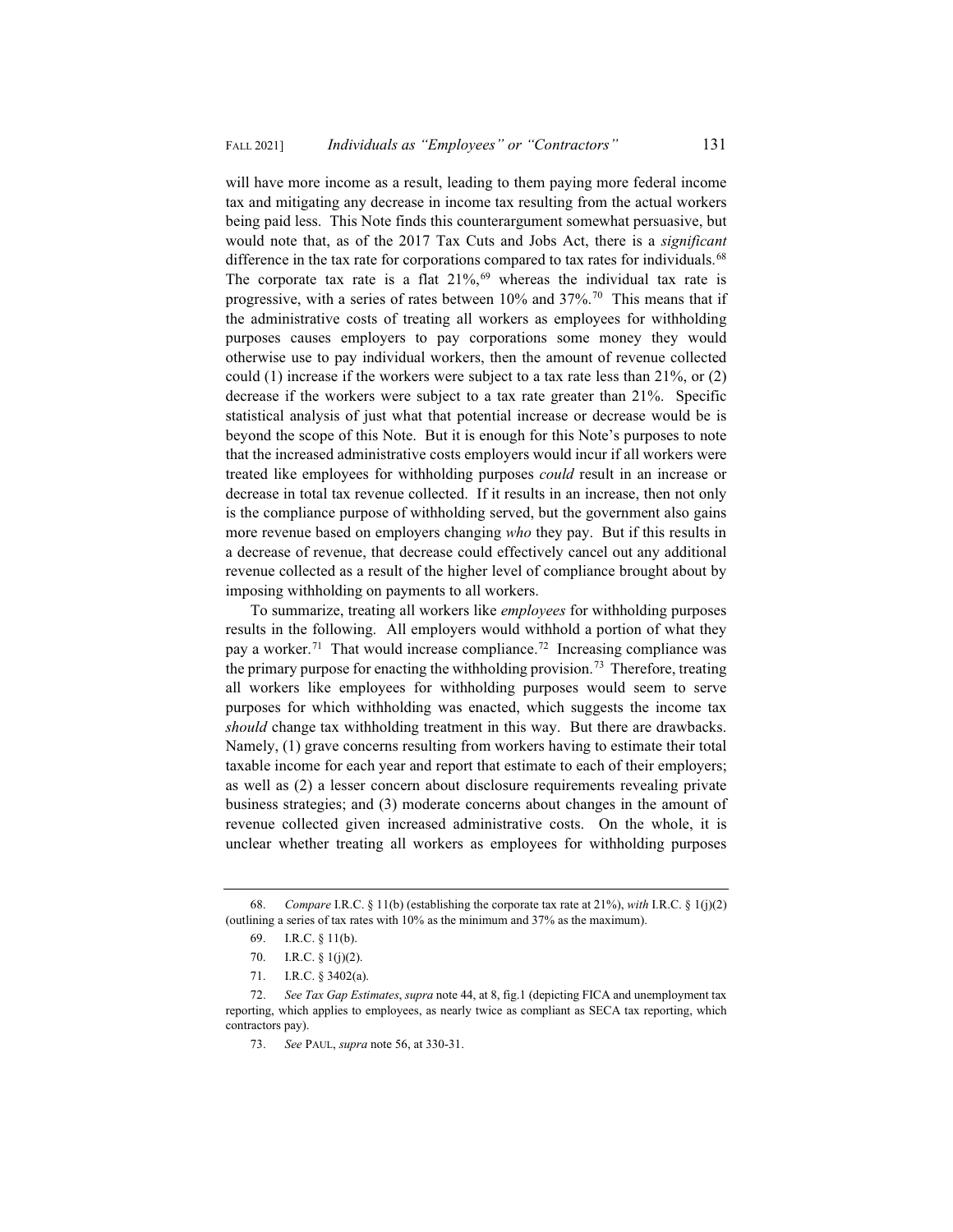would serve the compliance purpose for which withholding was enacted any more than the current regime already serves such purpose. Therefore, we need to look at the converse: what does federal income tax withholding look like if we treat all workers as *contractors* for withholding purposes?

If all workers were treated like contractors, then every employer would not have to withhold the portion of that worker's federal income tax liability from each paycheck for that worker. On its face, failing to require employers to withhold a portion of a paycheck any time they pay a worker will decrease compliance.74 And decreasing compliance directly contravenes the exact purpose for which the federal income tax withholding provision was introduced.<sup>75</sup> Therefore, this treatment cuts against federal income tax compliance. And unlike the nuance surrounding serving the compliance purpose if we treated all workers like employees, treating all workers as contractors for withholding purposes lacks any readily apparent advantages. The biggest piece of evidence supporting that assertion is the tax gap regarding income tax collected from employees being significantly less than the revenue gap collected from contractors.<sup>76</sup> That basically means that the IRS has higher levels of income tax compliance collecting from employees rather than contractors.<sup>77</sup> Given that, it is difficult to justify changing the withholding treatment in a way that directly opposes the purpose of the withholding provision without seeing any compliance advantages in such a change. Therefore, this Note concludes that treating all workers as contractors is *not* advisable in light of the withholding provision's purpose.

In conclusion, federal income tax withholding was implemented to increase compliance.78 Treating all workers as employees for withholding purposes, while seemingly a good move for tax compliance on its face, has sufficient concerns that lead this Note to conclude that it is quite unclear whether such a change would advance the compliance purpose of withholding. And treating all workers as contractors for withholding purposes would decrease compliance, directly opposing the purpose of the withholding provision while offering no apparent compliance advantages. Therefore, this Note does not recommend either proposed change when it comes to the compliance purpose driving federal income tax withholding. That said, the compliance advantages on its face of treating *more, but not all* workers like employees for withholding purposes may be more desirable than the Internal Revenue Code's current treatment. But that depends on the effects of the concerns discussed above, and also raises issues regarding line-drawing in an attempt to treat *more* workers like employees for

78. *See* PAUL, *supra* note 56, at 330–31.

<sup>74.</sup> *See Tax Gap Estimates*, *supra* note 44, at 8, fig.1 (pertinently pointing to (1) individual income tax for business income—i.e., the income of individuals working as contractors—as the largest category of noncompliance; and (2) SECA tax underreporting (owed by contractors) being nearly *double* that of FICA and unemployment tax reporting (owed by employees)).

<sup>75.</sup> *See* PAUL, *supra* note 56, at 330-31.

<sup>76.</sup> *Tax Gap Estimates*, *supra* note 44, at 8 (highlighting that SECA tax underreporting (owed by contractors) is nearly *double* that of FICA and unemployment tax reporting (owed by employees)).

<sup>77.</sup> *See id.* at 8 n. 3.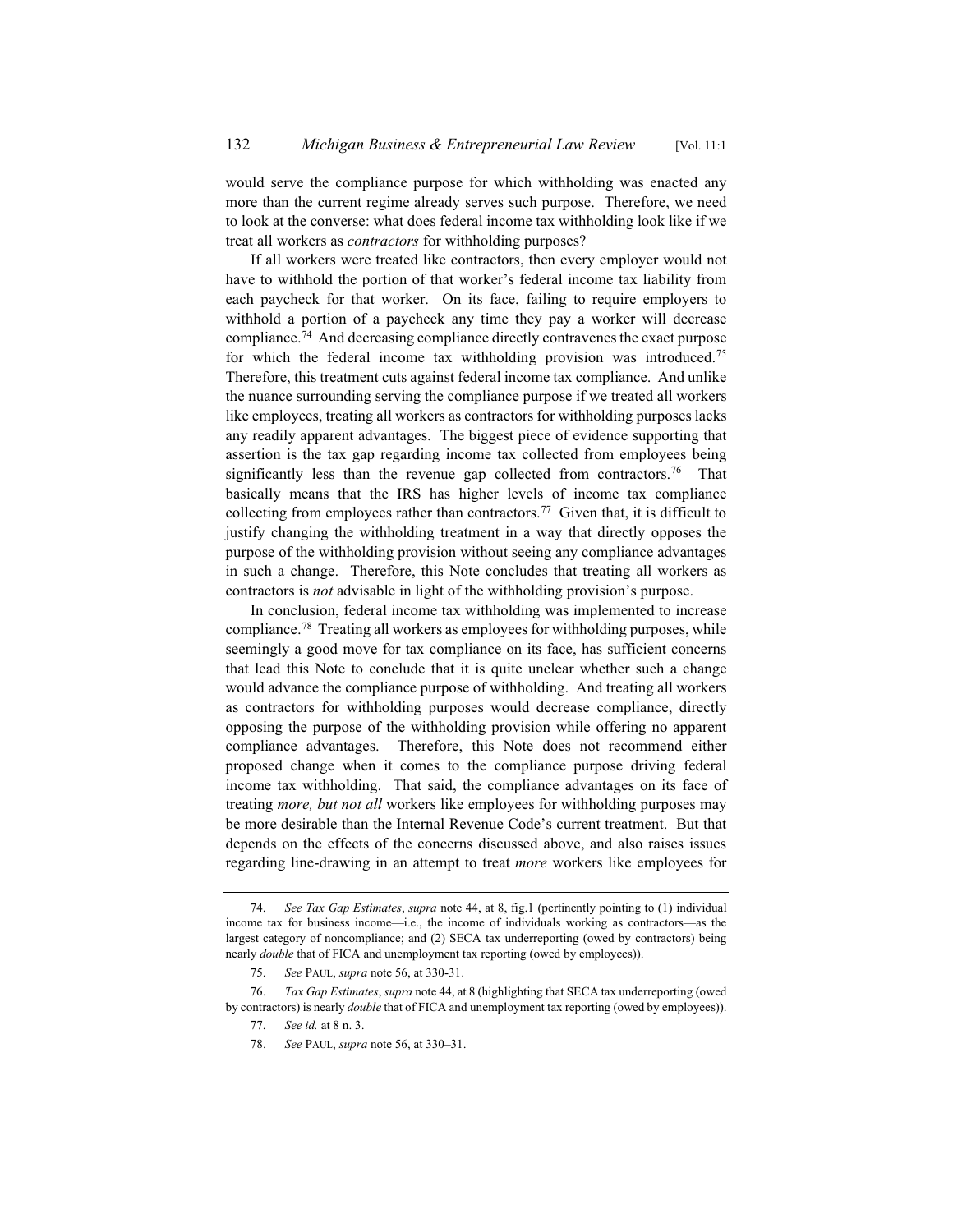withholding purposes, but not *all* workers. Such discussion is beyond the scope of this Note, but it warrants further inquiry.

#### C. *Contractors as Businesses and Business Deductions*

Perhaps the biggest tax distinction when it comes to employees and contractors is that contractors are considered businesses for tax purposes,  $\frac{79}{9}$  and are therefore eligible for deductions available to businesses while employees are not.80 This difference initially can be seen regarding the deduction of trade or business expenses $81$  in the fact that contractors can always take qualifying trade or business expenses as deductions to reduce their taxable income,  $82$  while employees are limited on that front because of the nature of their worker classification. For section 162, which governs deductions for trade or business expenses, the first hurdle for either classification to clear is proving that such expense is ordinary and necessary and in the pursuit of business. "Ordinary" and "necessary" are terms of art when it comes to tax law. A business expense is "necessary" if it is "appropriate and helpful."<sup>83</sup> And as for whether a business expense is "ordinary," "[l]ife in all its fullness must supply the answer to the riddle."84 Luckily for us, the Treasury lent the fullness of life a hand by laying out some examples of ordinary and necessary business expenses—things like supplies, advertising, and "rental for the use of business property."<sup>85</sup> For contractors, we can stop there. If they have a trade or business expense that qualifies as ordinary and necessary, they can take it. But employees have another hurdle to clear—as of the writing of this Note, they must get that expense reimbursed by their employer to take that expense as a deduction.

If the employee gets their ordinary and necessary trade or business expense reimbursed, then it is deducted "above-the-line" and factors in to calculating the taxpayer's adjusted gross income, just as this expense would do for a contractor.<sup>86</sup> Any of these expenses that are unreimbursed for employees, however, will be considered miscellaneous itemized deductions.87 And that classification is particularly important currently because the 2017 Tax Cuts and Jobs Act

- 86. *See* I.R.C. § 62(a)(2)(A).
- 87. I.R.C. § 67(b).

<sup>79.</sup> Collins et al., *supra* note 3, at 8 ("From the perspective of the tax code, 1099 independent contractors—those with either 1099-MISC non-employee compensation or an OPE 1099-K—are self-employed. Formally, this 1099 income, like all self-employment income, is considered active business income by the IRS. Accordingly, unless individuals become incorporated, this income should be reported to tax authorities as proceeds from a wholly-owned business on Schedule C").

<sup>80.</sup> Lim et al., *supra* note 2, at 5 ("[Contractors] are treated as sole proprietors and are entitled to claim "above the line" business expense deductions.").

<sup>81.</sup> I.R.C. § 162.

<sup>82.</sup> *Id.*

<sup>83.</sup> *Welch v. Helvering*, 290 U.S. 111, 113 (1933).

<sup>84.</sup> *Id.* at 115.

<sup>85.</sup> Treas. Reg. § 1.162-1(a).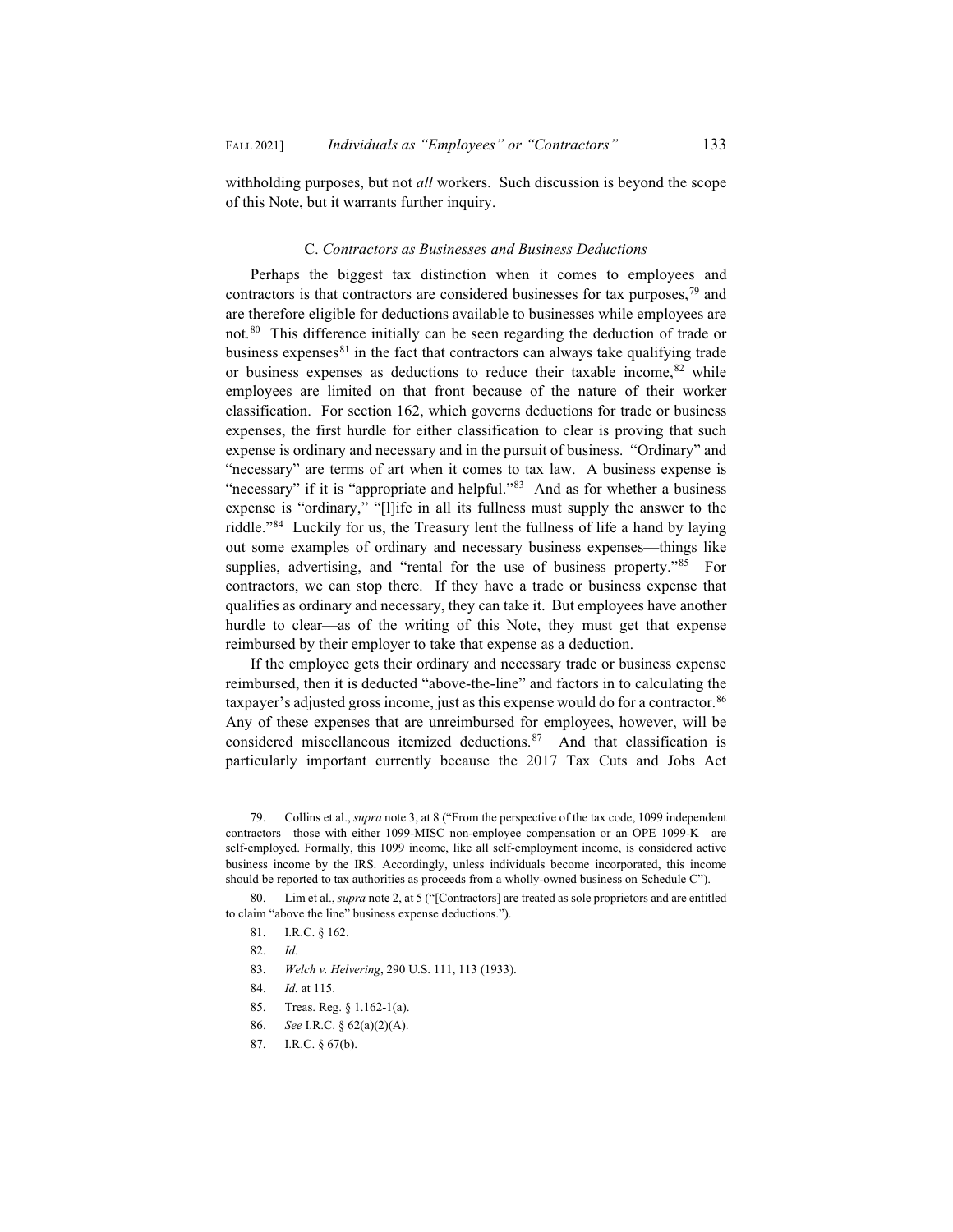expressly disallows taxpayers from taking any miscellaneous itemized deductions between 2018 and 2025.<sup>88</sup> That means that if an otherwise-qualifying trade or business expense is unreimbursed, an employee cannot claim a deduction for it in 2020.89

However, the eligibility and ease with which each classification of worker can take these ordinary and necessary business deductions are just the tip of the iceberg when it comes to how federal taxes treat employees and contractors differently regarding business deductions. There are also a whole host of deductions available to businesses that contractors can take advantage of that employees simply cannot. For example: immediate expensing of up to \$1 million dollars of business assets that constitute qualified property,  $90$  deducting business losses against business income,  $91$  and the ability to carry forward a net operating loss as a deduction if a contractor cannot take advantage of the whole loss in a certain year.<sup>92</sup>

The ability to take business deductions also has ramifications for the previous sections of the note. Business deductions are deducted from gross income, reducing taxable income. $93$  As such, contractors that generate the same value from their work as an employee counterpart may end up paying less income tax because they've been able to deduct more expenses throughout the taxable year. And further for contractors, SECA taxes are calculated against "self-employment income," which is also reduced by these deductions,  $94$  so contractors may end up paying less than employees in payroll taxes too. The access to business deductions is a huge boon for contractors when it comes to federal taxes as compared to employees.

Our hypothetical situation with Employee and Contractor has no business expenses to deduct (for the sake of keeping the math as simple as possible). But as shown above, Contractor would have (1) a much easier time deducting a business expense and would have (2) the ability to deduct more costs in general as business expenses than Employee would. Just to throw out a very simple example of these concepts in action, if Contractor bought a nice three-hole punch to use in their work, they would be able to deduct that under section 162. But if Employee bought the same three-hole punch to use at their job, they would need their employer to reimburse that expense before Employee could take that as a deduction.

The purpose for which the Internal Revenue Code distinguishes employees from contractors regarding business deductions likely just reflects reality. If you

<sup>88.</sup> I.R.C. § 67(g).

<sup>89.</sup> *See id.*

<sup>90.</sup> I.R.C. § 179(a), (b)(1).

<sup>91.</sup> I.R.C. § 165(c)(1).

<sup>92.</sup> I.R.C. §§ 172(a), (b)(1)(A), (b)(2).

<sup>93.</sup> *See* I.R.C. § 62.

<sup>94.</sup> I.R.C. § 1401.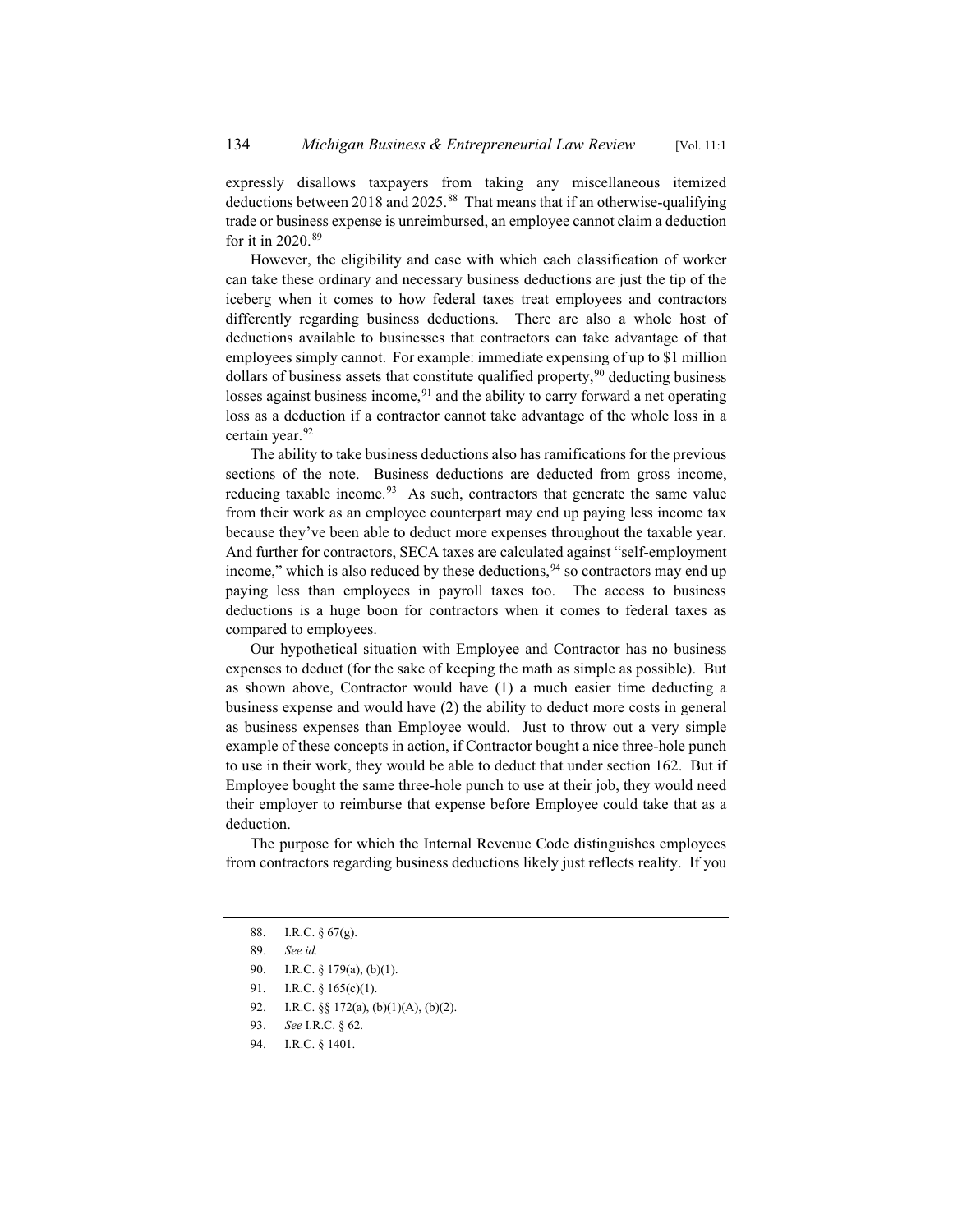are a contractor, *you are your own business*. <sup>95</sup> But if you are an employee, you work *for* a business. Therefore, the purposes for which this distinction was drawn seem to be Congress exercising its policymaking discretion in accurately classifying which role a worker occupies, and then allowing or forbidding workers to take certain business deductions based on their classification. For the purposes of this Note, that will force this section to wrap up quickly, because there simply is little analysis to be done.

If we treat all workers like employees, then the distinction falls away and all contractors, simply because they are an individual, would lose the ability to deduct many of the expenses Congress deemed them to be able to rightfully take given that Congress considers contractors businesses. That would not align with how Congress exercised its discretion regarding worker classification, nor would that serve the purpose of allowing business deductions for *all* businesses, even if that business is only one person. And if we treat all workers like contractors regarding business deductions, then the distinction falls away and employees gain the ability to take far more deductions than Congress intended them to be able to take. That also cuts against Congress' exercise of discretion and thwarts the purpose of making sure that, in Congress' view, business deductions are taken only by those eligible to take them.

In both instances, the ramifications result in inequities. The government would get more revenue if it began to deny contractors the business deductions to which they are rightfully entitled because the contractors would end up with greater taxable income. While that could help address the tax gap for contractors, that simply isn't where Congress has decided to draw the line regarding which workers are considered businesses and are therefore eligible to take these business deductions. And the government would get less revenue if it began to give any employee access to the full-fledged array of business deductions for any "business" expense because more deductions would likely be taken, resulting in less income tax collected from employees overall.

This Note's argument then in this section is to point out that the Internal Revenue Code does not *need* to change (1) the classification of contractors as businesses, nor (2) the resulting different eligibility of workers to take business deductions because this current distinction is a result of line-drawing, and linedrawing always involves an element of discretion in the end. That said, given the substantive convergence of employees and contractors in terms of (1) flexibility of schedule and autonomy over completing work,  $96$  (2) number of payors,  $97$  and (3) increasing legal uncertainty regarding accurately classifying a worker as one

<sup>95.</sup> Collins et al., *supra* note 3, at 8.

<sup>96.</sup> Lim et al., *supra* note 2, at 3 ("On average, workers classified as ICs should have more control over their work process than employees; however, in practice, there will be overlap between the two groups as many employees have flexible schedules and a large amount of autonomy in completing their work.").

<sup>97.</sup> Collins et al., *supra* note 3, at 14 (noting that "it is no more common for wage earners to be tied to a single employer than it is for contractors to be tied to a single payer firm").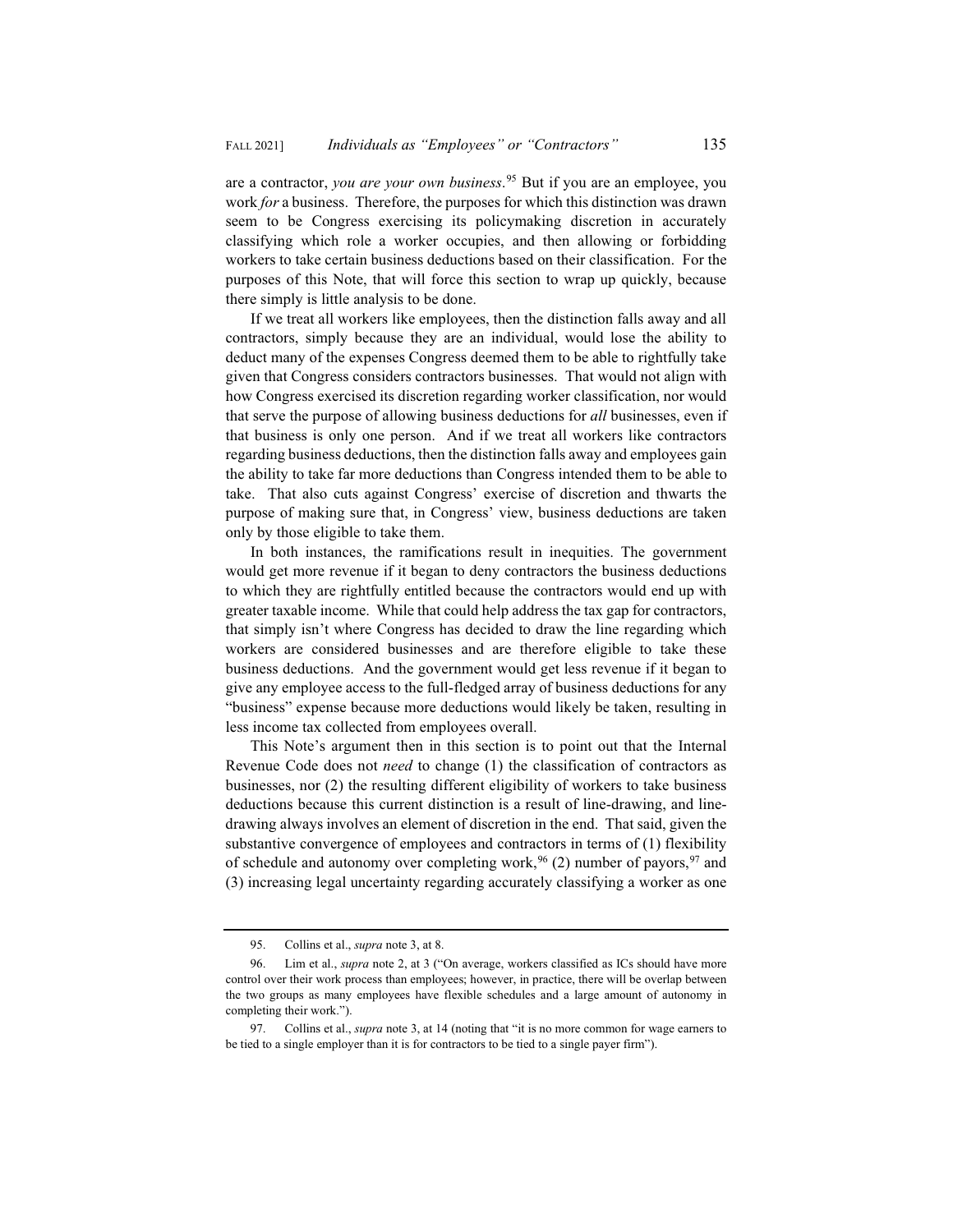or the other,<sup>98</sup> the Internal Revenue Code might want to take a look at allowing employees more latitude when it comes to taking the business deductions contractors can. Or, at the very least, Congress could repeal the way the 2017 Tax Cuts and Jobs Act started denying employees a business deduction for an ordinary and necessary trade or business expense simply because that expense was unreimbursed.<sup>99</sup> But until then, defining contractors as businesses and employees as employees reflects reality, and the deductions to which each classification is eligible is a result of line-drawing which Congress has already done.

#### D. *Work Benefits*

Another way federal taxes treat employees and contractors differently relates to a worker's eligibility to exclude certain work benefits from gross income. Gross income includes "all income from whatever source derived."100 If the Internal Revenue Code stopped there, that would mean that any time an employer provided a work benefit—like buying lunch for a worker—the value of that lunch would be included in the gross income of the worker.<sup>101</sup> However, the Internal Revenue Code specifies certain benefits related to the workplace that a worker can exclude from income. Here, this Note will focus on three such benefits: (1) meals and lodging furnished for the convenience of the employer,  $102$  (2) health insurance,<sup>103</sup> and (3) fringe benefits.<sup>104</sup> A worker's eligibility to exclude certain work benefits from income often depends on whether that worker is classified an employee or a contractor.

I.R.C. section 119 allows *employees* to exclude from gross include the value of meals or lodging provided by, or on behalf of, their employer if those are provided (1) to the employee for the convenience of the employer, and (2) on the business premises of the employer (and for lodging to be excludable, the employee must also be required to accept such lodging as a condition of employment).<sup>105</sup> That section does not mention contractors at all, leaving it to apply only to employees. The only expenses for meals and lodging contractors are able to deduct are those incurred while away from home solely in the pursuit of business,<sup>106</sup> but employees can also take such deductions. Therefore, there is

<sup>98.</sup> *See* Lim et al., *supra* note 2, at 3–4.

<sup>99.</sup> *See* I.R.C. § 67(g).

<sup>100.</sup> I.R.C. § 61(a).

<sup>101.</sup> *See id.*

<sup>102.</sup> I.R.C. § 119(a).

<sup>103.</sup> *Compare* I.R.C. § 106 (explaining employer-provided health insurance tax ramifications for employees), *with* I.R.C. § 162(l)(1) (laying out a potential deduction for health insurance costs of self-employed individuals).

<sup>104.</sup> I.R.C. § 132.

<sup>105.</sup> I.R.C. § 119(a); Treas. Reg. 1.119-1(a)–(b) (2020).

<sup>106.</sup> *See* Treas. Reg. 1.162-1–2 (2020).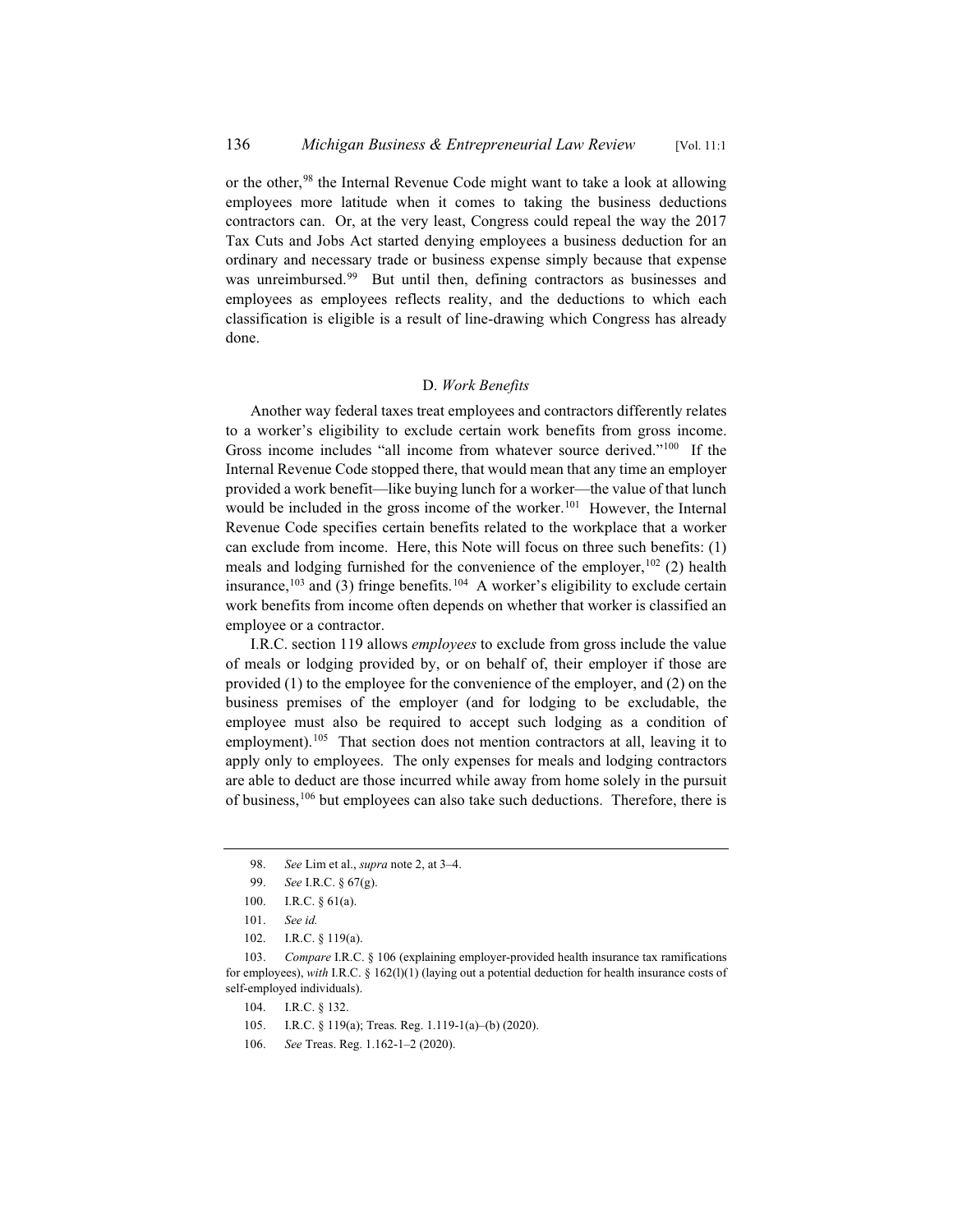a tax advantage to being an employee regarding meals and lodging provided by an employer.

How workers get health insurance also has different tax effects for employees and contractors. For employees, health insurance provided by their employer is excluded from their gross income.<sup>107</sup> In contrast, contractors can only take deductions for health insurance premiums to the extent that they have net earnings from self-employment in a taxable year.<sup>108</sup> And further, even if a contractor deducts such health insurance premiums, that deduction does not factor into the amount of earnings against which SECA taxes are calculated.109 Therefore, not only do contractors have to turn a profit in the taxable year from their selfemployment income in order to get any sort of health insurance premium deduction at all, even if they do, they will still have to pay SECA taxes on their total earnings. Compared to employees who have their health insurance automatically excluded from gross income as long as it is provided by their employer, and who therefore have less income against which to calculate their FICA taxes, federal taxes privilege being an employee instead of a contractor regarding health insurance as well.

Eligibility to take fringe benefits also varies between employees and contractors. Fringe benefits include things like a parking spot which an employer pays for a worker to use, employee discounts, or simply doughnuts and coffee in the break room.110 Employees can take all of those things and more, but contractors are only eligible to take some.<sup>111</sup> Specifically, contractors are eligible to exclude working condition fringe benefits and de minimis fringe benefits, but are ineligible to exclude the hypothetical parking spot and employee discount above, among other fringe benefits.<sup>112</sup> Therefore, employees are favored by federal taxes here as well because they are able to exclude more perks of working for an employer than contractors are. That said, it is comforting to know that both employees and contractors can have a cup of coffee without worrying about including its value in their taxable income for that year.

Our hypothetical with Employee and Contractor does not include any work benefits like meals, lodging, health insurance premiums, or fringe benefits (for simplicity's sake). But if it did, Employee would be able to deduct anything in those categories which Contractor could, and then some. The effect, assuming that Employee and Contractor had the same income from the value of those work

<sup>107.</sup> I.R.C. § 106.

<sup>108.</sup> I.R.C. § 162(l)(2)(A); I.R.S., *Topic No. 502 Medical and Dental Benefits*, https://www.irs.gov/taxtopics/tc502 (last updated Jan. 20, 2021).

<sup>109.</sup> I.R.C. § 162(1)(4).

<sup>110.</sup> *See* I.R.C. § 132; *see also* Treas. Reg. § 1.132-1 (2020).

<sup>111.</sup> *See* I.R.C. § 132 (using the word "employee" and never utilizing the word "contractor" in the section when defining the various fringe benefits); *see also* Treas. Reg. § 1.132-1(b) (2020) (describing that, for the purpose of I.R.C. § 132, the term "employee" might cover more people than just employees).

<sup>112.</sup> *See* Oei & Ring, *supra* note 9, at 673 (explaining the differences between fringe benefits available to employees v. contractors); Treas. Reg. § 1.132-1(2)(iv), (4) (2020).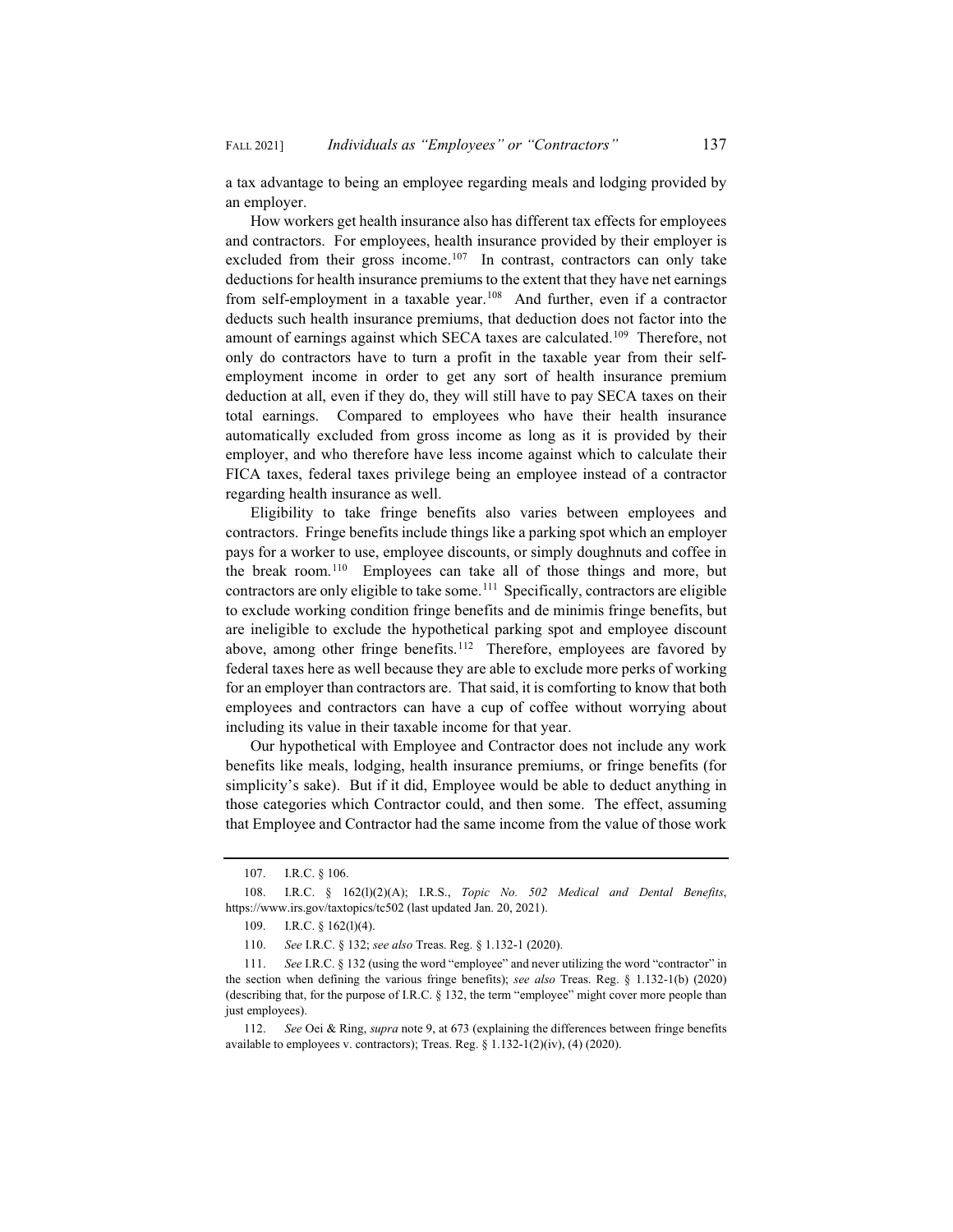benefits identified above,<sup>113</sup> would be that Employee would ultimately have less taxable income than Contractor, and Employee would therefore pay less in federal income tax and FICA taxes.<sup>114</sup> Contractor, on the other hand, would have to run through a confusing analysis of (1) which benefits they could exclude (2) under which circumstances, and (3) how those exclusions affect Contractor's calculations regarding federal income tax and SECA taxes differently.

Turning now to the purposes of the provisions in this subpart, meals and lodging for the convenience of the employer were first excluded from gross income in the Internal Revenue Code of 1954.115 A clear purpose for that section can be found from the 1978 amendment to that provision, where members of both the House and the Senate believed that the IRS had overstepped its bounds in promulgating regulations regarding that section,  $116$  with one senator, after noting that the Senate approved the House's amendments, saying that the "action taken by the Senate today is one to restore the decision making process to Congress."117 The very purpose of cementing the general excludability of these meals and lodgings was for Congress to draw clear lines on the issue given the "lack of uniform treatment of taxpayers who receive different types of benefits, even though the benefits may have approximately the same economic value  $\dots$ ."<sup>118</sup>

The provision excluding employer-provided health was introduced in the Internal Revenue Code of 1954.<sup>119</sup> Compared to the previous Internal Revenue Code (of 1939), which only allowed excluding amounts *received as compensation* through health insurance (and specifically *not* what employers paid as premiums for health insurance to cover their employees), this expansion of section 106 suggests a purpose to encourage employers to provide health insurance for those who worked for them.<sup>120</sup>

115. I.R.C. § 119 (1954).

<sup>113.</sup> *See* I.R.C. § 132(a); *see generally* I.R.C. § 61 (noting that gross income is "all income from whatever source derived[,] which would include these fringe benefits as income before they are excluded by another section—here, that would be I.R.C. § 132).

<sup>114.</sup> *See* Oei & Ring, *supra* note 9, at 675 (noting that the health insurance premiums and medical benefits under I.R.C. § 105(b) aren't included in the wage base of employees used to calculated FICA taxes); *see also* 124 CONG. REC. 23884 (daily ed. Aug. 2, 1978) (Statement of Sen. Russel Long) (clarifying meals and lodging provided for the convenience of the employer are excluded from the wage base used to calculate FICA and FUTA taxes).

<sup>116.</sup> *See* 124 CONG. REC. Part 18, page 23883-84 (Aug. 2, 1978) (referencing the IRS regulation that automatically disqualified meals even if provided for the convenience of the employee if that employee had to pay even a portion for the meal and declaring such regulation as "inconsistent with the correct reading of the law").

<sup>117. 124</sup> CONG. REC. part 18, page 23883 (Aug. 2, 1978) (likely holding special significance regarding statutory purpose given that this quote came from a section with the heading "Major Issue").

<sup>118.</sup> *Id.*

<sup>119.</sup> I.R.C. § 106 (1954).

<sup>120.</sup> *Compare* Treas. Reg. § 1.162-10(a) (2020) (permitting employers an ordinary and necessary business deduction under I.R.C. § 162 for the payment of their employees' health insurance premiums), *with* I.R.C. § 106 (permitting *employees* to exclude such payments on their behalf from gross income).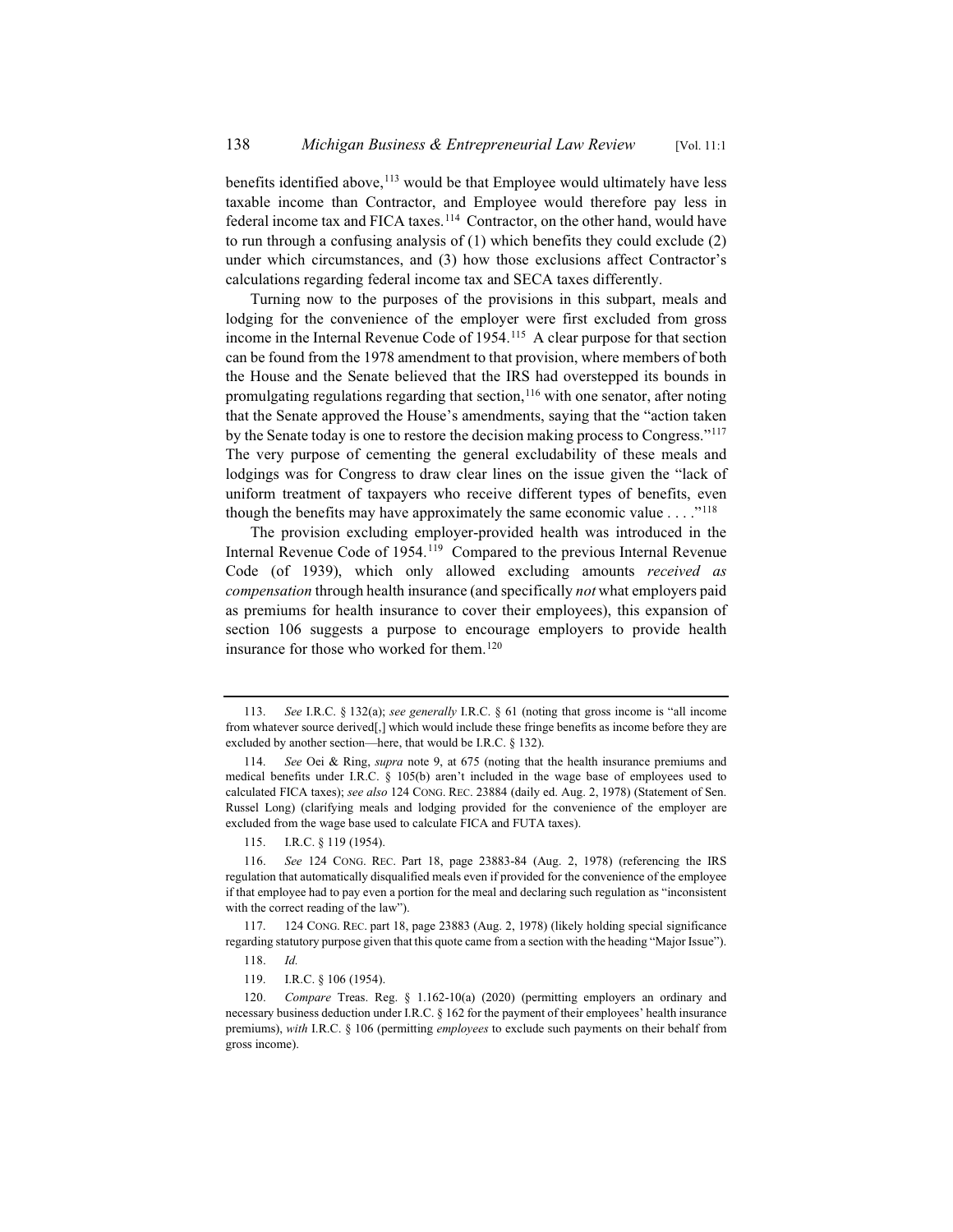And finally, the fringe benefits in section 132 were introduced in the Deficit Reduction Act of 1984.<sup>121</sup> Similarly to meals and lodging, Congress' goal in specifying which fringe benefits would be excluded from taxable income was to (1) "reaffirm the general rule of taxability of all forms of compensation in the absence of a specific statutory exception," (2) address the "dramatic use of the noncash forms of compensation," and (3) to prevent the "further erosion of our tax base through the future growth of noncash compensation  $\dots$  ."<sup>122</sup> In essence, Congress' purpose in enacting the meals, lodging, and fringe benefits provisions amounted to it seeking to exercise its line-drawing discretionary power.

In summary, these work benefits were motivated by (1) the desire to provide clarity regarding which work benefits were excludable and which were not, and (2) to encourage employers to provide health insurance for their employees.

If we treated all workers like employees regarding taxing work benefits, all contractors would suddenly be eligible to exclude (1) meals and lodging provided for the convenience of their employer, (2) every fringe benefit that was previously only available to employees, and (3) any health insurance premiums paid to cover that worker by the respective employer. That could further the purpose that motivated excluding employer-provided health insurance from gross income because employers would be able to provide health insurance for every worker that worked for them. The counterargument here would be one based on reality. Employers can, technically, *already* buy health insurance for anyone who works for them. Therefore, even though this potential change would allow employers to take a deduction for health insurance premiums paid for anyone who works for them (employee or not), that doesn't mean they *would.* Perhaps employers would reserve paying for health insurance as an employee-only perk to incentivize workers to try to get hired as employees (thus being subject to more employer control) rather than working as contractors.

The line-drawing purposes behind excluding meals and lodging furnished for the convenience of the employer and other fringe benefits, however, is exciting and leaves room for real change here. Since the reason Congress enacted these provisions and made them apply to employees was, at its core, a desire to exercise discretion in policymaking, Congress could once again be faithful to that linedrawing purpose by (1) acknowledging that employees and contractors are converging in many aspects of the classifications,<sup>123</sup> and then  $(2)$  expanding to contractors the ability to exclude such work benefits from their income. This Note argues here that the purposes that originally motivated specifying these work benefits were to be excluded from income would be better served by amending the provisions to allow contractors to exclude these work benefits just

<sup>121.</sup> Deficit Reduction Act of 1984, Pub. L. No. 98–369, 98 Stat. 494 (1984).

<sup>122. 130</sup> CONG. REC. 19,022, (1984) (discussing the reasons for the conference committee adopting substantially the "House version of the bill providing uniform rules for the tax treatment of various non-statutory fringe benefits").

<sup>123.</sup> *See* Lim et al., *supra* note 2, at 3.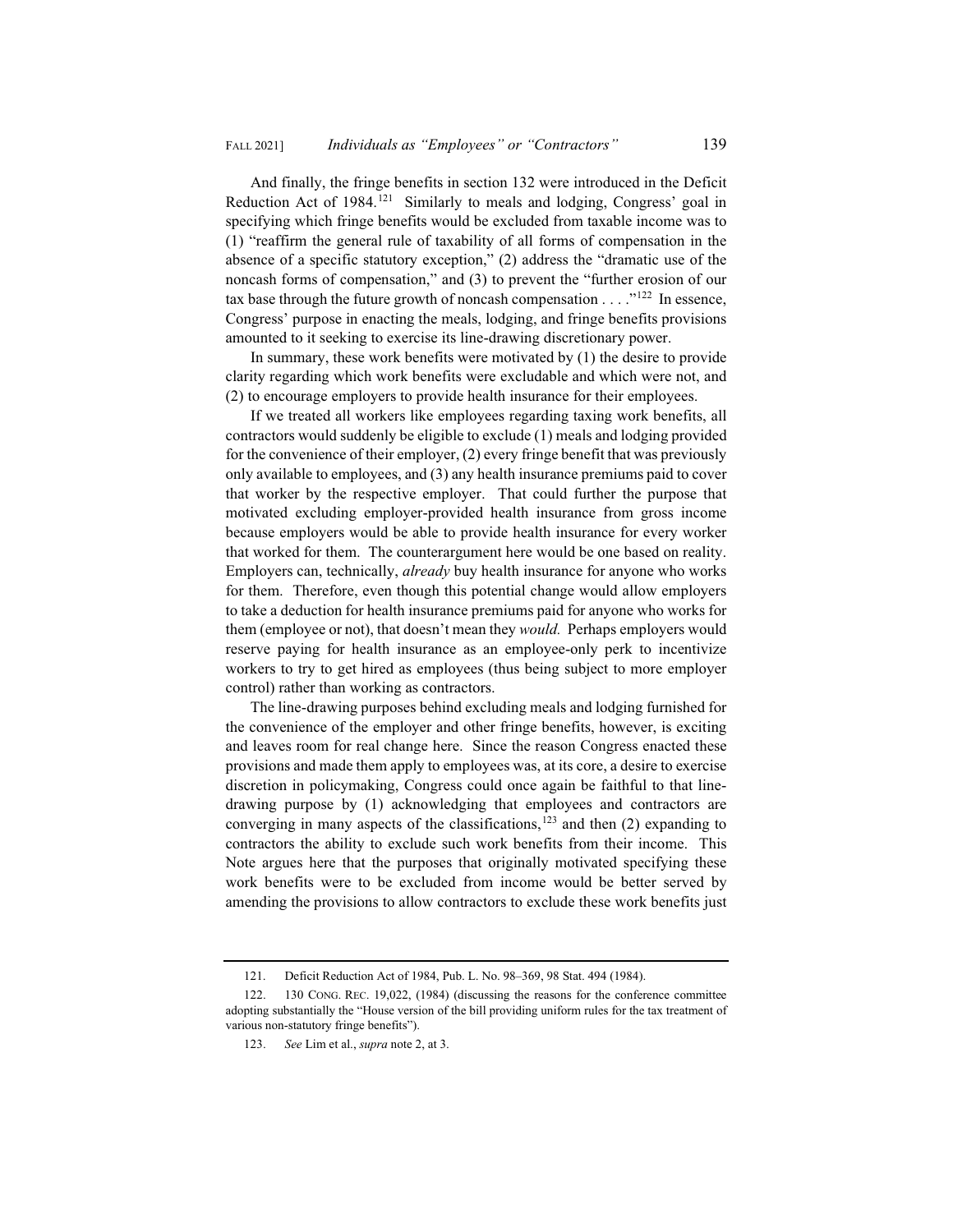like employees given the substantive convergence between the two classifications of workers.124

On the flip side, if we treated all workers like contractors regarding the exclusion of work benefits for tax purposes, employees would lose the ability to exclude the work benefits (employer-provided health insurance, meals and lodging provided for the convenience of the employer, certain fringe benefits) that Congress decided they should be *able* to exclude. Not only would that cut against the line-drawing purposes motivating the meals and lodging and fringe benefit exclusion provisions, but that could also decrease the amount of health insurance provided by employers. For if this were the case, employees might be able to choose more cost-effective plans than the ones offered to them by employers, the premiums of which would suddenly be deductible only to the limited extent contractors can currently deduct such health insurance premiums. The counterargument would be that employers would still be able *themselves* to deduct the premiums they pay for health insurance for their workers, $125$  so perhaps they would continue to provide health insurance for their employees, and therefore this shift wouldn't damage the purpose for which section 106 was originally enacted. However, given that treating all workers like contractors would directly oppose the policy decisions of Congress regarding the other work benefits covered in this section, this Note does not recommend such a change.

In summary, this Note argues that given the fact that many of the traditional distinctions between employees and contractors are dissipating, Congress could faithfully and better serve the purposes that motivated the exclusion of certain work benefits from income if it expanded the eligibility to exclude such benefits to contractors just like it already does for employees. But this Note does not recommend any change regarding the current eligibility of employees to exclude employer-provided health insurance despite contractors not being able to do so.

#### E. *Section 199A of the 2017 Tax Cuts and Jobs Act*

The last aspect this Note will analyze regarding how federal taxes treat employees and contractors differently is a recent development. Section 199A of the 2017 Tax Cuts and Jobs Act created a qualified business income deduction allowing pass-through businesses (including individuals who are contractors thus considered sole proprietors of their own businesses)<sup>126</sup> to deduct 20% of qualified business income.<sup>127</sup> "Qualified business income" is the net of income, gain, deduction, and loss from any qualified trade or business,  $^{128}$  which again,

<sup>124.</sup> *Id.*

<sup>125.</sup> *See* Treas. Reg. § 1.162-10(a) (2020).

<sup>126.</sup> Lim et al., *supra* note 2, at 5 (explaining that contractors "are treated as sole proprietors and are entitled to claim 'above the line' business expense deductions").

<sup>127.</sup> I.R.C. § 199A(a).

<sup>128.</sup> INTERNAL REVENUE SERV., *Tax Cuts and Jobs Act, Provisions 11011 Section 199A – Qualified Business Income Deductions – FAQs*, https://www.irs.gov/newsroom/tax-cuts-and-jobsact-provision-11011-section-199a-qualified-business-income-deduction-faqs (Mar. 26, 2021).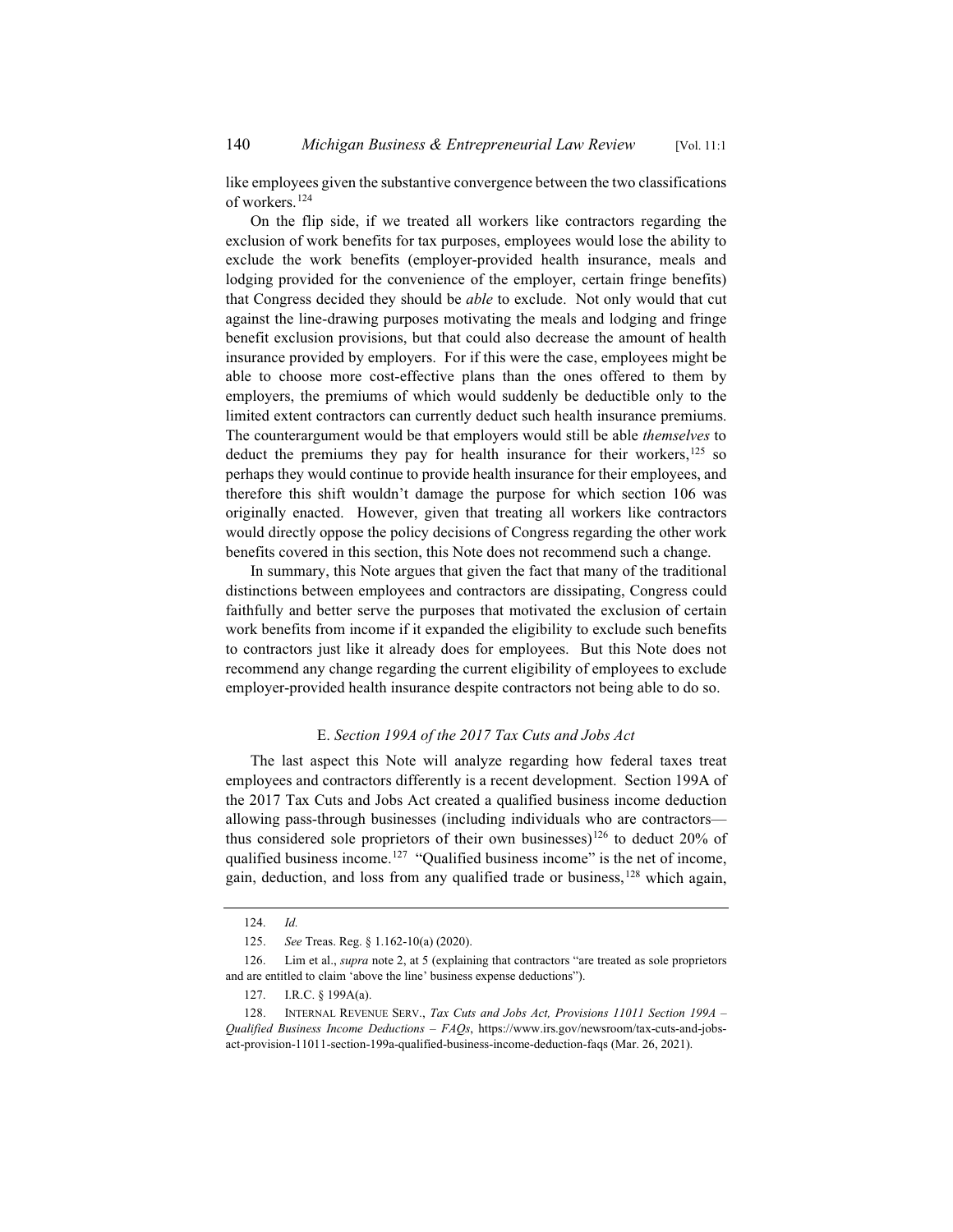includes business operated as sole proprietorships, which is how individual contractors can—and often do—run their business. The trade or business of performing services as an employee is specifically disqualified for this deduction.<sup>129</sup> That means that contractors who run their businesses as passthrough businesses can take a deduction of  $20\%$  of their net business income,  $^{130}$ while employees cannot. That's a staggering inequity that turns on whether an individual is classified as an employee or a contractor.

Going back to our characters, we can recall that Employee had \$92,380 of income while Contractor had \$100,000 of income. Contractor would be eligible for this qualified business income deduction, and therefore, assuming for the purposes of this Note that the \$100,000 is the net of Contractor's business income, could exclude \$20,000 of income simply because they are classified as a pass-through business eligible for the deduction while Employee is specifically barred from taking this deduction. That's a *significant* boon to a worker being considered a contractor rather than an employee. The question then becomes: does this distinction that results from the classification of an individual worker serve the purpose for which this provision was enacted?

Section 199A's qualified business income deduction for pass-through businesses was enacted to "treat corporate and non-corporate business income more similarly under the income tax" given the House Ways and Means Committee's belief that the "reduction in the corporate income tax to 20 percent provided by the bill does not completely address the income tax rate on business income . . . [namely] the income of businesses conducted in pass-through form or in sole proprietorship form  $\dots$ ."<sup>131</sup> Given that the focus of the provision was meant to be an equitable solution addressing different forms of business income in light of the reduction of the corporate tax rate to  $21\%,^{132}$  it seems no official consideration was given to the effects this would have regarding the taxation of income of individual workers depending on whether they were classified as an employee or a contractor. Proponents of the section believed it was needed to bring pass-through businesses to the same level of taxation as corporations, while opponents contended it created an "arbitrary preference for pass-through business income over other sources of income ...."<sup>133</sup> What was lost in the effort to achieve equity for different forms of business income (at least as indicated by what was not discussed in the Ways and Means Committee report) is that this created a *significant* tax advantage for individuals classified as contractors rather than employees. Nevertheless, this Note will still analyze whether treating all

<sup>129.</sup> I.R.C. § 199A(d)(1)(B).

<sup>130.</sup> *See* Thomas, *supra* note 16, at 1424.

<sup>131.</sup> H.R. REP. No. 115-409, at 129 (2017).

<sup>132.</sup> I.R.C. § 11(b).

<sup>133.</sup> Scott Greenberg & Nicole Kaeding, *Reforming the Pass-Through Deduction*, TAX FOUNDATION, at 2 (June 21, 2018), https://taxfoundation.org/reforming-pass-through-deduction-199a/.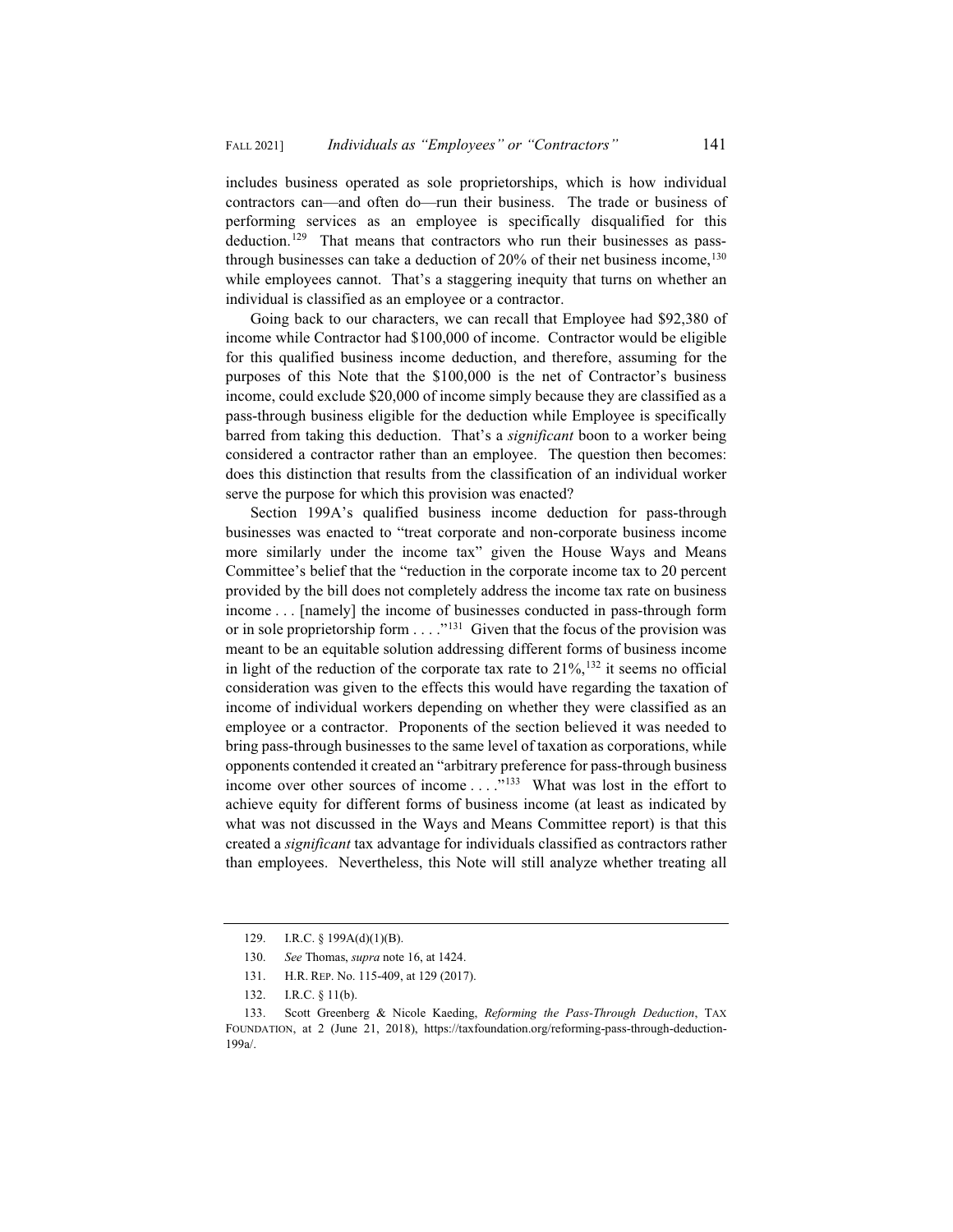workers as one classification or the other serves the business income equity purposes of the section.

If all workers were treated like employees under this section, then contractors who would have previously been eligible for this deduction would lose that eligibility because employees are specifically barred from taking this deduction.<sup>134</sup> That would directly oppose the purpose of this section—which was, in essence, to acknowledge that business income came in all different forms, and pass-through business (like contractors) should receive a deduction aimed at achieving equity with the reduction in corporate tax rate implemented by the TCJA. Treating all workers like employees for the purpose of section 199A would bar certain pass-through business (here, contractors) from taking the deduction, which has literally the opposite effect for which the section was enacted. This Note would not recommend treating all workers like employees under this section.

If all workers were treated like contractors, on the other hand, this Note argues that wouldn't make a difference within the statutory provisions of this section. This is because even if we wanted to make employees eligible to receive this deduction like contractors are, the "trade or business of performing services as an employee"<sup>135</sup> is still statutorily disqualified as a form of business income that qualifies for this deduction. Therefore, this change could not be enacted without Congress deleting one of the *two* categories of trades or businesses that specifically *don't* qualify for this deduction,<sup>136</sup> which would defeat the purpose behind that provision. And even if we did away with that limitation, there suddenly would be an *enormous* amount of the U.S. workforce receiving about a 20% income deduction across the board—corporations, pass-through business (like contractors), and now employees. If that were the case, the effect of this proposed change would essentially amount to a 20% reduction in taxable income for most taxpayers, and while the TCJA's overall stated purpose was in part to "reduce tax burdens on families and individuals,"<sup>137</sup> this Note believes that if Congress had wanted to reduce the tax burden by the amount effectuated by this proposed change, Congress would have just done so in the first place given that the Act passed in a straight party-line vote through budget reconciliation.

Therefore, this Note argues that neither treating all workers as employees nor treating all workers as contractors is desirable given the purposes for which section 199A was enacted. But this Note wanted to analyze section 199A nonetheless because it is an enormous difference that now exists for individual workers' taxes depending *solely* on whether they are classified as an employee or a contractor. And this Note would like to encourage deeper thinking on the effects of this section because in striving to *achieve* equity across taxation of

<sup>134.</sup> *See* I.R.C. § 199A(d)(1)(B).

<sup>135.</sup> *Id.*

<sup>136.</sup> *See* I.R.C. § 199A(d)(1).

<sup>137.</sup> *See* H.R. REP. No. 115-409, supra *note* 131, at 112.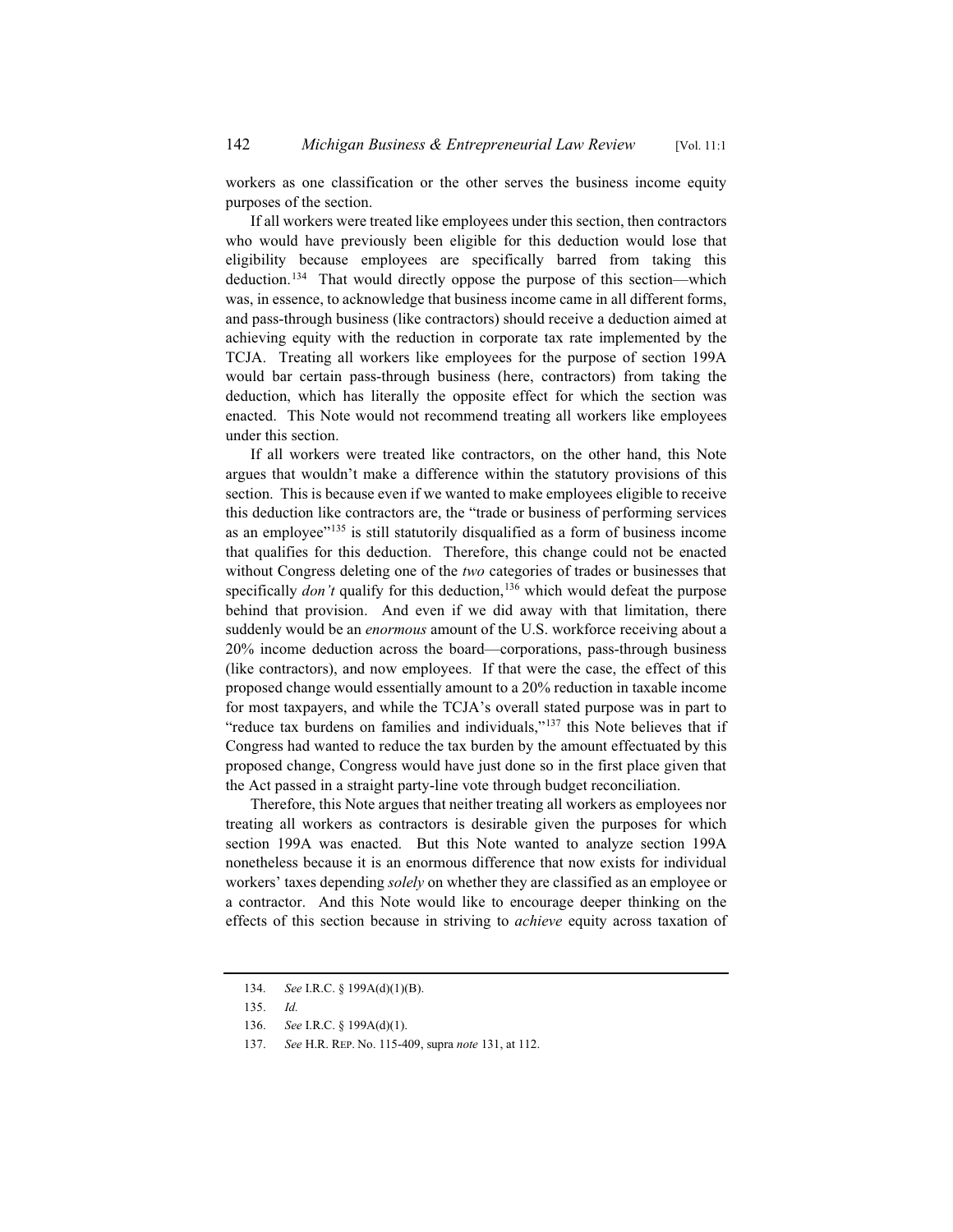business income, Congress decimated equity between the income of individual workers based on which classification that worker receives.

#### F. *Summary of Differences, Purposes, and Note Recommendations*

A general summary of this Note's analysis for this Part is below.

1. Social Security, Medicare, and Unemployment Taxes:

- Employees split their payroll tax liability with their employer. Contractors pay their payroll tax liability all themselves. This is not just a procedural difference. It affects the amount of payroll taxes collected from each worker depending on whether they're classified as an employee or a contractor.
- The purpose of these taxes was to fund their respective programs.
- With Social Security and Medicare facing funding shortfalls, this Note does not recommend treating workers all as either employees or contractors. The payroll taxes collected from employees and their employers combined is, on a starting level, less than those collected from contractors. But there are serious compliance concerns if no payroll taxes were withheld. That said, this Note concludes that treating *more* employees as contractors for payroll tax purposes could potentially better serve the funding purposes for which these taxes were enacted. But that change involves difficult line-drawing concerns and the compliance issues remain.
- It is more advantageous to be an employee for the purposes of Social Security, Medicare, and unemployment payroll taxes.
- 2. Federal Income Tax Withholding:
	- Employees have a portion of their income tax withheld by employers. Contractors do not.
	- The purpose of federal income tax withholding was to increase tax compliance.
	- This Note does not recommend treating all workers as either employees or contractors. While treating every worker as an employee on its face would seem to increase compliance, there are significant concerns regarding estimation, disclosure, and administrative costs that deter this Note from advocating that change. And treating every worker as a contractor would decrease compliance. While there may be a way to attain more compliance by treating *more*  contractors like employees for withholding purposes, that linedrawing is difficult and finding that exact right balance is not the aim of this Note.
	- It is unclear whether it is more advantageous to be an employee or a contractor for federal income tax withholding purposes. While employees have a portion of their income tax withheld and therefore face less risk of underpayment and IRS penalties, contractors receive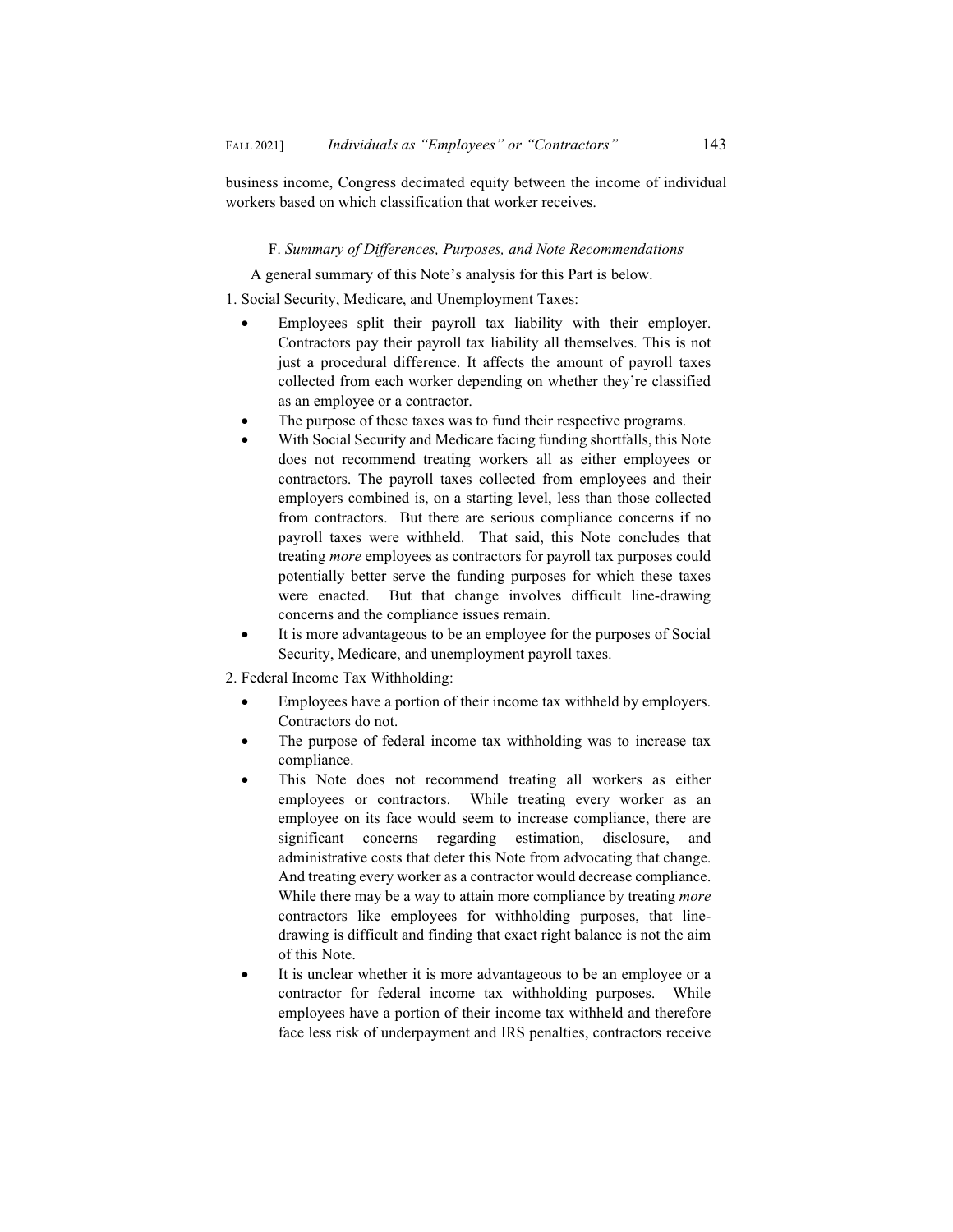more money in their pockets given that none is withheld, conferring on them the time-value of that "extra" money yet exposing them to greater risk of underpayment and IRS penalties.

#### 3. Contractors as Businesses and Business Deductions:

- Contractors can take more deductions related to business expenses than employees can. Contractors also have an easier time qualifying for such deductions.
- The purpose of these provisions was to effectuate Congressional discretion regarding which workers were businesses and which were not, and then resulting eligibility to take certain deductions.
- This Note recommends that, as these sections were enacted as a display of Congressional discretion regarding which taxpayers qualify as businesses and eligibility for deductions as such, Congress can faithfully serve that purpose by (1) acknowledging the dissipation of the traditional differences between employees and contractors, and (2) easing the requirements to take certain business deductions as an employee (namely the 2017 TCJA's prohibition on deductions for unreimbursed ordinary and necessary business expenses).
- It is far more advantageous to be a contractor for tax purposes when it comes to business deductions.
- 4. Work Benefits:
	- Employees are able to exclude more work benefits—like meals and lodging provided for the convenience of the employer, employerprovided healthcare, and other fringe benefits from their taxable income—than contractors can.
	- The purposes for enacting these provisions allowing exclusion of such benefits were (1) for Congress to exercise its decision-making authority to specify which fringe benefits were and were not excludable from income given the rise in noncash forms of compensation, and (2) seemingly to encourage employers to provide employees with health insurance.
	- This Note recommends that, as these sections were enacted specifically so that Congress could exercise its discretion (in part due to a perception that IRS regulations overstepped the law), Congress could faithfully and better serve these discretionary purposes by (1) acknowledging the increasing substantive convergence of employees and contractors, and (2) expanding the current eligibility employees have in excluding certain work benefits to contractors as well.
	- It is more advantageous to be an employee for tax purposes when it comes to excluding work benefits.
- 5. Section 199A of the 2017 Tax Cuts and Jobs Act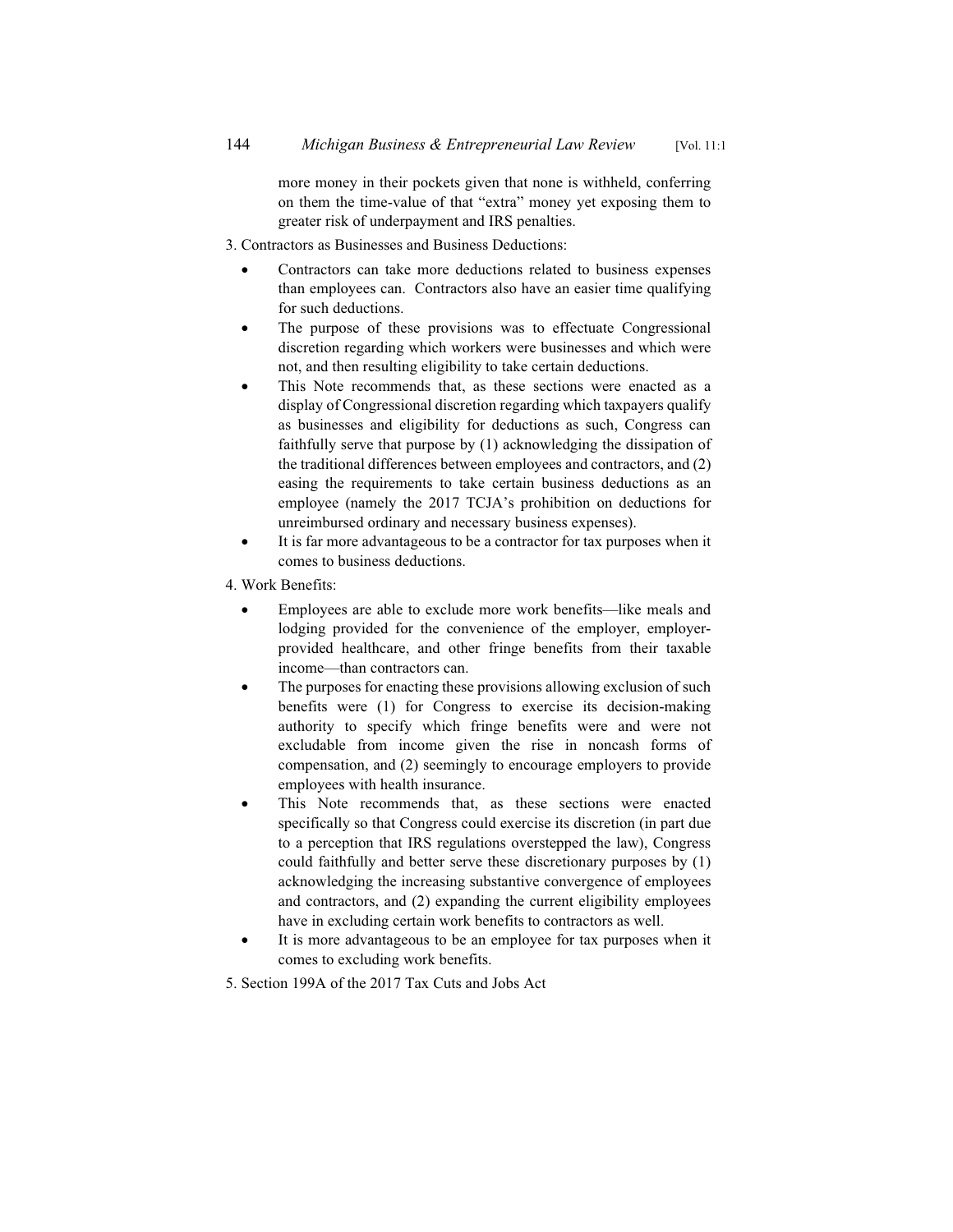- $\bullet$  Individuals who are contractors can deduct 20% of their net business income while individuals who are employees are specifically barred from this deduction.
- The purpose of this section was to create more equity among forms of business income given that the TCJA capped the corporate tax rate at 21%, yet pass-through businesses were still being taxed at rates that applied to individual taxpayers.
- This Note argues that treating all workers either as employees or contractors is not desirable given the purposes of this section. However, this Note would implore Congress to realize that in pursuing equity regarding different forms of business income, it has created significant inequity for individual taxpayers depending on whether they are classified as an employee or a contractor.
- It is far more advantageous to be a contractor for tax purposes when it comes to section 199A and its qualified business income deduction.

In conclusion, federal taxes have quite a few different effects for individual workers depending on whether that worker is classified as an employee or a contractor. For some provisions, like employer-provided work benefits and some business deductions, Congress could both (1) update the Internal Revenue Code to accurately reflect today's realities regarding the similarity of work that employees and contractors do by extending eligibility for those tax benefits to the group currently ineligible; and (2) faithfully serve the initial purpose for which Congress enacted those provisions—an exercise of Congressional decisionmaking power regarding eligibility for tax exclusions and deductions reflecting the realities of the workforce. For other provisions of federal taxes, like payroll taxes and federal income tax withholding, there is at least an open question whether a little tinkering in treating more workers like contractors or employees, respectively, might better serve the purposes for which those provisions were enacted. And for section 199A introduced by the 2017 TCJA, even though Congress was pursuing equity for different forms of business income, it ended up creating significant inequity for individual workers that turns on whether a worker is classified as an employee or a contractor. This Note argues that it would be beneficial to explore how Congress balanced the equity pursued by 199A against the inequity it created—if it did that balancing at all.

It is also unclear whether being an employee or a contractor is preferable when it comes to federal taxes overall, but this Note would argue that it is more advantageous to be a contractor. On the one hand, employees get to exclude lots of employer-provided work benefits and end up paying slightly less in payroll taxes. But contractors will likely pay far less in income tax given that they can take a wide array of business deductions (including traditional ones as well as the recent qualified business income deduction from section 199A of the TCJA) and can deduct half of what they pay in SECA taxes<sup>138</sup> from their gross income in calculating taxable income. The eligibility to take these business deductions and

<sup>138.</sup> I.R.C. § 164(f).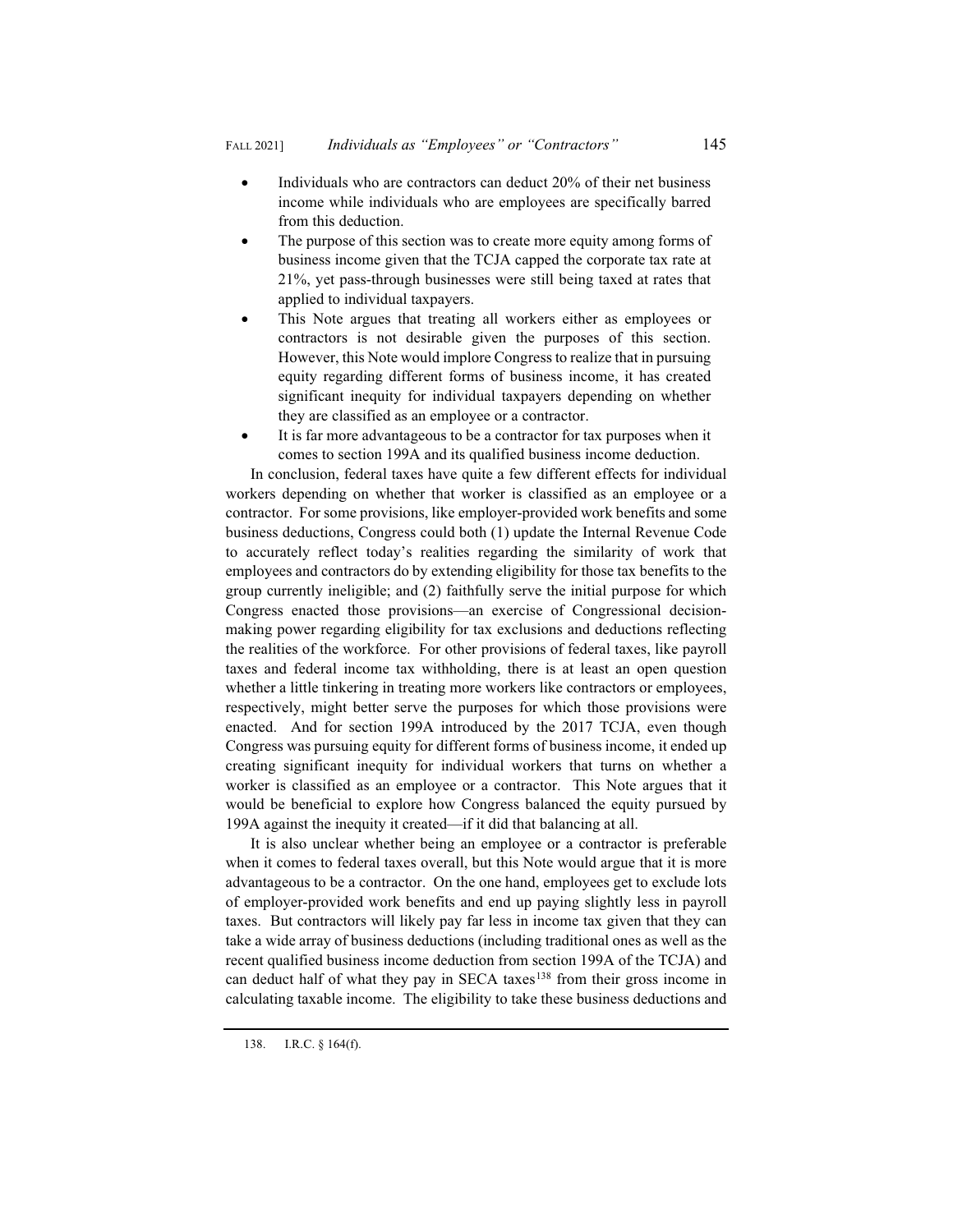the amount these deductions can shave off a contractor's gross income likely make it more advantageous to be a contractor. But a complete analysis of whether that is the case is beyond the scope of this Note, which set out to identify the ramifications for federal tax purposes, then to scrutinize whether that distinct treatment served the purposes for which the sections were enacted.

#### III. BRIEF ANALYSIS OF SCHOLARLY PROPOSED TAX REFORM

With those takeaways from Part II in mind, this Note will now apply them by considering tax reform proposals from a prominent tax scholar. In Kathleen DeLaney Thomas' 2018 article, *Taxing the Gig Economy*, Thomas proposes (1) a "non-employee withholding regime" and (2) a "standard business deduction" for gig workers.<sup>139</sup> These two proposed tax reforms are pertinent to this Note because they address distinctions in federal tax law affecting contractors. Thomas' stated goals for the reforms are reducing "tax compliance burdens for [millions of American workers who earn income through 'gig' work and are considered business owners (i.e., contractors) for tax purposes], while simultaneously enhancing the government's ability to collect tax revenue."<sup>140</sup> Given that the analysis of this Note has focused on (1) the difference in compliance for employees and contractors; (2) concerns that arise when proposing that payors withhold, for tax purposes, some of what they would otherwise pay contractors; and (3) the numerous business deductions already available to contractors (specifically, "gig workers" in Thomas' article), this Note wanted to explore these proposals. This Note believes both proposals present a potential beneficial step toward reconciling the distinct treatment of employees and contractors within the context of federal tax law to reflect the economic realities of the workforce today more accurately. But they each present some wrinkles that are worth analyzing.

#### A. *Thomas' Proposed "Non-Employee Withholding"*

Thomas' proposal for a "non-employee withholding" regime aims to have payors withhold a portion of what they pay an individual contractor to cover that worker's income and self-employment tax obligations arising from that payment.<sup>141</sup> This proposal would create equity with that way employers currently withhold some of what they pay their employees to cover those workers' income and FICA tax obligations.<sup>142</sup> In general, Thomas' proposed "non-employee withholding" outlines a scope where payors (1) only begin to withhold once beyond the  $$600 1099-MISC$  reporting threshold,<sup>143</sup> (2) are subject to it only

<sup>139.</sup> Thomas, *supra* note 16, at 1415.

<sup>140.</sup> *Id.*

<sup>141.</sup> *See id.* at 1447.

<sup>142.</sup> *See id.* at 1443.

<sup>143.</sup> *See* I.R.C. § 6041(a).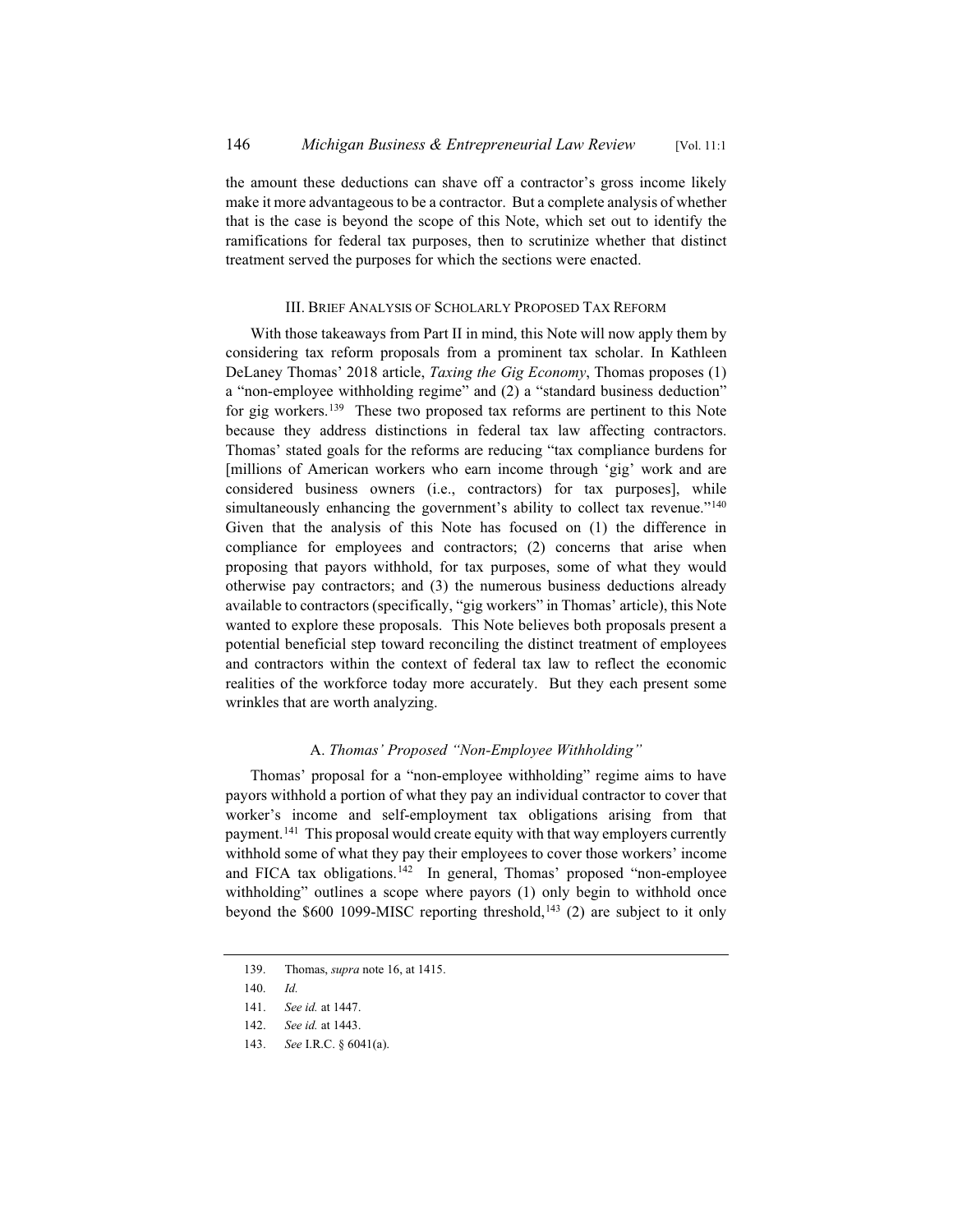when the payor hires the contractor in the course of the payor's business, and (3) attempt to withhold only for individual contractors (and not other businesses that have their own withholding requirements).<sup>144</sup> There are many meritorious reasons for this proposal bearing on the proposed scope that Thomas identifies. Among them are the fact that aiming this withholding at smaller contractors will help them navigate compliance requirements,<sup>145</sup> leading to less penalties for missed estimated payments and more revenue for the IRS overall.<sup>146</sup> Additionally, limiting this requirement to whenever payors hire contractors in the course of business would seem a logical extension of the systems these payors likely have in place for withholding regarding their full-time employees.<sup>147</sup>

However, there are also issues that arise relating to this proposed scope. The first is that triggering this requirement only if such payment exceeds \$600 could leave a substantial part of a contractor's income un-withheld, especially those doing small projects for many different payors throughout the taxable year. The gross income of such a contractor includes "all income from whatever source derived,"<sup>148</sup> not just income that exceeds \$600. Therefore, if the non-employee withholding starts only beyond that threshold, many of the same compliance issues remain.<sup>149</sup> In fact, it may end up being even more confusing for the contractors at which this proposal is aimed to figure out which payors have withheld some money and which paychecks require the contractor to tuck some money away for their estimated quarterly payments.

The second issue is that deciding whether a contractor was or was not hired in the course of the payor's business could require inquiries into what the payor's business *is* and whether the contractor's work was done in the course of it. This issue would be especially present for contractors that work for smaller or newer businesses, which are increasingly hiring contractors instead of employees.<sup>150</sup> And given the world's collective experience with the COVID-19 pandemic, a plumber called to someone's home is likely conferring a personal benefit as well as a business-related benefit since the pandemic has forced many workers to work from home. Those issues aside, this Note wholeheartedly supports Thomas' focusing the scope of this proposal so it does not apply to other businesses with their own withholding requirements, because that focus is sensible and would

149. While Thomas suggests on page 1444 that "[p]ayers that anticipated an ongoing relationship with a service provider or seller of goods could begin withholding with the first payment even if it was under the threshold, though there would be no penalty for failing to do so," mitigating this concern somewhat, there would be no requirement to do so, and the compliance worries therefore remain.

150. Lim et al., *supra* note 2, at 3 ("Our firm level analysis shows that growth in the use of [independent contractor] labor, as measured by multiple metrics, is concentrated among small firms, which we define as those with few employees").

<sup>144.</sup> *See* Thomas, *supra* note 16, at 1443–45.

<sup>145.</sup> *Id.* at 1437.

<sup>146.</sup> *See id.* at 1438–39.

<sup>147.</sup> *See id.* at 1440.

<sup>148.</sup> I.R.C. § 61(a).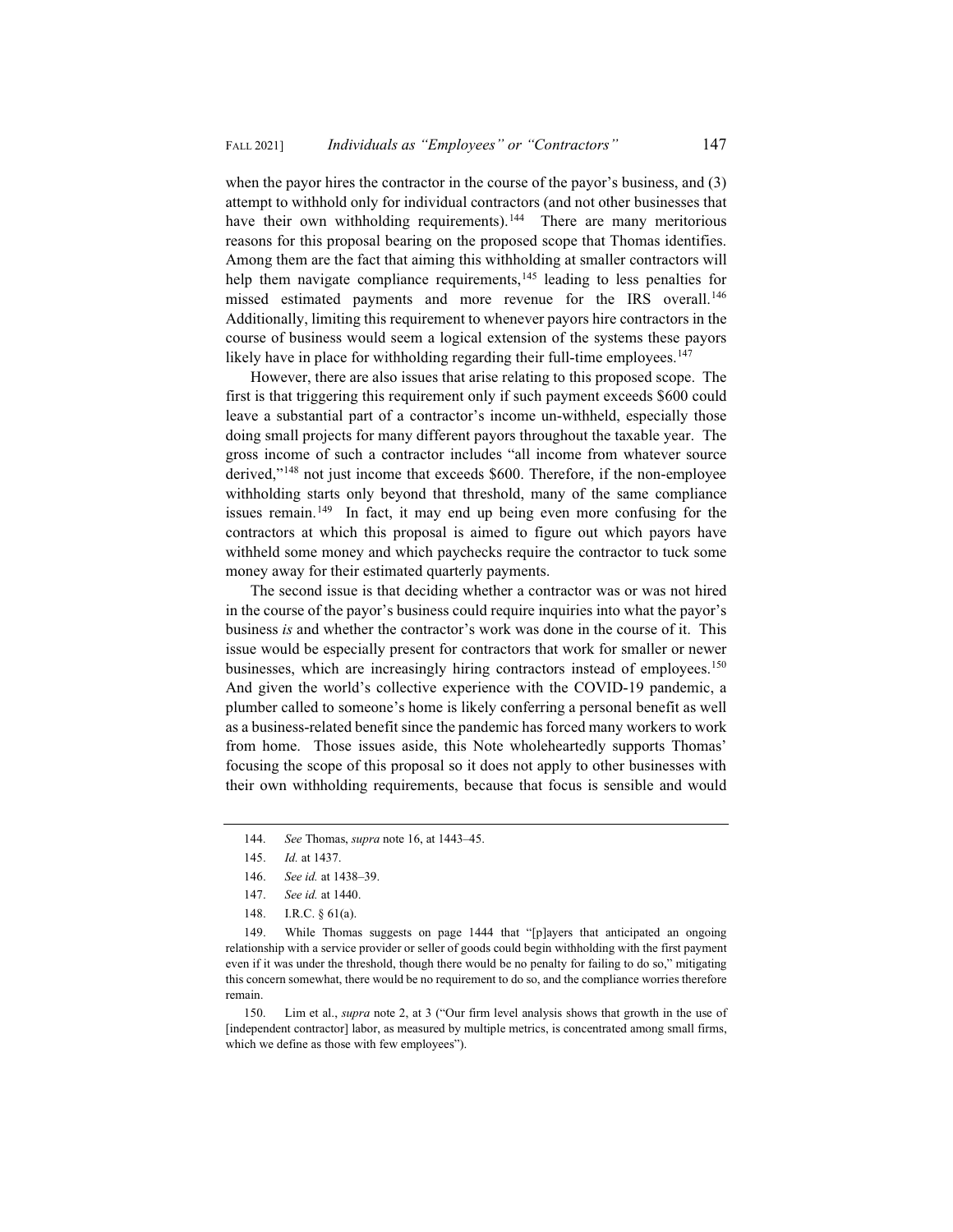reduce confusion regarding withholding since it would avoid companies withholding each other's tax liability in a weird tax catch-22.

In the part of her article where Thomas proposes that this withholding cover SECA taxes for the contractors, Thomas states that economically, "it probably doesn't matter who is nominally responsible for payroll taxes; if the platform company (or other payer) were responsible for half of those taxes, they would likely reduce gross payments to workers to compensate."<sup>151</sup> However, the analysis in this Note evinces that there *is* an economic difference regarding who pays these Social Security and Medicare taxes, especially if the payor and contractor share the cost like employees and employers currently do. And this Note points out that this difference is the very *result* of reducing gross payments to workers to compensate. Therefore, this Note believes that the purposes for which SECA taxes were imposed (funding Social Security and Medicare) would probably be better served if the contractor remained on the hook for all of it because that would theoretically generate more revenue. Further, this proposal would likely create an administrative nightmare for the IRS, as it would be trying to keep up with different payors attempting to pay different amounts of an individual's SECA tax liability while still trying to get the remaining half from the contractor themselves. While the compliance concerns that accompany a decision to leave a contractor to their own devises are significant, this Note believes this proposal would do harm to the purpose for which SECA taxes were imposed.

The rest of Thomas' proposal aligns with this Note as it explores the difficulties in trying to determine the correct amount to withhold—which was the main reason this Note did not recommend treating all workers like employees for income tax withholding purposes—including all the complexities surrounding determining the net income of a contractor, which this Note believes is extremely difficult.<sup>152</sup> It concludes by granting the contractor the right to opt-out of this non-employee withholding proposal for one reason or another, such as the withholding creating liquidity issues or a contractor simply preferring to deal with their own tax burdens.153 While this Note believes granting the ability to opt-out is an equitable one, it has concerns about what that means for the practical effect of this proposal. Specifically, if contractors can opt out on a whim, (1) do compliance and revenue benefits gained by withholding some compensation of those contractors who don't opt-out outweigh (2) the headache that would accompany payors trying to remember for whom they have to withhold money and for whom they do not, or the IRS trying to figure out which payors it needs to go after if a contractor mistakenly believes they did not opt-out and therefore only paid a portion of the federal taxes they owe? The counterargument to this Note's concerns would be that this proposal, even though it leaves in place some old issues regarding contractor compliance, would at least increase compliance

<sup>151.</sup> Thomas, *supra* note 16, at 1445.

<sup>152.</sup> *See id.* at 1445-53.

<sup>153.</sup> *Id.* at 1453.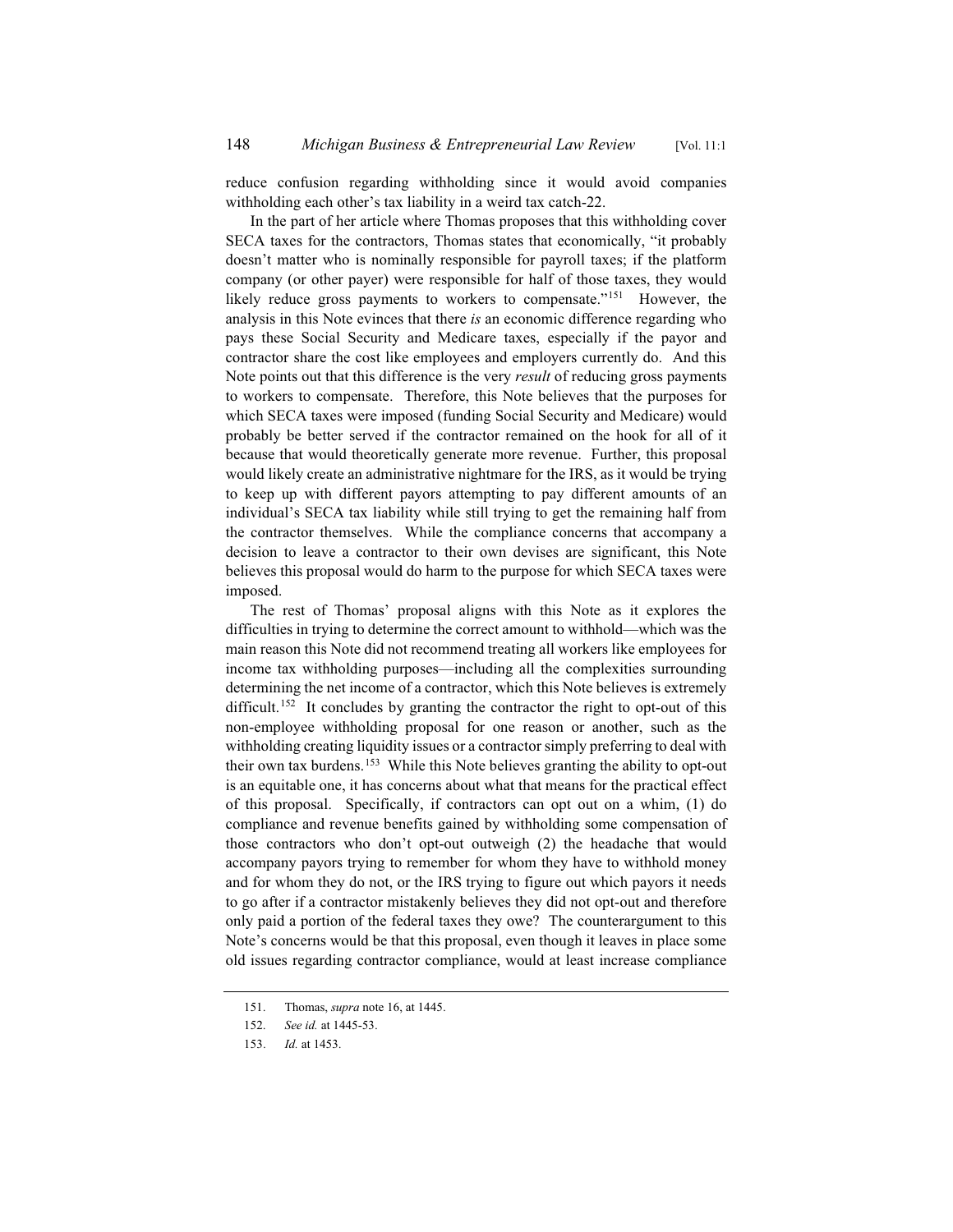and revenue to *some degree.* To that extent, this Note agrees that the proposal has significant merit, but there are concerns that it raises specifically relating to this Note's analysis regarding the reasons for which the withholding and payroll tax provisions were enacted that are worth exploring.

In sum, the balancing to be done regarding this proposal is (1) how Congress would value the potential benefit to tax compliance this withholding would engender versus (2) concerns about (a) the practical administration of this proposal and (b) concerns this Note set out in the previous part. As relevant here, those concerns are grave concerns about estimation and more moderate concerns about disclosure and administrative costs for the payors.

#### B. *Thomas' Proposed "Standard Business Deduction" for Gig Workers*

Thomas also proposes a "standard business deduction" for gig workers, which would allow such contractors to take a deduction of "a fixed amount based on a percentage of gross receipts—that could be deducted in lieu of actual business expenses."154 According to Thomas, this "would, therefore, eliminate the need to track and report those expenses."155 Noting current qualities of federal taxes, such as (1) the confusing nature of tax rules, (2) that expenses are reported "on an honor system," and that (3) "expense tracking and reporting is time-consuming and burdensome, even for taxpayers who are familiar with the rules," Thomas aims this proposal at mitigating those issues, "reducing evasion and unintentional noncompliance and virtually eliminating tax recordkeeping requirements for many small businesses."156 This Note interprets that last goal as an attempt to help contractors take more of the business deductions for which they are eligible (some of which are discussed in Part II(3) of this Note). But this Note believes the goals of the proposal therefore seem at odds with each other, especially given that the deduction is permissive.

Starting with the goal of eliminating tax recordkeeping requirements, Thomas writes that the standard business deduction should be targeted "at truly 'small' business owners."157 But this Note believes that these smaller business (like contractors) may be the ones who, as Thomas says, "have no idea what sorts of costs are deductible from their business receipts or how to properly record their expenses."<sup>158</sup> Thomas elaborates that given such uncertainty regarding eligibility for business deductions, taxpayers "will inevitably file inaccurate returns, which may [either] [1] deprive them of deductions that they are entitled to or [2] shortchange the government of tax revenue."<sup>159</sup> The general idea is that if taxpayers underreport their business expenses, that is unfair to them because they

<sup>154.</sup> *Id.* at 1454.

<sup>155.</sup> *Id.*

<sup>156.</sup> Thomas, *supra* note 16, at 1454.

<sup>157.</sup> *Id.* at 1459.

<sup>158.</sup> *Id.* at 1454.

<sup>159.</sup> *Id.* at 1455.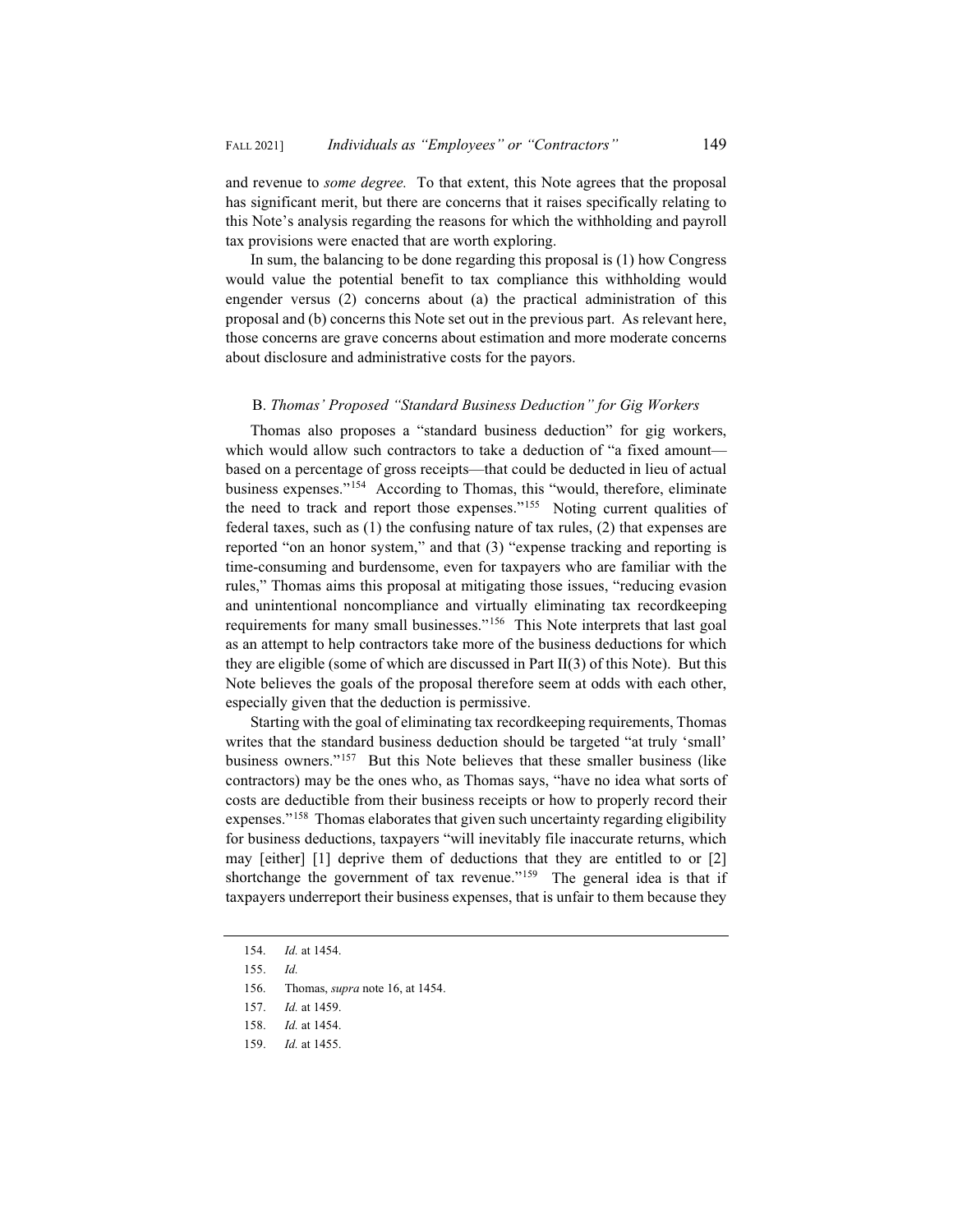are eligible to take business deductions for more, whereas if they overreport, the government loses revenue because taxpayers will be claiming more business deductions.

This permissive quality of this proposal therefore makes it a windfall to those smaller business who cannot keep track of which business expenses qualify as a deduction. Those who traditionally underreport (and give the government more revenue than it is entitled to as a result) will likely always opt to take the standard business deduction if it gives them a greater deduction than what they think they are otherwise entitled to. While that would be an honorable way to make sure such businesses (including contractors) receive the deductions to which Congress believes they are entitled (which this Note identified as the purpose for treating employees and contractors differently regarding eligibility to take many business deductions), this standard business deduction would likely *undermine* the other aim of this proposal. That is because federal tax law worries about evasion and noncompliance *because* the government is worried it may not be collecting all the taxes it is owed. Therefore, while the standard business deduction would help reduce evasion and unintentional noncompliance for businesses by eliminating burdensome recordkeeping requirements, that same reduction will also likely reduce the revenue the government collects, which brings the aims of this proposal in conflict with each other. Further, because the standard business deduction is permissive, all the concerns that Thomas focuses on in this section regarding unintentional and intentional *overreporting*<sup>160</sup> would likely remain. This is because those taxpayers and businesses intent on overreporting their business expenses would likely still try to do so, intentional or not, because they would believe that they could get away with claiming more in total deductions than the standard business deduction would otherwise allow them. Therefore, the proposal ends up giving traditionally underreporting businesses a greater deduction while allowing traditionally overreporting businesses to still try to get away with overreporting because this proposal is permissive.

This Note loves that this proposal would help contractors claim the business deductions to which they are entitled, as that was Congress' purpose for enacting all the tax provisions granting deductions for business expenses to contractors. However, this Note is concerned whether this proposal can reconcile its stated purposes given the brief analysis above. If the standard business deduction is meant to deliver the business deductions Congress believed businesses—even individual contractors—were entitled to when it enacted those provisions, then that serves the purpose of the legislation but raises greater concerns about a decrease in revenue the government would be able to collect from contractors an already difficult group to wrangle.<sup>161</sup> And if, on the other hand, the standard business deduction is meant to reduce evasion, noncompliance, and tax

<sup>160.</sup> *Id.*

<sup>161.</sup> *See* Tax Gap Estimates, *supra* note 44, at 8, fig.1 (pointing to individual income tax for business income—i.e., the income of individuals working as contractors—as the largest category of noncompliance).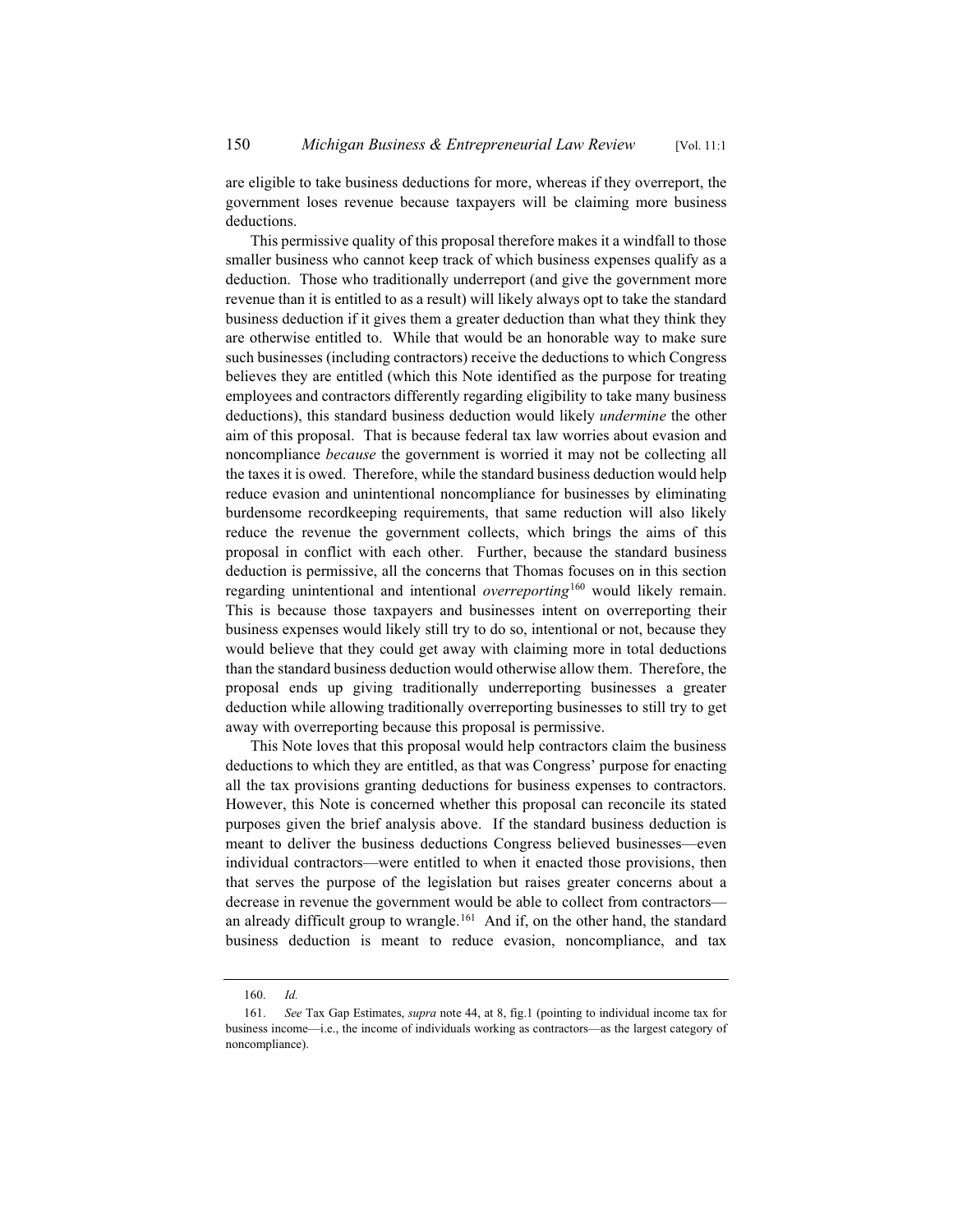recordkeeping requirements for small businesses,  $162$  then this Note believes an analysis is needed regarding how many contractors *do not* take as many business deductions as they are entitled to, and as a result end up giving the government more money than it would otherwise collect from them. This Note believes such analysis is needed because the reasons underlying compliance and evasion concerns—namely, the government not getting enough revenue—would be defeated by such underreporting contractors suddenly having the ability to take the standard business deduction as it would likely grant them a greater deduction than what they were planning on claiming without it.

Overall, both of Thomas' proposals serve the purposes for which the withholding and eligibility regarding business deductions provisions were established, and this Note believes they have much merit, especially in a day and age where the substantive differences between contractors and employees are dissipating.<sup>163</sup> But this Note has enough concerns about the practical effects each proposal would bring to caution it against endorsing them wholeheartedly without further analysis focused on projections of their impact. While these proposals are aimed at helping contractors given (1) that many U.S. workers occupy that role these days and (2) the ease with which one can be a contractor while working remotely from home (an experience many taxpayers have likely come to know intimately), they also raise questions related to implementation and effect. And because of that, while this Note believes the proposals could be beneficial in addressing the different treatment of employees and contractors within federal tax law, this Note would like to see further statistical research on them before endorsing either proposal as a way to address the different ways federal taxes apply to employees and contractors.

#### IV. CONCLUSION

Federal tax law can breathe a sigh of relief, however, in knowing it is not alone in experiencing difficulties and promulgating inequities surrounding the employee / contractor distinction. Statutes and other areas of law employ a whole bunch of different tests to draw this distinction,  $164$  suggesting there is a lack of clarity regarding the best way to determine whether a worker is an employee or a contractor. And even when an area of law makes a conclusion about the classification of a worker, that conclusion may not be binding between different jurisdictions.<sup>165</sup> Further, even when there is general consensus that a certain test applies to a certain situation, courts and administrative agencies can disagree about *what, exactly*, the test requires.<sup>166</sup> The ramifications of the employee /

<sup>162.</sup> Thomas, *supra* note 16, at 1454.

<sup>163.</sup> *See* Lim et al., *supra* note 2, at 3.

<sup>164.</sup> Oei & Ring, *supra* note 9, at 680–82 (noting that different statutes and areas of law use the common law agency test, economic realities test, or ABC tests).

<sup>165.</sup> *Id.* at 670–80

<sup>166.</sup> *Id.* at 681 (noting that there is general acknowledgement "that the common law test applies for [National Labor Relations Act] purposes, [but] exactly what the test requires is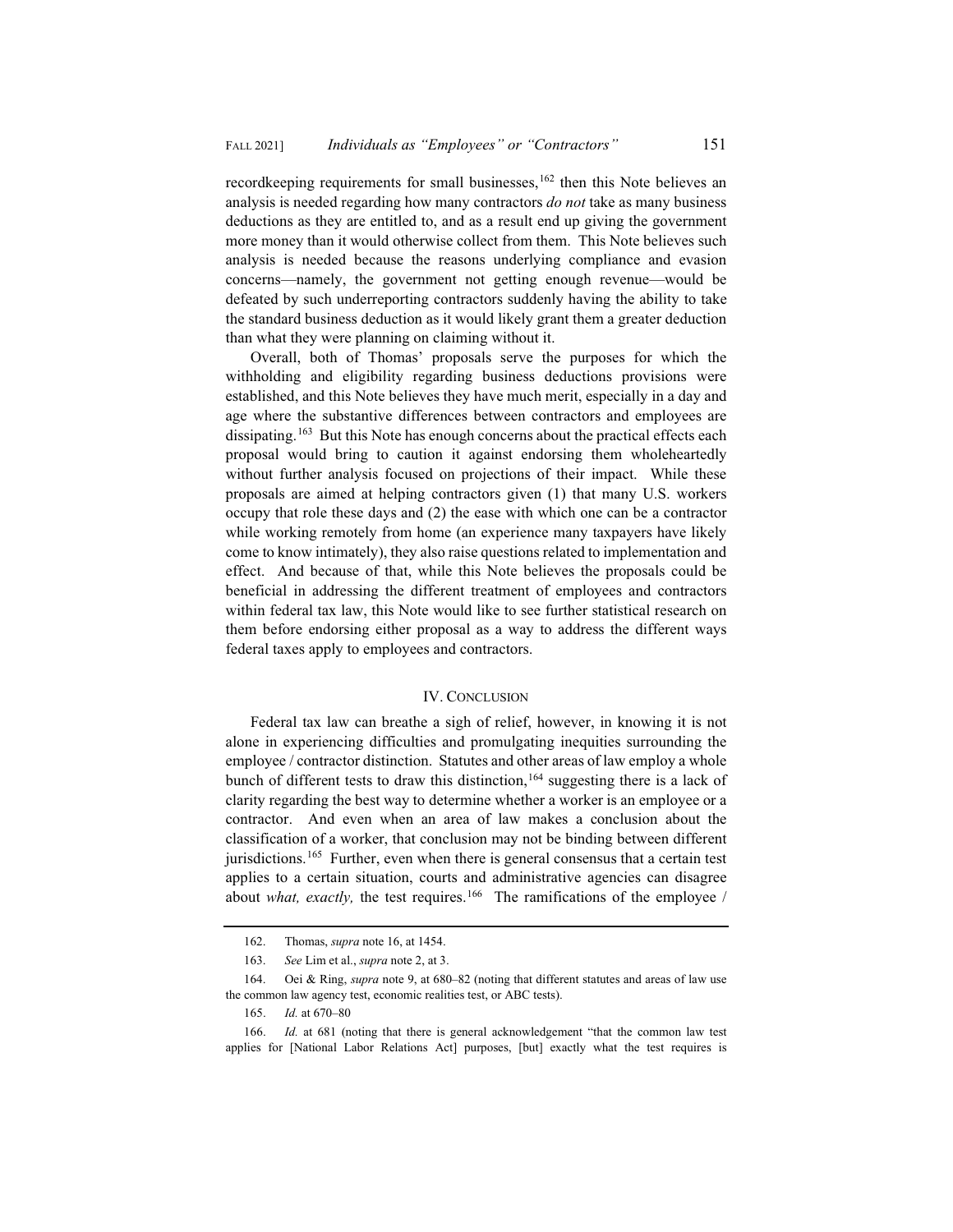contractor distinction extend beyond the world of federal tax as well. For example, the distinction determines whether and to what extent a worker has a right to "minimum-wage, collective bargaining, workplace benefits, [and] health and safety."167 But just because there is confusion surrounding the distinction and the stakes regarding the classification are high does not mean that federal tax law should not try to champion change.

Congress can alter parts of the Internal Revenue Code to better reflect the realities of today's workforce. In fact, this Note argues that there are ways for it to do so regarding certain provisions discussed in this Note that would also more faithfully serve the purposes for which those provisions were enacted. Specifically, Congress can further the line-drawing purposes motivating eligibility for business deductions and exclusion of work benefits from taxable income by allowing employees and contractors the ability to utilize more of those provisions, respectively. For other provisions, while a change may on its face acknowledge the substantive convergence of the qualities of an "employee" and a "contractor" and seemingly serve the purpose for which they were enacted, there are countervailing considerations that lead this Note to conclude that further analysis beyond the scope of this Note is warranted before potentially advocating for such a change. In particular, the provisions discussed regarding payroll taxes and federal income tax withholding might be better served if all workers were treated like contractors and employees, respectively, but there are practical concerns surrounding such a change that may end up opposing the programfunding and compliance purposes for which those sections were enacted. And for section 199A of the TCJA, this Note would advocate for Congress to consider and issue a statement on how it weighs the equity it sought to pursue for different forms of business income against the enormous inequity it created for individual workers depending on whether they are classified as an employee or contractor.

All in all, this Note hoped to provide some takeaways surrounding the employer / contractor distinction in federal tax law. These takeaways are meant to support this Note's two main arguments: that (1) federal tax law draws an increasingly arbitrary and unfair line between employees and contractors given the modern substantive convergence of work done as an "employee" or a "contractor"; and (2) updating how the distinction is drawn and applied can better serve the purposes of the federal tax provisions that treat employees and contractors differently.

First among the takeaways, federal tax law has the means to effectuate any desired change in how certain provisions apply to different classifications of workers primarily because of the vast multifactor test it employs to make that distinction. Second, in general, it seems being a contractor is more advantageous than being an employee for federal tax purposes primarily because of the

contested . . . . [C]ourts and the National Labor Relations Board ('NLRB') have sparred [for example] over how important it is that the worker has 'significant entrepreneurial opportunity for gain or loss' (which suggests independent contractor status)").

<sup>167.</sup> *See, e.g.*, *id.* at 654.